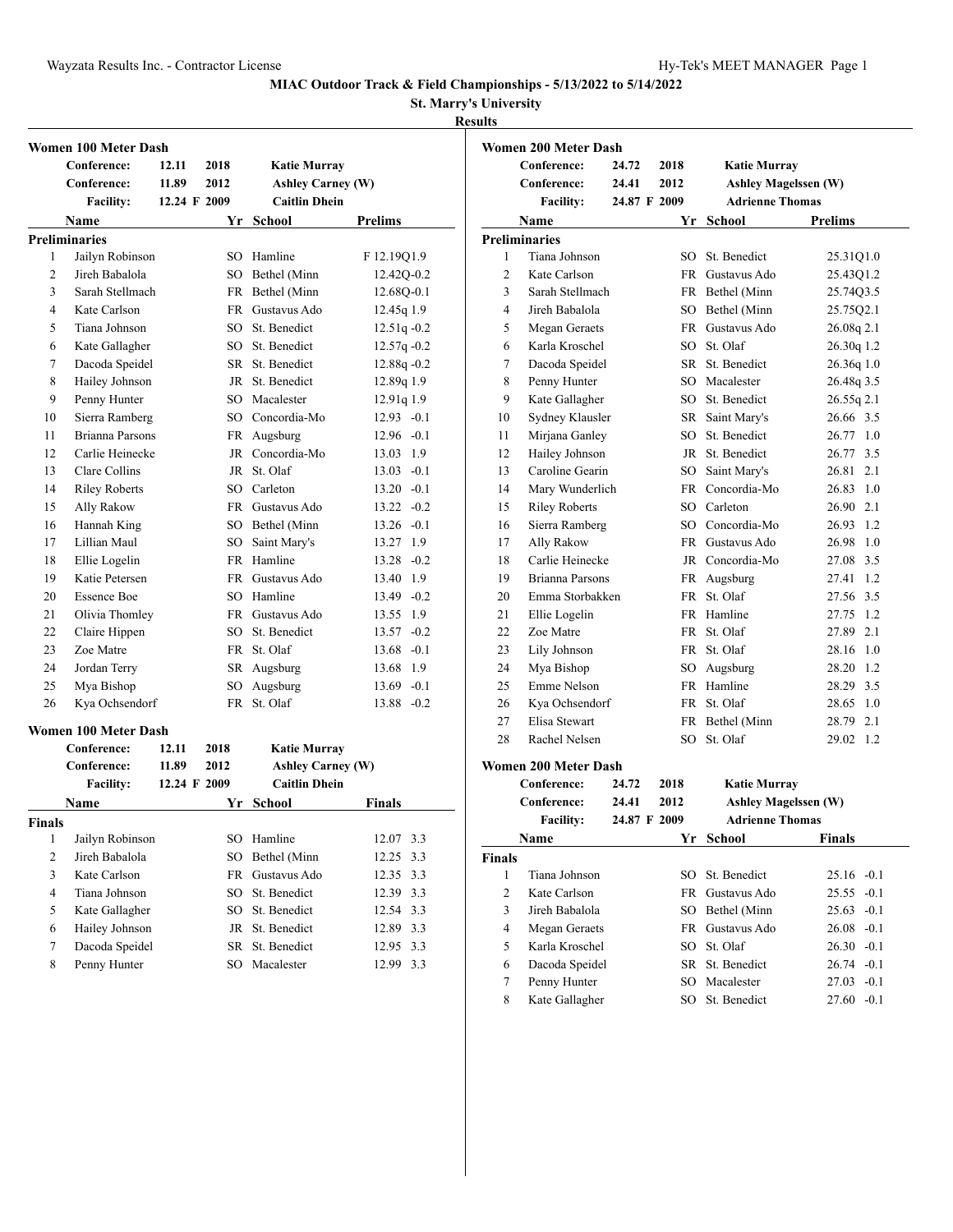**St. Marry's University Results**

|                | Conference:                                | 55.98          | 2010         | Nikki Arola          |                |
|----------------|--------------------------------------------|----------------|--------------|----------------------|----------------|
|                | <b>Facility:</b>                           |                | 55.98 F 2010 | Nikki Arola          |                |
|                | Name                                       |                | Yr           | School               | <b>Prelims</b> |
|                | <b>Preliminaries</b>                       |                |              |                      |                |
| 1              | Hannah Sankey                              |                |              | SR Bethel (Minn      | 58.10Q         |
| 2              | Lindsey Bernardy                           |                |              | FR Hamline           | 58.92Q         |
| 3              | <b>Britta Nordberg</b>                     |                |              | SO Bethel (Minn      | 59.47Q         |
| $\overline{4}$ | Karla Kroschel                             |                |              | SO St. Olaf          | 59.05q         |
| 5              | Jocelyn Ferguson                           |                |              | FR Carleton          | 59.37q         |
| 6              | Maddie Guler                               |                |              | SO Concordia-Mo      | 59.97q         |
| 7              | Mirjana Ganley                             |                |              | SO St. Benedict      | 1:00.41q       |
| 8              | Olivia Edstrom                             |                |              | SO St. Olaf          | 1:00.49q       |
| 9              | Megan Geraets                              |                |              | FR Gustavus Ado      | 1:00.73q       |
| 10             | Sidela Nyuga                               |                |              | SO St. Benedict      | 1:00.84        |
| 11             | Makenna Brown                              |                |              | SO Bethel (Minn      | 1:00.86        |
| 12             | Hailey Gregg                               |                |              | FR Bethel (Minn      | 1:00.92        |
| 13             | Anna Kiminiski                             |                |              | FR St. Scholast      | 1:01.57        |
| 14             | Abrianna Utgaard                           |                |              | JR Saint Mary's      | 1:02.01        |
| 15             | Laura Mitch                                |                |              | SR St. Benedict      | 1:02.24        |
| 16             | Sydney Hauger                              |                |              | FR Gustavus Ado      | 1:02.37        |
| 17             | Emma Storbakken                            |                |              | FR St. Olaf          | 1:02.46        |
| 18             | Meraf Haileslassie                         |                |              | SO St. Olaf          | 1:03.69        |
| 19             | Emme Nelson                                |                |              | FR Hamline           | 1:03.80        |
| 20             | Ququ Holman                                |                |              | SO St. Olaf          | 1:04.13        |
| 21             | Annika Voss                                |                |              | JR St. Scholast      | 1:04.79        |
| 22             | Mya Bishop                                 |                |              | SO Augsburg          | 1:05.11        |
| 23             | Caitlyn Wrzesien                           |                |              | FR Bethel (Minn      | 1:05.32        |
| 24             | Emilia Helms-Leslie                        |                |              | FR Gustavus Ado      | 1:05.62        |
| 25             | Caley Wrzesien                             |                |              | FR Bethel (Minn      | 1:06.06        |
|                |                                            |                |              |                      |                |
|                | <b>Women 400 Meter Dash</b><br>Conference: | 55.98          | 2010         | Nikki Arola          |                |
|                | <b>Facility:</b>                           |                | 55.98 F 2010 | Nikki Arola          |                |
|                | <b>Name</b>                                |                |              | Yr School            | Finals         |
| <b>Finals</b>  |                                            |                |              |                      |                |
| 1              | Hannah Sankey                              |                |              | SR Bethel (Minn      | 57.06          |
| 2              | <b>Lindsey Bernardy</b>                    |                |              | FR Hamline           | 58.40          |
| 3              | Jocelyn Ferguson                           |                |              | FR Carleton          | 59.17          |
| 4              | <b>Britta Nordberg</b>                     |                |              | SO Bethel (Minn      | 59.29          |
| 5              | Karla Kroschel                             |                |              | SO St. Olaf          | 59.83          |
|                | Maddie Guler                               |                |              | SO Concordia-Mo      | 1:00.09        |
|                |                                            |                |              |                      |                |
| 6              |                                            |                |              | FR Gustavus Ado      | 1:00.67        |
| 7              | Megan Geraets                              |                |              |                      |                |
| 8              | Olivia Edstrom                             |                |              | SO St. Olaf          | 1:00.74        |
| 9              | Mirjana Ganley                             |                |              | SO St. Benedict      | 1:01.38        |
|                | Women 800 Meter Run                        |                |              |                      |                |
|                | Conference:                                | 2:07.36        | 2019         | <b>Phoebe Aguiar</b> |                |
|                | <b>Facility:</b>                           | 2:07.84 F 2010 |              | <b>Marie Borner</b>  |                |
|                | <b>Name</b>                                |                |              | Yr School            | <b>Prelims</b> |
|                | <b>Preliminaries</b>                       |                |              |                      |                |
| 1              | Elizabeth Donnelly                         |                |              | SO Gustavus Ado      | 2:19.94Q       |

| uns           |                                                   |                                         |          |
|---------------|---------------------------------------------------|-----------------------------------------|----------|
| 2             | Alexandra Maddux<br>1:12.536(1:12.536)            | JR Hamline<br>2:21.343 (1:08.807)       | 2:21.35Q |
| 3             | Malakai Holloway                                  | JR Bethel (Minn<br>2:21.9(1:10.6)       | 2:21.90Q |
| 4             | 1:11.3(1:11.3)<br>Amy Kropp<br>1:12.894(1:12.894) | JR Carleton<br>2:21.948 (1:09.054)      | 2:21.95Q |
| 5             | Lucy Hoelscher<br>1:11.5(1:11.5)                  | SO Hamline<br>2:22.6(1:11.1)            | 2:22.60Q |
| 6             | Ellie Sholing<br>1:13.177(1:13.177)               | SO St. Scholast<br>2:23.682 (1:10.505)  | 2:23.69Q |
| 7             | Drew Frolek                                       | FR Concordia-Mo                         | 2:22.17q |
|               | 1:13.500(1:13.500)                                | 2:22.167 (1:08.668)                     |          |
| 8             | Evie Hage<br>1:11.6(1:11.6)                       | FR Bethel (Minn<br>2:23.6(1:12.1)       | 2:23.60q |
| 9             | Kristina Rohrer<br>1:13.197(1:13.197)             | SO St. Olaf<br>2:23.980 (1:10.783)      | 2:23.98q |
|               |                                                   |                                         |          |
| 10            | Lara Erickson<br>1:13.511(1:13.511)               | FR Carleton<br>2:24.840 (1:11.329)      | 2:24.84  |
| 11            | Kalli Smith<br>1:11.6(1:11.6)                     | FR St. Benedict<br>2:25.2(1:13.6)       | 2:25.20  |
| 12            | <b>Riley Mauzer</b>                               | JR St. Olaf                             | 2:27.28  |
|               | 1:13.421(1:13.421)                                | 2:27.272 (1:13.851)                     |          |
| 13            | Anna Swanson<br>1:13.933 (1:13.933)               | JR Saint Mary's<br>2:27.577 (1:13.645)  | 2:27.58  |
| 14            | Nora Doyle<br>1:12.1(1:12.1)                      | SR St. Benedict<br>2:27.8(1:15.7)       | 2:27.80  |
| 15            | Jules Fromm<br>1:14.130(1:14.130)                 | FR St. Olaf<br>2:27.964 (1:13.835)      | 2:27.97  |
| 16            | Ruby Gernandt                                     | FR Bethel (Minn                         | 2:29.90  |
| 17            | 1:13.657(1:13.657)<br>Maranda Thier               | 2:29.898 (1:16.241)<br>FR St. Benedict  | 2:31.36  |
|               | 1:14.672 (1:14.672)                               | 2:31.353 (1:16.682)                     |          |
| 18            | Kaye Rysdahl<br>1:17.583(1:17.583)                | FR Bethel (Minn<br>2:36.178 (1:18.596)  | 2:36.18  |
| 19            | Eden Smith<br>1:14.865(1:14.865)                  | FR Concordia-Mo<br>2:36.439 (1:21.575)  | 2:36.44  |
| 20            | Lucy Lyngen<br>1:13.453 (1:13.453)                | SO St. Benedict<br>2:38.910 (1:25.457)  | 2:38.91  |
| 21            | Ava Juntunen-Novak                                | FR St. Benedict                         | 2:39.22  |
|               | 1:16.548(1:16.548)                                | 2:39.218 (1:22.670)                     |          |
| 22            | Sarah Rey<br>1:15.736 (1:15.736)                  | FR Bethel (Minn<br>2:40.462 (1:24.726)  | 2:40.47  |
| 23            | Chloe Kintop<br>1:17.9(1:17.9)                    | JR Augsburg<br>2:46.0(1:28.2)           | 2:46.00  |
| 24            | Jalisa Mathews<br>1:19.174(1:19.174)              | SO Hamline<br>2:50.305 (1:31.132)       | 2:50.31  |
|               | Women 800 Meter Run                               |                                         |          |
|               | Conference:<br>2:07.36                            | <b>Phoebe Aguiar</b><br>2019            |          |
|               | <b>Facility:</b>                                  | <b>Marie Borner</b><br>$2:07.84$ F 2010 |          |
|               | Name                                              | Yr<br>School                            | Finals   |
| <b>Finals</b> |                                                   |                                         |          |
| 1             | Elizabeth Donnelly<br>1:06.756 (1:06.756)         | SO Gustavus Ado<br>2:12.033 (1:05.277)  | 2:12.04  |
| 2             | Alexandra Maddux                                  | JR Hamline                              | 2:16.00  |
|               | 1:06.687(1:06.687)                                | 2:15.992 (1:09.306)                     |          |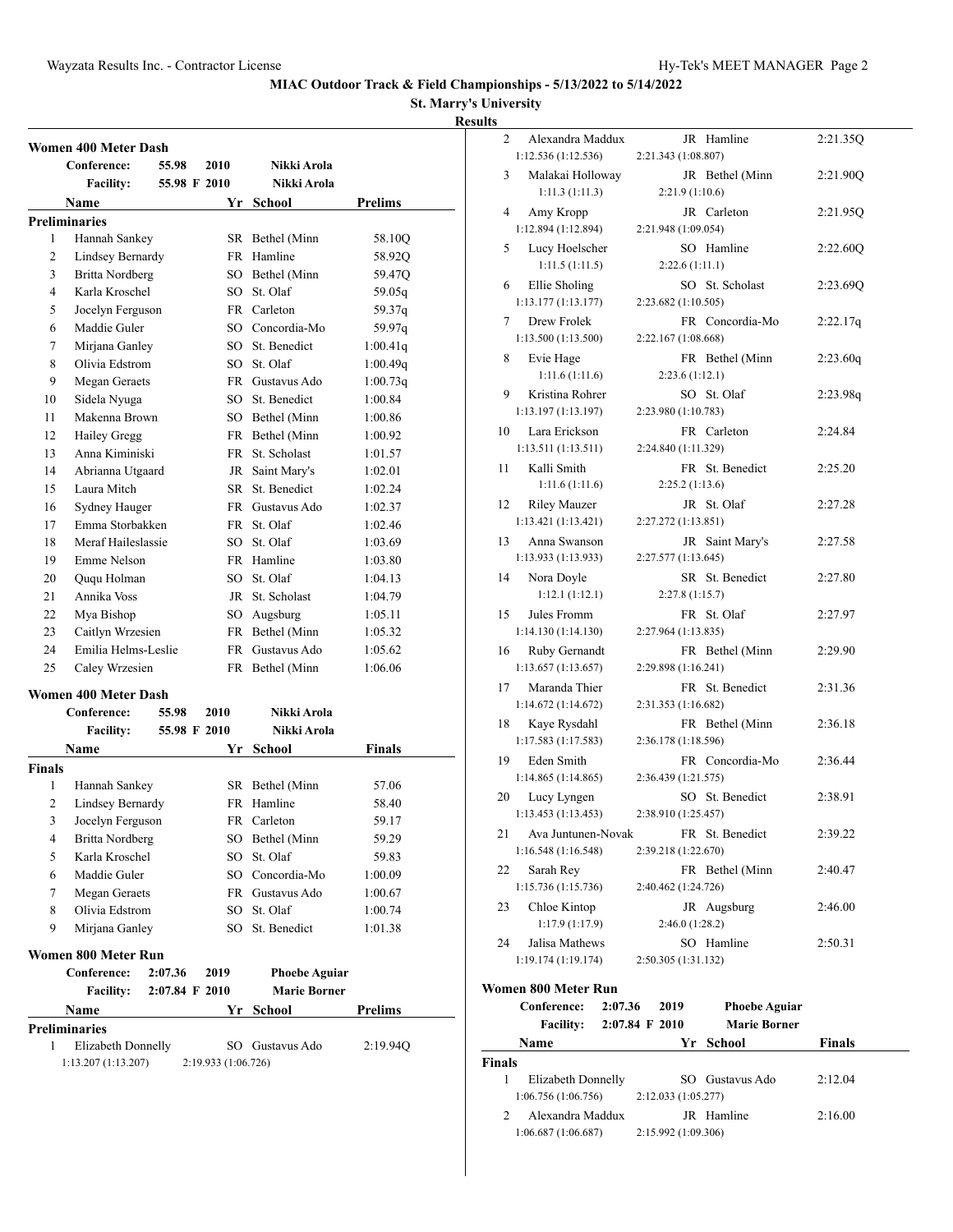## **St. Marry's University Results**

|   | Finals  (Women 800 Meter Run) |                     |                 |               |  |
|---|-------------------------------|---------------------|-----------------|---------------|--|
|   | <b>Name</b>                   |                     | Yr School       | <b>Finals</b> |  |
| 3 | Lucy Hoelscher                |                     | SO Hamline      | 2:19.86       |  |
|   | 1:09.250(1:09.250)            | 2:19.854(1:10.605)  |                 |               |  |
| 4 | Amy Kropp                     |                     | JR Carleton     | 2:22.15       |  |
|   | 1:09.543(1:09.543)            | 2:22.149(1:12.607)  |                 |               |  |
| 5 | Ellie Sholing                 |                     | SO St. Scholast | 2:22.69       |  |
|   | 1:09.304(1:09.304)            | 2:22.686 (1:13.383) |                 |               |  |
| 6 | Malakai Holloway              |                     | JR Bethel (Minn | 2:23.60       |  |
|   | 1:08.327(1:08.327)            | 2:23.597 (1:15.270) |                 |               |  |
| 7 | Kristina Rohrer               |                     | SO St. Olaf     | 2:23.73       |  |
|   | 1:09.001(1:09.001)            | 2:23.725 (1:14.725) |                 |               |  |
| 8 | Drew Frolek                   |                     | FR Concordia-Mo | 2:23.98       |  |
|   | 1:09.961(1:09.961)            | 2:23.977(1:14.017)  |                 |               |  |
| 9 | Evie Hage                     |                     | FR Bethel (Minn | 2:24.76       |  |
|   | 1:08.703 (1:08.703)           | 2:24.754 (1:16.051) |                 |               |  |

### **Women 1500 Meter Run**

|              | Conference:                                       | 4:29.20        | 2009                |    |                 | <b>Marie Borner</b> |                |
|--------------|---------------------------------------------------|----------------|---------------------|----|-----------------|---------------------|----------------|
|              | <b>Facility:</b>                                  | 4:30.84 F 2010 |                     |    |                 | <b>Marie Borner</b> |                |
|              | Name                                              |                |                     | Yr | <b>School</b>   |                     | <b>Prelims</b> |
|              | <b>Preliminaries</b>                              |                |                     |    |                 |                     |                |
| 1            | Maria Blaesing                                    |                |                     |    | SO Macalester   |                     | 4:57.99Q       |
|              | 1:02.548(1:02.548)                                |                | 2:25.484 (1:22.936) |    |                 | 3:45.273 (1:19.790) |                |
|              | 4:57.990 (1:12.717)                               |                |                     |    |                 |                     |                |
| 2            | Sam Posey                                         |                |                     |    | JR St. Olaf     |                     | 5:05.01Q       |
| $\mathbf{3}$ | Bella Call                                        |                |                     |    | SO St. Olaf     |                     | 4:58.11Q       |
|              | 1:02.255(1:02.255)                                |                | 2:24.959 (1:22.705) |    |                 | 3:45.292 (1:20.333) |                |
|              | 4:58.104(1:12.812)                                |                |                     |    |                 |                     |                |
| 4            | Katie Gebert                                      |                |                     |    | SO St. Olaf     |                     | 5:05.05Q       |
| 5            | Grace Cole                                        |                |                     |    | JR Bethel (Minn |                     | 4:59.05Q       |
|              | 1:02.842(1:02.842)                                |                | 2:25.228 (1:22.387) |    |                 | 3:45.173 (1:19.946) |                |
|              | 4:59.050 (1:13.877)                               |                |                     |    |                 |                     |                |
| 6            | Maj-Lis Helmer                                    |                |                     |    | FR St. Scholast |                     | 5:14.83Q       |
| 7            |                                                   |                |                     |    | FR St. Olaf     |                     | 4:59.43O       |
|              | 1:02.631(1:02.631)                                |                | 2:25.507(1:22.876)  |    |                 | 3:45.475 (1:19.969) |                |
|              | 4:59.428 (1:13.953)                               |                |                     |    |                 |                     |                |
| 8            | Jane Bruenjes                                     |                |                     |    | FR St. Olaf     |                     | 5:17.99Q       |
| 9            | Nell Schafer                                      |                |                     |    | SO Carleton     |                     | 5:00.80Q       |
|              | 1:02.277(1:02.277)                                |                | 2:24.995 (1:22.718) |    |                 | 3:45.568 (1:20.573) |                |
|              | 5:00.801 (1:15.234)                               |                |                     |    |                 |                     |                |
| 10           | Ava Craven                                        |                |                     |    | FR St. Olaf     |                     | 5:21.51Q       |
| 11           | Isabel Fredrickson                                |                |                     |    | SR Concordia-Mo |                     | 5:03.34q       |
|              | 1:02.742(1:02.742)                                |                | 2:25.192 (1:22.451) |    |                 | 3:45.655 (1:20.464) |                |
|              | 5:03.340 (1:17.685)                               |                |                     |    |                 |                     |                |
| 12           | Miranda Kerndt                                    |                |                     |    | FR Hamline      |                     | 5:24.35q       |
| 13           | Sophie Gossard                                    |                |                     |    | JR St. Olaf     |                     | 5:27.45        |
|              | 1:05.649(1:05.649)                                |                | 2:30.074 (1:24.426) |    |                 | 3:59.165 (1:29.092) |                |
|              | 5:27.443 (1:28.278)                               |                |                     |    |                 |                     |                |
| 14           | Ilsa Weigel                                       |                |                     |    | SO St. Olaf     |                     | 5:29.14        |
| 15           |                                                   |                |                     |    | FR Macalester   |                     | 5:39.14        |
|              | 1:06.083 (1:06.083)                               |                | 2:37.256 (1:31.174) |    |                 | 4:10.330 (1:33.075) |                |
|              | 5:39.141 (1:28.811)                               |                |                     |    |                 |                     |                |
| 16           | Cate Gleason                                      |                |                     |    | FR St. Olaf     |                     | 5:40.14        |
| 17           |                                                   |                |                     |    | SO Macalester   |                     | 5:40.68        |
|              | Sophie Abernethy<br>Sylvia Coyle<br>Maggie Morgan |                |                     |    |                 |                     |                |

| 18            | Abby Rowekamp          | FR St. Olaf                                | 5:43.85    |
|---------------|------------------------|--------------------------------------------|------------|
|               | 1:06.491(1:06.491)     | 2:37.368 (1:30.877)<br>4:11.013 (1:33.645) |            |
|               | 5:43.843 (1:32.831)    |                                            |            |
| 19            | Airial Johnson         | FR Concordia-Mo                            | 5:45.49    |
| 20            | Rachel Friberg         | SR Concordia-Mo                            | 5:47.10    |
|               | 1:06.810 (1:06.810)    | 2:39.588 (1:32.778)<br>4:16.876 (1:37.289) |            |
|               | 5:47.093 (1:30.217)    |                                            |            |
|               | 21 Klaire Petersen     | SO Hamline                                 | 5:47.44    |
|               | 1:06.456(1:06.456)     | 2:38.319 (1:31.864)<br>4:17.847 (1:39.528) |            |
|               | 5:47.434 (1:29.587)    |                                            |            |
| 22            | Larissa Minshull       | FR Bethel (Minn                            | 6:03.73    |
|               | 1:06.009 (1:06.009)    | 2:37.764 (1:31.755)<br>4:18.501 (1:40.738) |            |
|               | 6:03.728 (1:45.228)    |                                            |            |
|               |                        |                                            |            |
| 23            | Aspen Clarksean        | FR Hamline                                 | 6:04.95    |
| 24            | Jalisa Mathews         | SO Hamline                                 | 6:20.46    |
| 25            | Annabel Lantz          | FR Augsburg                                | 6:30.10    |
| $---$         | Ellie Sablak           | FR Macalester                              | <b>DNF</b> |
|               | 1:05.203(1:05.203)     | 2:29.793 (1:24.590)                        |            |
|               | Women 1500 Meter Run   |                                            |            |
|               | Conference:<br>4:29.20 | <b>Marie Borner</b><br>2009                |            |
|               | <b>Facility:</b>       | <b>Marie Borner</b><br>4:30.84 F 2010      |            |
|               | Name                   | School<br>Yr                               | Finals     |
| <b>Finals</b> |                        |                                            |            |
| 1             | Maria Blaesing         | SO Macalester                              | 4:38.26    |
|               | 55.989 (55.989)        | 2:12.109(1:16.120)<br>3:24.782(1:12.673)   |            |
|               | 4:38.259 (1:13.478)    |                                            |            |
| 2             | Sam Posey              | JR St. Olaf                                | 4:43.38    |
|               | 55.718 (55.718)        | 2:11.853(1:16.135)<br>3:27.694 (1:15.841)  |            |
|               | 4:43.376 (1:15.683)    |                                            |            |
|               |                        |                                            |            |
| 3             | Katie Gebert           | SO St. Olaf<br>2:11.923 (1:16.121)         | 4:44.78    |
|               | 55.802 (55.802)        | 3:27.828 (1:15.906)                        |            |
|               | 4:44.776 (1:16.948)    |                                            |            |
| 4             | Sophie Abernethy       | FR St. Olaf                                | 4:51.99    |
|               | 57.590 (57.590)        | 2:16.512(1:18.923)<br>3:34.783 (1:18.271)  |            |
|               | 4:51.990 (1:17.208)    |                                            |            |
| 5             | Maj-Lis Helmer         | FR St. Scholast                            | 4:53.00    |
|               | 56.454 (56.454)        | 2:12.755(1:16.301)<br>3:32.499 (1:19.745)  |            |
|               | 4:52.991 (1:20.493)    |                                            |            |
| 6             | Bella Call             | SO St. Olaf                                | 4:58.92    |
|               | 57.891 (57.891)        | 2:18.249 (1:20.359)<br>3:41.502 (1:23.253) |            |
|               | 4:58.919 (1:17.417)    |                                            |            |
| 7             | Nell Schafer           | SO Carleton                                | 5:00.32    |
|               | 58.102 (58.102)        | 2:18.406 (1:20.304)<br>3:41.211 (1:22.806) |            |
|               | 5:00.317 (1:19.106)    |                                            |            |
| 8             | Isabel Fredrickson     | SR Concordia-Mo                            | 5:02.40    |
|               | 57.243 (57.243)        | 2:15.255 (1:18.012)<br>3:38.030 (1:22.775) |            |
|               | 5:02.394 (1:24.364)    |                                            |            |
| 9             | Jane Bruenjes          | FR St. Olaf                                | 5:10.46    |
|               | 59.554 (59.554)        | 2:23.616 (1:24.062)<br>3:49.369 (1:25.754) |            |
|               | 5:10.453 (1:21.084)    |                                            |            |
| 10            | Grace Cole             | JR Bethel (Minn                            | 5:11.16    |
|               | 57.016 (57.016)        | 2:18.525 (1:21.509)<br>3:45.421 (1:26.897) |            |
|               | 5:11.157 (1:25.737)    |                                            |            |
|               |                        |                                            |            |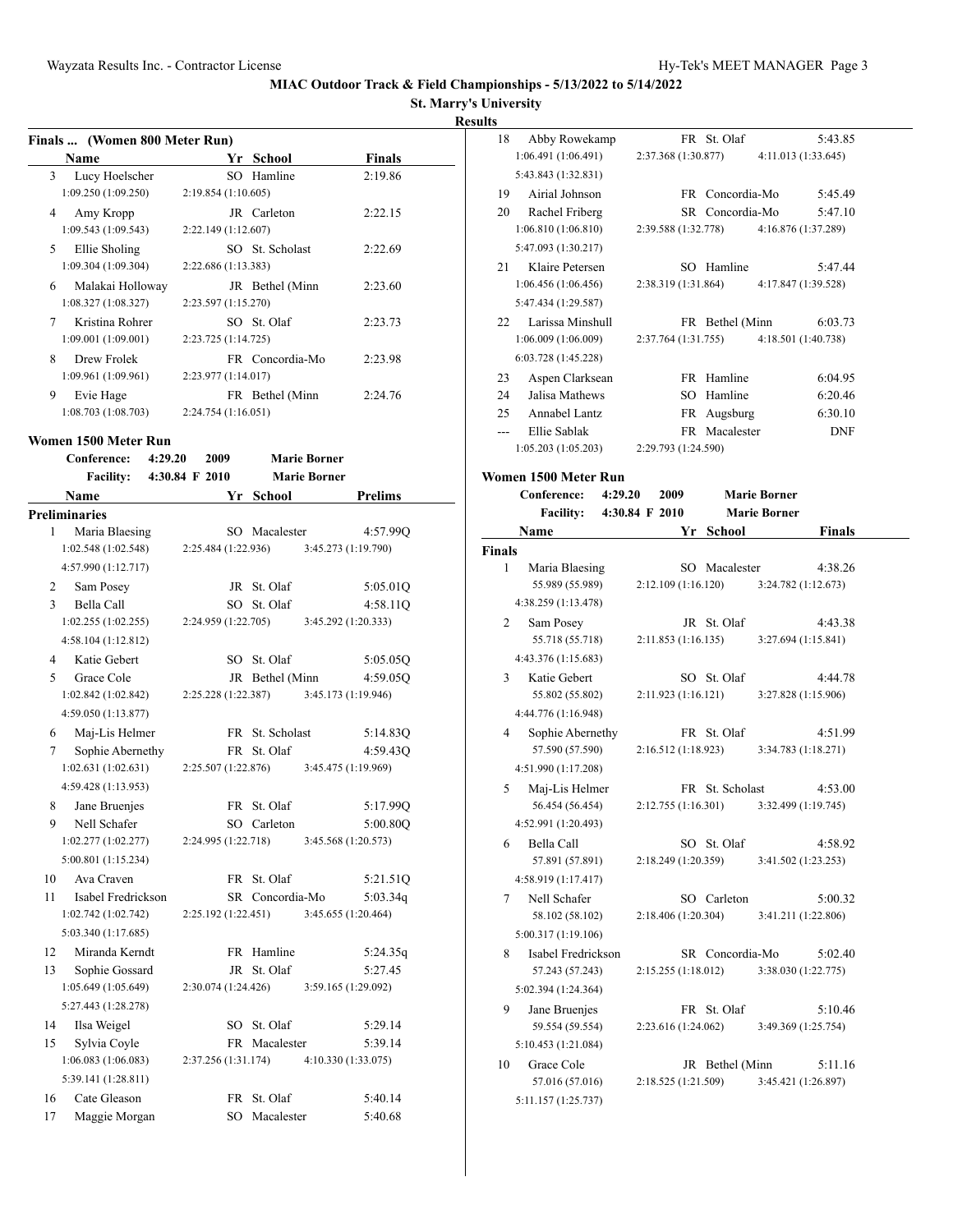**St. Marry's University**

## **Results**

|    | Finals  (Women 1500 Meter Run) |                     |             |                     |  |
|----|--------------------------------|---------------------|-------------|---------------------|--|
|    | <b>Name</b>                    |                     | Yr School   | <b>Finals</b>       |  |
| 11 | Miranda Kerndt                 |                     | FR Hamline  | 5:16.93             |  |
|    | 58.723 (58.723)                | 2:23.919 (1:25.196) |             | 3:50.070(1:26.151)  |  |
|    | 5:16.924(1:26.855)             |                     |             |                     |  |
| 12 | Ava Craven                     |                     | FR St. Olaf | 5:21.22             |  |
|    | 1:00.042(1:00.042)             | 2:24.399 (1:24.357) |             | 3:51.646 (1:27.248) |  |
|    | 5:21.211 (1:29.565)            |                     |             |                     |  |

### **Women 5000 Meter Run**

|                | Conference:             | 16:59.19        | 2014      | <b>Kimber Meyer</b>     |               |
|----------------|-------------------------|-----------------|-----------|-------------------------|---------------|
|                | <b>Facility:</b>        | 17:26.48 F 2009 |           | <b>Mallory Van Ness</b> |               |
|                | Name                    |                 | Yr        | School                  | <b>Finals</b> |
| <b>Finals</b>  |                         |                 |           |                         |               |
| 1              | Fiona Smith             |                 | SO        | St. Benedict            | 17:13.45F     |
| $\overline{2}$ | Clara Mayfield          |                 | SO        | Carleton                | 17:25.04F     |
| 3              | Sofia Carlson           |                 | <b>FR</b> | St. Olaf                | 18:07.68      |
| $\overline{4}$ | Alison Bode             |                 | FR        | St. Olaf                | 18:13.05      |
| 5              | Helen Cross             |                 | SO.       | Carleton                | 18:13.85      |
| 6              | Phoebe Ward             |                 |           | SO Carleton             | 18:18.27      |
| 7              | Julia Everest           |                 | SO        | St. Olaf                | 18:44.32      |
| 8              | <b>Bridget Tetmeyer</b> |                 | SO        | St. Benedict            | 18:48.62      |
| 9              | Sophie Call             |                 | $SO_{-}$  | St. Olaf                | 19:00.53      |
| 10             | Annie Kiolbasa          |                 | $SO_{-}$  | St. Benedict            | 19:21.95      |
| 11             | Maj-Lis Helmer          |                 |           | FR St. Scholast         | 19:21.99      |
| 12             | Iliana Ramon            |                 | SO.       | Gustavus Ado            | 19:26.07      |
| 13             | Raina Moorjani          |                 |           | FR Bethel (Minn         | 19:32.39      |
| 14             | Gracia Larsen-Schmidt   |                 | FR        | St. Olaf                | 19:38.19      |
| 15             | Mackinzee Miest         |                 | SO.       | Gustavus Ado            | 19:43.49      |
| 16             | Molly Weberg            |                 |           | FR Gustavus Ado         | 19:43.64      |
| 17             | Olivia Corbo            |                 | SO.       | Carleton                | 19:45.46      |
| 18             | Allegra Pihlaja         |                 |           | JR Carleton             | 19:46.56      |
| 19             | Josie Harms             |                 | FR        | Bethel (Minn            | 19:49.55      |
| 20             | Erika Swanson           |                 | SO        | Bethel (Minn            | 19:54.52      |
| 21             | Sylvia Greene           |                 | SO.       | Macalester              | 19:55.66      |
| 22             | Ashley Cohen            |                 | SO.       | Carleton                | 20:01.50      |
| 23             | Emma Mader              |                 |           | SR Hamline              | 20:08.68      |
| 24             | Rainey Tilley           |                 | SO        | Carleton                | 20:08.85      |
| 25             | Nell Schafer            |                 |           | SO Carleton             | 20:12.15      |
| 26             | Laura Hardwick          |                 | FR        | Bethel (Minn            | 21:04.82      |
| 27             | Seneca Norvell          |                 | <b>JR</b> | St. Olaf                | 21:06.20      |

| Women 10000 Meter Run |                 |                      |                 |                             |                      |
|-----------------------|-----------------|----------------------|-----------------|-----------------------------|----------------------|
| Conference:           | 34:22.58        | 1983                 |                 | <b>Debbie Thometz</b>       |                      |
| <b>Facility:</b>      | 36:38.09 F 2010 |                      |                 | <b>Simone Childs-Walker</b> |                      |
| Name                  |                 | Yr                   | <b>School</b>   |                             | Finals               |
| <b>Finals</b>         |                 |                      |                 |                             |                      |
| 1<br>Fiona Smith      |                 |                      | SO St. Benedict |                             | 34:36.31F            |
| 1:24.540 (1:24.540)   |                 | 2:53.643 (1:29.103)  |                 |                             | 4:19.098 (1:25.456)  |
| 5:45.139 (1:26.042)   |                 | 7:11.388 (1:26.249)  |                 |                             | 8:36.151 (1:24.764)  |
| 10:00.542 (1:24.391)  |                 | 11:24.658 (1:24.117) |                 |                             | 12:48.432 (1:23.774) |
| 14:11.950 (1:23.519)  |                 | 15:36.280 (1:24.331) |                 |                             | 17:00.183 (1:23.903) |
| 18:23.969 (1:23.786)  |                 | 19:46.385 (1:22.416) |                 |                             | 21:08.713 (1:22.329) |
| 22:31.162 (1:22.449)  |                 | 23:53.089 (1:21.928) |                 |                             | 25:14.064 (1:20.975) |
| 26:35.757 (1:21.694)  |                 | 27:56.310 (1:20.553) |                 |                             |                      |
| 30:36.179 (1:20.425)  |                 | 31:56.322 (1:20.144) |                 |                             | 33:17.157 (1:20.835) |
| 34:36.310 (1:19.153)  |                 |                      |                 |                             |                      |
| Clara Mayfield<br>2   |                 |                      | SO Carleton     |                             | 34:58.96F            |
| 1:24.692 (1:24.692)   |                 | 2:53.856 (1:29.164)  |                 |                             | 4:19.370 (1:25.515)  |
| 5:45.337 (1:25.967)   |                 | 7:11.655 (1:26.319)  |                 |                             | 8:36.417 (1:24.763)  |
| 10:00.810 (1:24.393)  |                 | 11:24.848 (1:24.039) |                 |                             | 12:48.622 (1:23.774) |
| 14:12.183 (1:23.561)  |                 | 15:36.505 (1:24.323) |                 |                             | 17:00.438 (1:23.933) |
| 18:24.287 (1:23.849)  |                 | 19:46.635 (1:22.348) |                 |                             | 21:08.975 (1:22.340) |
| 22:31.410 (1:22.435)  |                 | 23:54.180 (1:22.771) |                 |                             | 25:17.250 (1:23.070) |
| 26:40.775 (1:23.525)  |                 | 28:04.352 (1:23.578) |                 |                             |                      |
| 30:52.040 (1:24.103)  |                 | 32:16.077 (1:24.038) |                 |                             | 33:39.787 (1:23.710) |
| 34:58.957 (1:19.170)  |                 |                      |                 |                             |                      |
| Sofia Carlson<br>3    |                 |                      | FR St. Olaf     |                             | 37:17.84             |
| 1:25.265 (1:25.265)   |                 | 2:57.806 (1:32.542)  |                 |                             | 4:31.568 (1:33.762)  |
| 6:03.110 (1:31.543)   |                 | 7:36.295 (1:33.186)  |                 |                             | 9:07.784 (1:31.489)  |
| 10:37.639 (1:29.855)  |                 | 12:08.893 (1:31.254) |                 |                             | 13:41.347 (1:32.455) |
| 15:13.625 (1:32.278)  |                 | 16:45.764 (1:32.140) |                 |                             | 18:17.022 (1:31.259) |
| 19:49.180 (1:32.158)  |                 | 21:18.902 (1:29.723) |                 |                             | 22:48.505 (1:29.604) |
| 24:17.668 (1:29.163)  |                 | 25:47.287 (1:29.619) |                 |                             | 27:15.942 (1:28.655) |
| 28:46.499 (1:30.558)  |                 | 30:16.137 (1:29.638) |                 |                             |                      |
| 33:12.767 (1:28.037)  |                 | 34:40.685 (1:27.918) |                 |                             | 36:02.645 (1:21.960) |
| 37:17.835 (1:15.190)  |                 |                      |                 |                             |                      |
| 4<br>Alison Bode      |                 |                      | FR St. Olaf     |                             | 37:23.07             |
| 1:25.243 (1:25.243)   |                 | 2:57.767 (1:32.525)  |                 |                             | 4:31.543 (1:33.776)  |
| 6:03.072 (1:31.529)   |                 | 6:03.077(0.006)      |                 |                             | 7:36.277 (1:33.200)  |
| 10:37.615 (3:01.339)  |                 | 12:08.869 (1:31.254) |                 |                             | 13:41.319 (1:32.451) |
| 15:13.602 (1:32.283)  |                 | 16:45.730 (1:32.128) |                 |                             | 18:17.014 (1:31.285) |
| 19:49.208 (1:32.195)  |                 | 21:18.975 (1:29.767) |                 |                             | 22:48.625 (1:29.651) |
| 24:17.855 (1:29.230)  |                 | 25:47.512 (1:29.658) |                 |                             | 27:16.017 (1:28.505) |
| 28:46.761 (1:30.745)  |                 | 30:16.357 (1:29.596) |                 |                             |                      |
| 33:13.017 (1:27.990)  |                 | 34:40.979 (1:27.962) |                 |                             | 36:03.980 (1:23.002) |
| 37:23.069 (1:19.089)  |                 |                      |                 |                             |                      |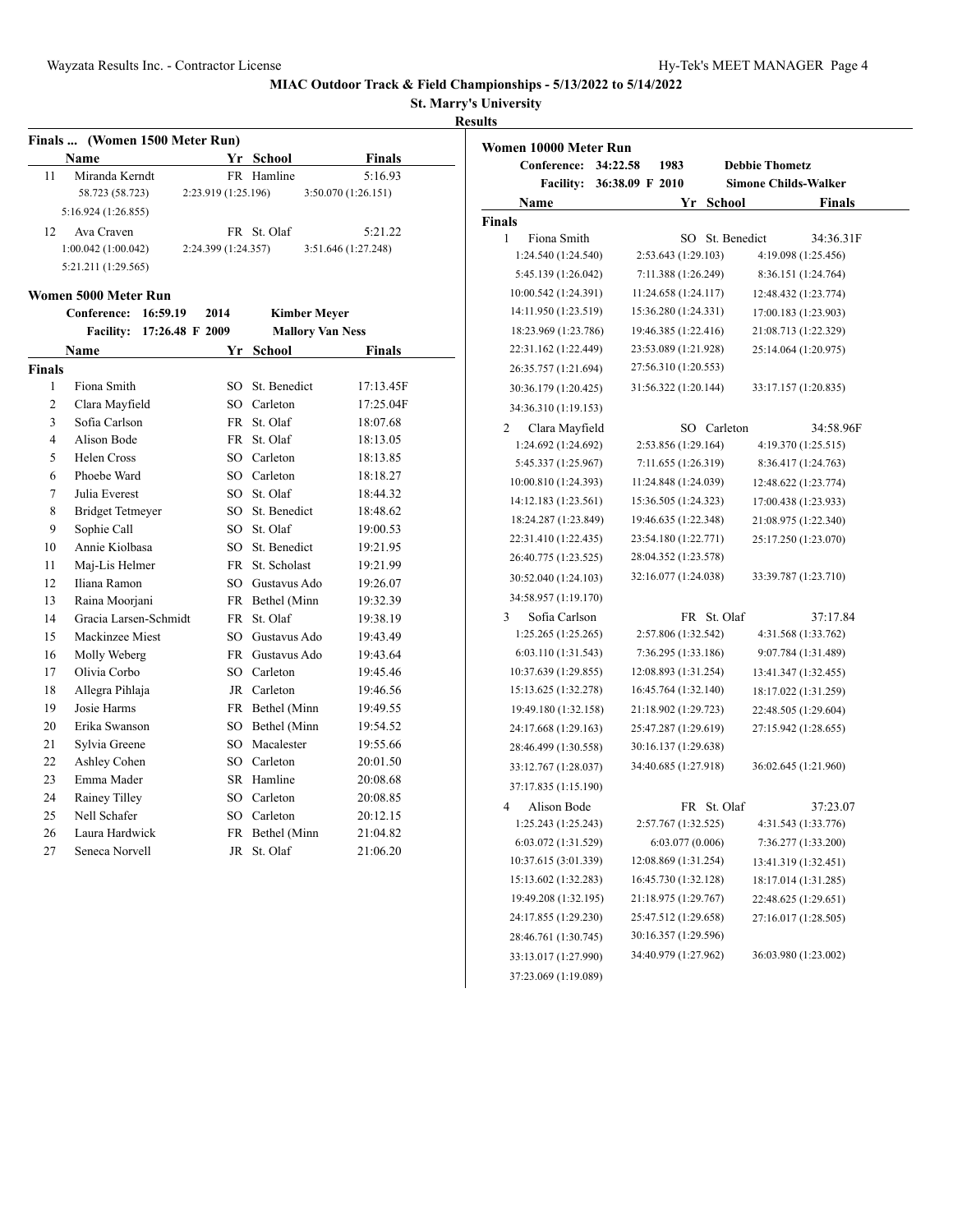### **St. Marry's University Results**

| Iliana Ramon<br>5    | SO Gustavus Ado      | 37:56.07             | Results<br>Finals  (Women 10000 Meter Run) |                      |                      |
|----------------------|----------------------|----------------------|--------------------------------------------|----------------------|----------------------|
| 1:25.539 (1:25.539)  | 2:58.002 (1:32.464)  | 4:31.797 (1:33.795)  | Name                                       | Yr School            | <b>Finals</b>        |
| 6:03.290(1:31.494)   | 7:36.529 (1:33.240)  | 9:07.999 (1:31.470)  | 6<br><b>Bridget Tetmeyer</b>               | SO St. Benedict      | 38:08.51             |
| 10:37.926 (1:29.928) | 12:09.110 (1:31.184) | 13:41.564 (1:32.455) | 1:26.252 (1:26.252)                        | 2:58.264 (1:32.012)  | 4:32.114 (1:33.850)  |
| 15:13.828 (1:32.264) | 16:45.915 (1:32.088) | 18:17.355 (1:31.440) | 6:03.562(1:31.448)                         | 7:36.829 (1:33.268)  | 9:08.243 (1:31.414)  |
| 19:49.378 (1:32.024) | 21:19.232 (1:29.854) | 22:48.752 (1:29.520) | 10:38.216 (1:29.973)                       | 12:09.331 (1:31.115) | 13:41.822 (1:32.492) |
| 24:18.170 (1:29.419) | 25:47.797 (1:29.628) | 27:17.858 (1:30.061) | 15:14.057 (1:32.236)                       | 16:46.256 (1:32.199) | 18:17.596 (1:31.340) |
| 28:49.704 (1:31.846) | 30:22.558 (1:32.855) |                      | 19:49.658 (1:32.063)                       | 21:19.525 (1:29.867) | 22:49.008 (1:29.484) |
| 33:25.470 (1:31.320) | 34:58.377 (1:32.908) | 36:31.097 (1:32.720) | 24:18.446 (1:29.438)                       | 25:48.070 (1:29.624) | 27:18.246 (1:30.177) |
| 37:56.068 (1:24.971) |                      |                      | 28:49.950 (1:31.705)                       | 30:22.872 (1:32.922) |                      |
|                      |                      |                      | 33:27.785 (1:32.556)                       | 35:02.346 (1:34.561) | 36:36.922 (1:34.577) |
|                      |                      |                      | 38:08.510 (1:31.588)                       |                      |                      |
|                      |                      |                      | <b>Emily DeMorett</b><br>7                 | JR St. Benedict      | 38:46.38             |
|                      |                      |                      | 1:26.715(1:26.715)                         | 2:58.839 (1:32.124)  | 4:32.420 (1:33.581)  |
|                      |                      |                      | 6:03.836 (1:31.416)                        | 7:37.090 (1:33.255)  | 9:08.542 (1:31.452)  |
|                      |                      |                      | 10:38.760 (1:30.219)                       | 12:09.747 (1:30.988) | 13:42.107 (1:32.360) |
|                      |                      |                      | 15:14.315 (1:32.208)                       | 16:46.701 (1:32.387) | 18:17.728 (1:31.028) |
|                      |                      |                      | 19:50.170 (1:32.443)                       | 21:21.060 (1:30.890) | 22:54.325 (1:33.265) |
|                      |                      |                      | 24:27.593 (1:33.268)                       | 26:03.320 (1:35.727) | 27:40.355 (1:37.035) |
|                      |                      |                      | 29:17.549 (1:37.195)                       | 30:54.527 (1:36.978) |                      |
|                      |                      |                      | 34:07.713 (1:36.904)                       | 35:37.451 (1:29.738) | 37:18.257 (1:40.806) |
|                      |                      |                      |                                            |                      |                      |
|                      |                      |                      | 38:46.379 (1:28.123)                       |                      |                      |
|                      |                      |                      | 8<br>Raina Moorjani                        | FR Bethel (Minn      | 40:10.07             |
|                      |                      |                      | 1:25.717(1:25.717)                         | 2:58.239 (1:32.523)  | 4:32.040 (1:33.801)  |
|                      |                      |                      | 6:03.505(1:31.466)                         | 7:36.797 (1:33.292)  | 9:08.234 (1:31.438)  |
|                      |                      |                      | 10:38.246 (1:30.012)                       | 12:09.376 (1:31.131) | 13:41.881 (1:32.505) |
|                      |                      |                      | 15:14.261 (1:32.380)                       | 16:47.895 (1:33.634) | 18:23.660 (1:35.766) |
|                      |                      |                      | 19:59.956 (1:36.296)                       | 21:38.592 (1:38.636) | 23:19.793 (1:41.202) |
|                      |                      |                      | 25:01.485 (1:41.692)                       | 26:43.724 (1:42.240) | 28:26.485 (1:42.762) |
|                      |                      |                      | 30:08.727 (1:42.242)                       | 31:50.209 (1:41.483) |                      |
|                      |                      |                      | 35:14.721 (1:42.128)                       | 36:56.295 (1:41.574) | 38:38.056 (1:41.762) |
|                      |                      |                      | 40:10.066 (1:32.010)                       |                      |                      |
|                      |                      |                      | Amelia Landsverk<br>9                      | JR Concordia-Mo      | 40:17.45             |
|                      |                      |                      | 1:28.085 (1:28.085)                        | 3:04.148 (1:36.064)  | 4:39.851 (1:35.703)  |
|                      |                      |                      | 6:15.311(1:35.460)                         | 7:51.939 (1:36.629)  | 9:29.129 (1:37.190)  |
|                      |                      |                      | 11:05.993 (1:36.864)                       | 12:42.686 (1:36.694) | 14:19.471 (1:36.785) |
|                      |                      |                      | 15:58.140 (1:38.670)                       | 17:35.454 (1:37.314) | 19:12.787 (1:37.333) |
|                      |                      |                      | 20:49.492 (1:36.706)                       | 22:26.787 (1:37.295) | 24:04.915 (1:38.128) |
|                      |                      |                      | 25:43.850 (1:38.935)                       | 27:22.553 (1:38.704) | 29:02.105 (1:39.552) |
|                      |                      |                      | 30:41.849 (1:39.745)                       | 32:20.237 (1:38.389) |                      |
|                      |                      |                      | 35:35.857 (1:37.762)                       | 37:13.110 (1:37.253) | 38:49.629 (1:36.520) |
|                      |                      |                      | 40:17.443 (1:27.815)                       |                      |                      |
|                      |                      |                      | 10<br>Laura Hardwick                       | FR Bethel (Minn      | 40:33.30             |
|                      |                      |                      | 1:27.785(1:27.785)                         | 3:03.905 (1:36.120)  | 4:40.091 (1:36.187)  |
|                      |                      |                      | 6:15.513(1:35.423)                         | 7:52.178 (1:36.666)  | 9:29.358 (1:37.180)  |
|                      |                      |                      | 11:06.220(1:36.862)                        | 12:42.962 (1:36.742) | 14:19.644 (1:36.683) |
|                      |                      |                      | 15:57.916 (1:38.272)                       | 17:35.554 (1:37.638) | 19:12.492 (1:36.938) |
|                      |                      |                      | 20:48.908 (1:36.417)                       | 22:25.461 (1:36.553) | 24:01.532 (1:36.072) |
|                      |                      |                      | 25:38.692 (1:37.160)                       | 27:17.842 (1:39.151) | 28:56.450 (1:38.608) |
|                      |                      |                      | 30:36.594 (1:40.144)                       | 32:17.917 (1:41.324) |                      |
|                      |                      |                      | 33:58.422 (0.045)                          | 37:17.599 (3:19.178) | 38:56.860 (1:39.262) |
|                      |                      |                      | 40:33.298 (1:36.438)                       |                      |                      |
|                      |                      |                      |                                            |                      |                      |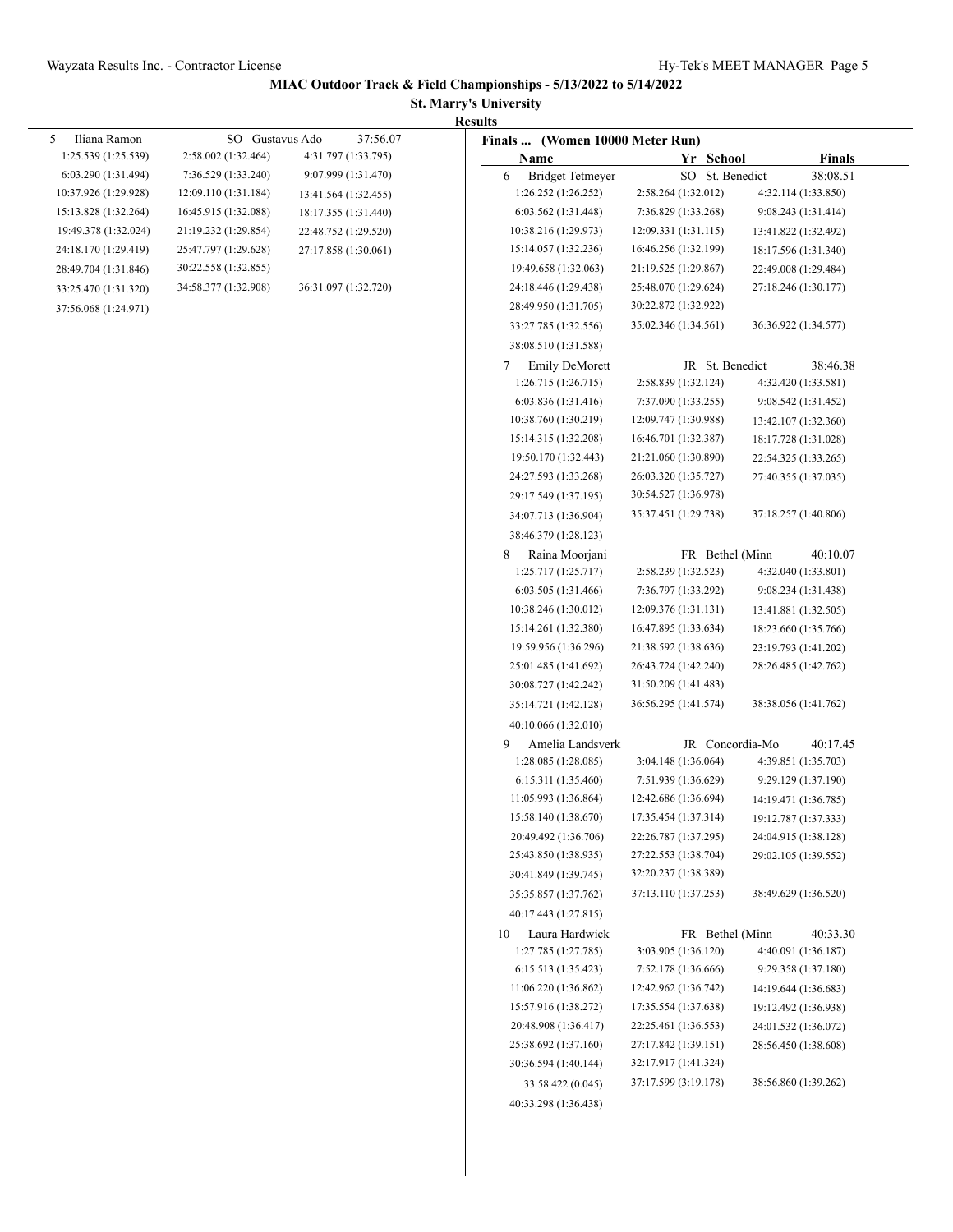### **St. Marry's University Results**

| 11<br>Gracia Larsen-Schmidt | FR.<br>St. Olaf      | 40:55.68             |
|-----------------------------|----------------------|----------------------|
| 1:30.883 (1:30.883)         | 3:09.096 (1:38.214)  | 4:46.713 (1:37.617)  |
| 6:25.237 (1:38.525)         | 8:03.491 (1:38.255)  | 9:41.900 (1:38.409)  |
| 11:19.608 (1:37.709)        | 12:58.528 (1:38.920) | 14:36.892 (1:38.365) |
| 16:15.122 (1:38.231)        | 17:53.145 (1:38.023) | 19:33.028 (1:39.884) |
| 21:12.641 (1:39.613)        | 22:51.457 (1:38.816) | 24:30.155 (1:38.698) |
| 26:08.158 (1:38.004)        | 27:45.984 (1:37.826) | 29:25.610 (1:39.627) |
| 31:05.601 (1:39.991)        | 32:46.387 (1:40.787) |                      |
| 36:05.045 (1:38.580)        | 37:47.113 (1:42.068) | 39:26.015 (1:38.903) |
| 40:55.680 (1:29.665)        |                      |                      |
| Seneca Norvell<br>12        | St. Olaf<br>JR       | 41:56.60             |
| 1:34.185 (1:34.185)         | 3:14.325 (1:40.140)  | 4:53.451 (1:39.126)  |
| 6:32.958 (1:39.508)         | 8:12.609 (1:39.652)  | 9:51.598 (1:38.989)  |
| 11:32.089 (1:40.491)        | 13:12.061 (1:39.972) | 14:53.832 (1:41.772) |
| 16:34.913 (1:41.081)        | 18:17.278 (1:42.365) | 19:58.638 (1:41.360) |
| 21:39.850 (1:41.212)        | 23:20.405 (1:40.556) | 25:02.331 (1:41.926) |
| 26:44.259 (1:41.928)        | 28:27.140 (1:42.881) | 30:07.797 (1:40.658) |
| 31:50.468 (1:42.672)        | 33:33.308 (1:42.840) |                      |
| 36:57.889 (1:41.540)        | 38:39.190 (1:41.302) | 40:20.806 (1:41.616) |
| 41:56.599 (1:35.793)        |                      |                      |
| 13<br>Danielle Freshwaters  | SR Macalester        | 42:25.05             |
| 1:31.604 (1:31.604)         | 3:11.376 (1:39.773)  | 4:52.136 (1:40.760)  |
| 6:31.361 (1:39.226)         | 8:11.179 (1:39.819)  | 9:50.850(1:39.671)   |
| 11:31.418 (1:40.569)        | 13:11.625 (1:40.207) | 14:53.110 (1:41.485) |
| 16:34.653 (1:41.544)        | 18:16.971 (1:42.318) | 19:58.274 (1:41.303) |
| 21:39.372 (1:41.099)        | 23:21.340 (1:41.968) | 25:04.534 (1:43.195) |
| 26:48.787 (1:44.253)        | 28:33.773 (1:44.987) | 30:18.287 (1:44.514) |
| 32:01.948 (1:43.662)        | 33:46.935 (1:44.988) |                      |
| 37:16.807 (1:44.741)        | 39:01.333 (1:44.527) | 40:45.932 (1:44.600) |
| 42:25.048 (1:39.116)        |                      |                      |
| Kendra Klobe<br>14          | Saint Mary's<br>FR   | 42:41.73             |
| 1:31.112 (1:31.112)         | 3:09.458 (1:38.347)  | 4:47.095 (1:37.637)  |
| 6:25.576 (1:38.481)         | 8:03.831 (1:38.256)  | 9:42.161 (1:38.330)  |
| 11:19.976 (1:37.816)        | 12:58.940 (1:38.964) | 14:37.539 (1:38.599) |
| 16:16.904 (1:39.365)        | 17:56.971 (1:40.068) | 19:38.385 (1:41.414) |
| 21:20.237 (1:41.853)        | 23:03.862 (1:43.625) | 24:48.711 (1:44.850) |
| 26:35.135 (1:46.425)        | 28:21.200 (1:46.065) | 30:08.625 (1:47.425) |
| 31:57.028 (1:48.404)        | 33:43.855 (1:46.827) |                      |
| 37:21.619 (1:49.024)        | 39:09.472 (1:47.853) | 40:58.095 (1:48.624) |
| 42:41.730 (1:43.635)        |                      |                      |
| Charlotte Adams<br>15       | SO Hamline           | 43:13.73             |
| 1:33.153 (1:33.153)         | 3:14.510 (1:41.358)  | 4:53.043 (1:38.534)  |
| 6:31.965 (1:38.922)         | 8:11.204 (1:39.240)  | 9:51.231 (1:40.027)  |
| 11:31.725 (1:40.495)        | 13:11.858 (1:40.134) | 14:53.711 (1:41.854) |
| 16:36.653 (1:42.943)        | 18:20.423 (1:43.770) | 20:04.297 (1:43.874) |
| 21:49.557 (1:45.260)        | 23:33.271 (1:43.715) | 25:18.202 (1:44.932) |
| 27:04.000 (1:45.798)        | 28:53.487 (1:49.488) | 30:40.883 (1:47.396) |
| 32:28.931 (1:48.048)        | 34:18.014 (1:49.083) |                      |
| 37:58.776 (1:50.290)        | 39:45.955 (1:47.180) | 41:32.716 (1:46.761) |
|                             |                      |                      |
| 43:13.727 (1:41.012)        |                      |                      |
| Libby Roberdeau<br>---      | FR Hamline           | DNF                  |
| 1:32.884 (1:32.884)         | 3:14.271 (1:41.387)  | 4:53.876 (1:39.605)  |
| 6:33.558 (1:39.683)         | 8:15.175 (1:41.617)  | 10:00.821 (1:45.646) |
| 11:48.653 (1:47.833)        | 13:38.816 (1:50.164) |                      |

| <b>Women 100 Meter Hurdles</b> |                                |              |           |                        |                |  |  |  |
|--------------------------------|--------------------------------|--------------|-----------|------------------------|----------------|--|--|--|
|                                | Conference:<br>14.13           |              | 2014      | <b>Mallory Burnham</b> |                |  |  |  |
|                                | <b>Facility:</b>               | 14.61 F 2013 |           | <b>Hannah Mueller</b>  |                |  |  |  |
|                                | <b>Name</b>                    |              | Yr        | <b>School</b>          | <b>Prelims</b> |  |  |  |
|                                | <b>Preliminaries</b>           |              |           |                        |                |  |  |  |
| 1                              | <b>Birgen Nelson</b>           |              | <b>FR</b> | Gustavus Ado           | F 13.80O0.6    |  |  |  |
| $\overline{c}$                 | Kelsie Sealock                 |              | SO.       | Bethel (Minn           | 14.21Q2.2      |  |  |  |
| 3                              | Nayeli Williams                |              | <b>FR</b> | Carleton               | 14.74Q0.7      |  |  |  |
| 4                              | Elle Geislinger                |              |           | FR St. Catherin        | 15.20q 0.6     |  |  |  |
| 5                              | Danielle Miller                |              | FR        | Gustavus Ado           | 15.31q 2.2     |  |  |  |
| 6                              | Gabby Bodin                    |              | SO.       | St. Catherin           | 15.34q 0.7     |  |  |  |
| 7                              | Rebekah Salfer                 |              | JR        | St. Olaf               | 15.50q 0.6     |  |  |  |
| 8                              | Peyton Selle                   |              | SO.       | Concordia-Mo           | 15.56q 0.7     |  |  |  |
| 9                              | Nicole Lilleberg               |              | JR        | Concordia-Mo           | 15.62q 0.7     |  |  |  |
| 10                             | Makenna Huetten                |              |           | FR Gustavus Ado        | 15.63 2.2      |  |  |  |
| 11                             | AnnaGrace Nelson               |              |           | FR Bethel (Minn        | 15.67 0.7      |  |  |  |
| 12                             | McKenzie Williams              |              | FR        | St. Scholast           | 15.70 0.6      |  |  |  |
| 13                             | Stephanie Pickthorn            |              | SR        | St. Benedict           | 16.10 0.6      |  |  |  |
| 14                             | Ally Stackhouse                |              |           | FR Bethel (Minn        | 16.32 2.2      |  |  |  |
| 15                             | Hannah King                    |              | SO        | Bethel (Minn           | 16.70 0.6      |  |  |  |
| 16                             | Aoife Zamacona                 |              |           | SR Hamline             | 17.00 0.6      |  |  |  |
| 17                             | Riki Poore                     |              | $SO^-$    | St. Olaf               | 17.02 2.2      |  |  |  |
| 18                             | Jenna Kalevik                  |              | <b>FR</b> | Concordia-Mo           | 17.49 2.2      |  |  |  |
| 19                             | Gabriele Hannah                |              |           | FR Hamline             | 17.60 0.6      |  |  |  |
| 20                             | Cynthia Garcia Balmaceda       |              |           | SO Bethel (Minn        | 17.61<br>2.2   |  |  |  |
| 21                             | Mikayla Zaske                  |              | <b>FR</b> | Gustavus Ado           | 17.67 0.7      |  |  |  |
| 22                             | Kiernan Darling                |              | FR        | Concordia-Mo           | 17.78 0.7      |  |  |  |
| 23                             | Lily Johnson                   |              |           | FR St. Olaf            | 17.80 0.6      |  |  |  |
| 24                             | Cecelia Miller                 |              |           | SR Hamline             | 18.75 0.7      |  |  |  |
| 25                             | Erica Gaebe                    |              | FR -      | Gustavus Ado           | 19.83<br>0.7   |  |  |  |
|                                | <b>Women 100 Meter Hurdles</b> |              |           |                        |                |  |  |  |
|                                | Conference:<br>14.13           |              | 2014      | <b>Mallory Burnham</b> |                |  |  |  |

|               | <b>Facility:</b> | 14.61 F 2013 | <b>Hannah Mueller</b> |                   |
|---------------|------------------|--------------|-----------------------|-------------------|
|               | Name             |              | Yr School             | Finals            |
| <b>Finals</b> |                  |              |                       |                   |
| 1             | Birgen Nelson    |              | FR Gustavus Ado       | 13.71F 0.4        |
| 2             | Kelsie Sealock   |              | SO Bethel (Minn       | 14.06F 0.4        |
| 3             | Nayeli Williams  |              | FR Carleton           | 14.96 0.4         |
| 4             | Elle Geislinger  |              | FR St. Catherin       | $15.25 \quad 0.4$ |
| 5             | Gabby Bodin      |              | SO St. Catherin       | 15.30 0.4         |
| 6             | Danielle Miller  |              | FR Gustavus Ado       | 15.47 0.4         |
| 7             | Peyton Selle     |              | SO Concordia-Mo       | 15.51 0.4         |
| 8             | Nicole Lilleberg |              | JR Concordia-Mo       | 15.95 0.4         |
|               |                  |              |                       |                   |

**Women 400 Meter Hurdles**

|   | Conference:<br><b>Facility:</b> | 1:00.36<br>$1:02.75 \text{ F } 2009$ | 1989 | <b>Carolyn Ross</b><br><b>Nicole Carroll</b> |                |
|---|---------------------------------|--------------------------------------|------|----------------------------------------------|----------------|
|   | <b>Name</b>                     |                                      |      | Yr School                                    | <b>Prelims</b> |
|   | <b>Preliminaries</b>            |                                      |      |                                              |                |
|   | Birgen Nelson                   |                                      |      | FR Gustavus Ado                              | F 1:01.45Q     |
| 2 | Mikayla Turek                   |                                      |      | SO Bethel (Minn                              | 1:05.16O       |
| 3 | Nayeli Williams                 |                                      | FR.  | Carleton                                     | 1:08.15Q       |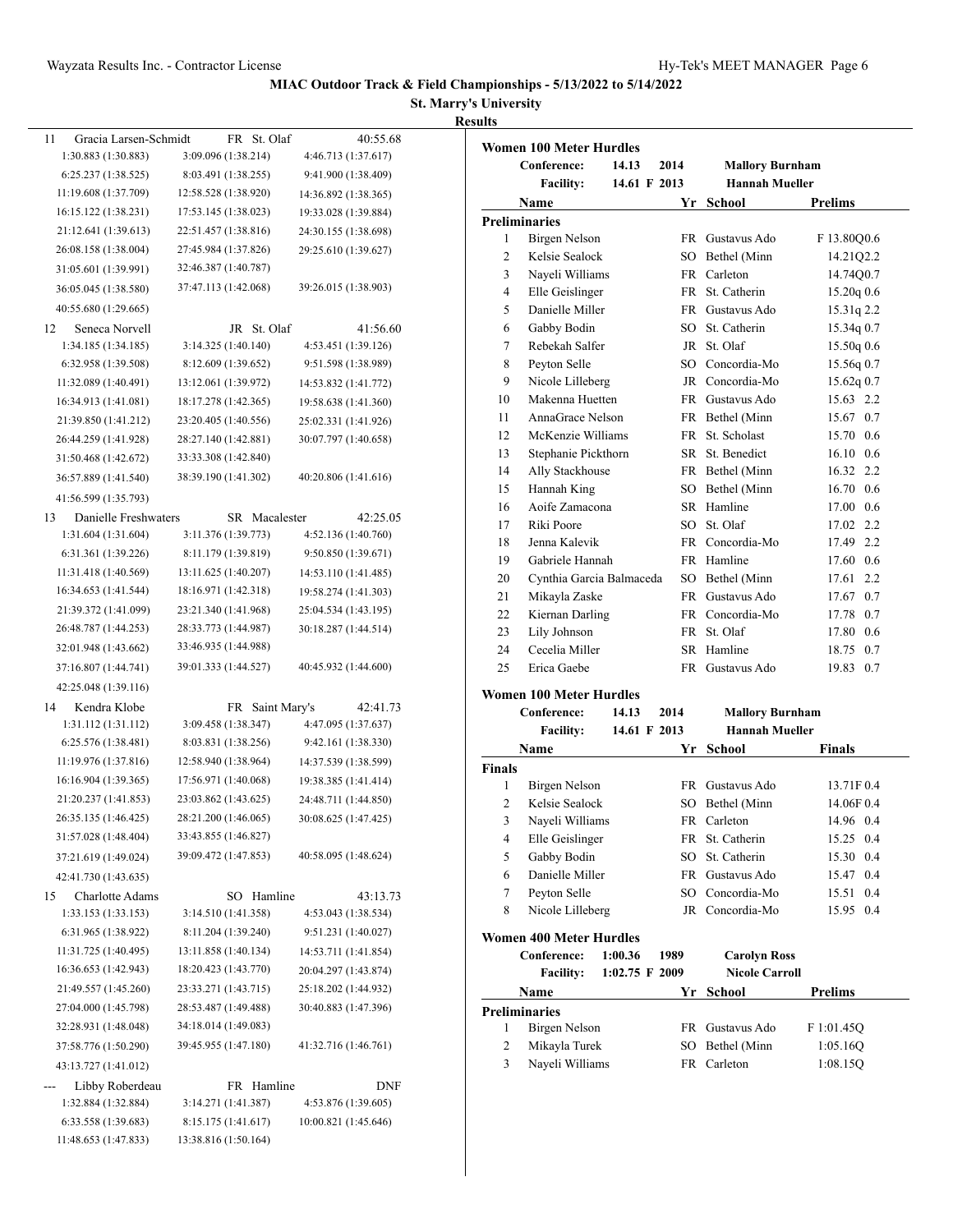**St. Marry's University Results**

|                    |                                                       |                  |                      |                       |                     | <b>Resul</b> |
|--------------------|-------------------------------------------------------|------------------|----------------------|-----------------------|---------------------|--------------|
| 4                  | McKenzie Williams                                     |                  |                      | FR St. Scholast       | 1:08.34q            |              |
| 5                  | Danielle Miller                                       |                  |                      | FR Gustavus Ado       | 1:08.58q            |              |
| 6                  | Riki Poore                                            |                  |                      | SO St. Olaf           | 1:08.95q            |              |
| 7                  | Rebekah Salfer                                        |                  |                      | JR St. Olaf           | 1:09.02q            |              |
| 8                  | Peyton Selle                                          |                  |                      | SO Concordia-Mo       | 1:09.11q            |              |
| 9                  | Makenna Huetten                                       |                  |                      | FR Gustavus Ado       | 1:09.36q            |              |
| 10                 | Kelly Lorenz                                          |                  |                      | SO Concordia-Mo       | 1:09.45             |              |
| 11                 | Maggie Mahota                                         |                  |                      | SR St. Benedict       | 1:09.50             |              |
| 12                 | Jessie Smith                                          |                  |                      | FR Bethel (Minn       | 1:09.58             |              |
| 13                 | Erica Meyers                                          |                  |                      | SR St. Olaf           | 1:10.00             |              |
| 14                 | Andreiana Aurelius                                    |                  |                      | FR Hamline            | 1:12.76             |              |
| 15                 | Hannah Hackenmueller                                  |                  |                      | FR Carleton           | 1:15.18             |              |
| 16                 | Mikayla Zaske                                         |                  |                      | FR Gustavus Ado       | 1:15.62             |              |
| 17                 | <b>Audrey Parrott</b>                                 |                  |                      | FR Carleton           | 1:15.96             |              |
| 18                 | Addie Brooke-Pike                                     |                  |                      | SR Macalester         | 1:16.44             |              |
| 19                 | Erica Gaebe                                           |                  |                      | FR Gustavus Ado       | 1:21.02             |              |
|                    | <b>Women 400 Meter Hurdles</b>                        |                  |                      |                       |                     |              |
|                    | Conference:                                           | 1:00.36          | 1989                 | <b>Carolyn Ross</b>   |                     |              |
|                    | <b>Facility:</b>                                      | $1:02.75$ F 2009 |                      | <b>Nicole Carroll</b> |                     |              |
|                    | Name                                                  |                  |                      | Yr School             | <b>Finals</b>       |              |
| <b>Finals</b>      |                                                       |                  |                      |                       |                     |              |
| 1                  | Birgen Nelson                                         |                  |                      | FR Gustavus Ado       | 1:00.64F            |              |
| 2                  | Mikayla Turek                                         |                  |                      | SO Bethel (Minn       | 1:04.88             |              |
| 3                  | Nayeli Williams                                       |                  |                      | FR Carleton           | 1:05.60             |              |
| 4                  | Rebekah Salfer                                        |                  |                      | JR St. Olaf           | 1:05.86             |              |
| 5                  | Makenna Huetten                                       |                  |                      | FR Gustavus Ado       | 1:05.89             |              |
| 6                  | McKenzie Williams                                     |                  |                      | FR St. Scholast       | 1:06.06             |              |
| 7                  | Danielle Miller                                       |                  |                      | FR Gustavus Ado       | 1:07.66             |              |
| 8                  | Peyton Selle                                          |                  |                      | SO Concordia-Mo       | 1:08.94             |              |
| 9                  | Riki Poore                                            |                  |                      | SO St. Olaf           | 1:12.40             |              |
|                    |                                                       |                  |                      |                       |                     |              |
|                    |                                                       |                  |                      |                       |                     |              |
|                    | Women 3000 Meter Steeplechase<br>Conference: 10:37.58 |                  | 2015                 | <b>Ruth Steinke</b>   |                     |              |
|                    | Facility: 10:46.23 F 2010                             |                  |                      | <b>Greta Sieve</b>    |                     |              |
|                    | Name                                                  |                  |                      | Yr School             | Finals              |              |
|                    |                                                       |                  |                      |                       |                     |              |
| 1                  | <b>Tracy Renier</b>                                   |                  |                      | SR St. Benedict       | 11:33.48            |              |
|                    | 44.233 (44.233)                                       |                  | 2:11.797 (1:27.565)  |                       | 3:42.813 (1:31.016) |              |
|                    | 5:15.627 (1:32.815)                                   |                  | 6:50.636 (1:35.009)  |                       | 8:28.418 (1:37.782) |              |
|                    | 10:03.854 (1:35.437)                                  |                  | 11:33.480 (1:29.627) |                       |                     |              |
| <b>Finals</b><br>2 | Libby Rowland                                         |                  |                      | FR Carleton           | 11:35.92            |              |
|                    | 46.843 (46.843)                                       |                  | 2:15.451 (1:28.608)  |                       | 3:47.944 (1:32.494) |              |
|                    | 5:21.805 (1:33.861)                                   |                  | 6:57.019(1:35.214)   |                       | 8:33.181 (1:36.163) |              |
|                    | 10:09.001 (1:35.820)                                  |                  | 11:35.915 (1:26.915) |                       |                     |              |
| 3                  | Christine Albrecht                                    |                  |                      | JR St. Olaf           | 11:38.93            |              |
|                    | 46.338 (46.338)                                       |                  | 2:16.100 (1:29.762)  |                       | 3:48.266 (1:32.167) |              |
|                    | 5:22.017 (1:33.752)                                   |                  | 6:58.171 (1:36.154)  |                       | 8:35.769 (1:37.599) |              |
|                    | 10:11.908 (1:36.139)                                  |                  | 11:38.930 (1:27.023) |                       |                     |              |
| 4                  | Josie Harms                                           |                  |                      | FR Bethel (Minn       | 11:44.93            |              |
|                    | 46.136 (46.136)                                       |                  | 2:17.110 (1:30.975)  |                       | 3:49.075 (1:31.965) |              |
|                    | 5:22.513 (1:33.439)                                   |                  | 6:57.290 (1:34.778)  |                       | 8:33.833 (1:36.543) |              |

|      | Finals  (Women 3000 Meter Steeplechase) |                      |                 |                                 |  |
|------|-----------------------------------------|----------------------|-----------------|---------------------------------|--|
| Name |                                         |                      | Yr School       | <b>Finals</b>                   |  |
| 5    | Molly Weberg                            |                      | FR Gustavus Ado | 11:49.38                        |  |
|      | 50.027 (50.027)                         | 2:23.128 (1:33.102)  |                 | 3:56.809 (1:33.682)             |  |
|      | 5:32.404 (1:35.595)                     | 7:09.114 (1:36.711)  |                 | 8:46.773 (1:37.660)             |  |
|      | 10:23.925 (1:37.152)                    | 11:49.375 (1:25.451) |                 |                                 |  |
| 6    | Erika Swanson                           |                      | SO Bethel (Minn | 11:50.46                        |  |
|      | 45.757 (45.757)                         | 2:15.699 (1:29.943)  |                 | 3:47.347 (1:31.649)             |  |
|      | 5:20.517 (1:33.170)                     | 6:56.110 (1:35.593)  |                 | 8:35.405 (1:39.295)             |  |
|      | 10:16.716 (1:41.312)                    | 11:50.453 (1:33.738) |                 |                                 |  |
| 7    | Sophie McManus                          |                      | FR Carleton     | 12:02.42                        |  |
|      | 47.385 (47.385)                         | 2:17.806 (1:30.421)  |                 | 3:51.513 (1:33.707)             |  |
|      | 5:27.851 (1:36.339)                     | 7:07.344 (1:39.493)  |                 | 8:51.724 (1:44.381)             |  |
|      | 10:29.496 (1:37.772)                    | 12:02.415 (1:32.920) |                 |                                 |  |
| 8    | Julia Severson                          |                      | FR Gustavus Ado | 12:08.16                        |  |
|      | 49.910 (49.910)                         | 2:23.563 (1:33.654)  |                 | 3:56.905 (1:33.342)             |  |
|      | 5:32.751 (1:35.847)                     | 7:09.417 (1:36.666)  |                 | 8:47.707 (1:38.290)             |  |
|      | 10:29.469 (1:41.763)                    | 12:08.158 (1:38.689) |                 |                                 |  |
| 9    | Emily Rugloski                          |                      | JR Concordia-Mo | 12:19.53                        |  |
|      | 48.835 (48.835)                         | 2:22.871 (1:34.037)  |                 | 3:58.586 (1:35.715)             |  |
|      | 5:37.283 (1:38.697)                     | 7:18.756 (1:41.474)  |                 | 9:01.614 (1:42.858)             |  |
|      | 10:43.626 (1:42.013)                    | 12:19.526 (1:35.900) |                 |                                 |  |
| 10   | Elise Yeager                            |                      | SO St. Benedict | 12:25.82                        |  |
|      | 47.013 (47.013)                         | 2:19.326 (1:32.314)  |                 | 3:53.611 (1:34.286)             |  |
|      | 5:33.153 (1:39.542)                     | 7:14.036 (1:40.884)  |                 | 8:57.950 (1:43.914)             |  |
|      | 10:44.818 (1:46.869)                    | 12:25.818 (1:41.000) |                 |                                 |  |
| 11   | Zoe Plechaty                            |                      | JR St. Olaf     | 12:34.80                        |  |
|      | 48.786 (48.786)                         | 2:23.444 (1:34.658)  |                 | 3:59.225 (1:35.782)             |  |
|      | 5:38.945 (1:39.720)                     | 7:22.721 (1:43.776)  |                 | 9:11.346 (1:48.626)             |  |
| 12   | 10:55.825 (1:44.480)                    | 12:34.791 (1:38.967) |                 |                                 |  |
|      | Chloe Kusser<br>49.017 (49.017)         | 2:25.975 (1:36.959)  | SO St. Olaf     | 12:38.18<br>4:06.501 (1:40.526) |  |
|      | 5:48.087 (1:41.586)                     | 7:32.682 (1:44.595)  |                 | 9:19.808 (1:47.127)             |  |
|      | 11:07.177 (1:47.369)                    | 12:38.177 (1:31.001) |                 |                                 |  |
| 13   | Sydney Hagen                            |                      | FR Gustavus Ado | 12:39.58                        |  |
|      | 50.485 (50.485)                         | 2:26.442 (1:35.958)  |                 | 4:05.653 (1:39.211)             |  |
|      | 5:47.281 (1:41.628)                     | 7:30.666 (1:43.386)  |                 | 9:17.296 (1:46.630)             |  |
|      | 11:02.864 (1:45.569)                    | 12:39.574 (1:36.710) |                 |                                 |  |
| 14   | <b>Bailey VanderWilde</b>               |                      | SO St. Olaf     | 12:43.79                        |  |
|      | 49.019 (49.019)                         | 2:22.627 (1:33.608)  |                 | 3:58.434 (1:35.807)             |  |
|      | 5:38.458 (1:40.025)                     | 7:22.519 (1:44.061)  |                 | 9:11.284 (1:48.765)             |  |
|      | 11:03.146 (1:51.862)                    | 12:43.783 (1:40.638) |                 |                                 |  |
| 15   | Julia Newman                            |                      | SO St. Olaf     | 12:45.21                        |  |
|      | 48.755 (48.755)                         | 2:25.087 (1:36.332)  |                 | 4:03.779 (1:38.693)             |  |
|      | 5:45.973 (1:42.194)                     | 7:30.080 (1:44.107)  |                 | 9:18.680 (1:48.601)             |  |
|      | 11:05.268 (1:46.588)                    | 12:45.207 (1:39.939) |                 |                                 |  |
| 16   | Amanda Tuvey                            |                      | SO Saint Mary's | 12:48.09                        |  |
|      | 49.093 (49.093)                         | 2:24.017 (1:34.925)  |                 | 3:59.588 (1:35.571)             |  |
|      | 5:42.704 (1:43.117)                     | 7:28.615 (1:45.911)  |                 | 9:17.268 (1:48.653)             |  |
|      | 11:04.314 (1:47.046)                    | 12:48.083 (1:43.770) |                 |                                 |  |
| 17   | Marissa Cutlan                          |                      | SO Bethel (Minn | 12:56.63                        |  |
|      | 50.449 (50.449)                         | 2:26.596 (1:36.148)  |                 | 4:04.509 (1:37.913)             |  |
|      | 5:46.815 (1:42.307)                     | 7:33.860 (1:47.045)  |                 | 9:26.200 (1:52.340)             |  |
|      | 11:16.341 (1:50.142)                    | 12:56.627 (1:40.287) |                 |                                 |  |
|      |                                         |                      |                 |                                 |  |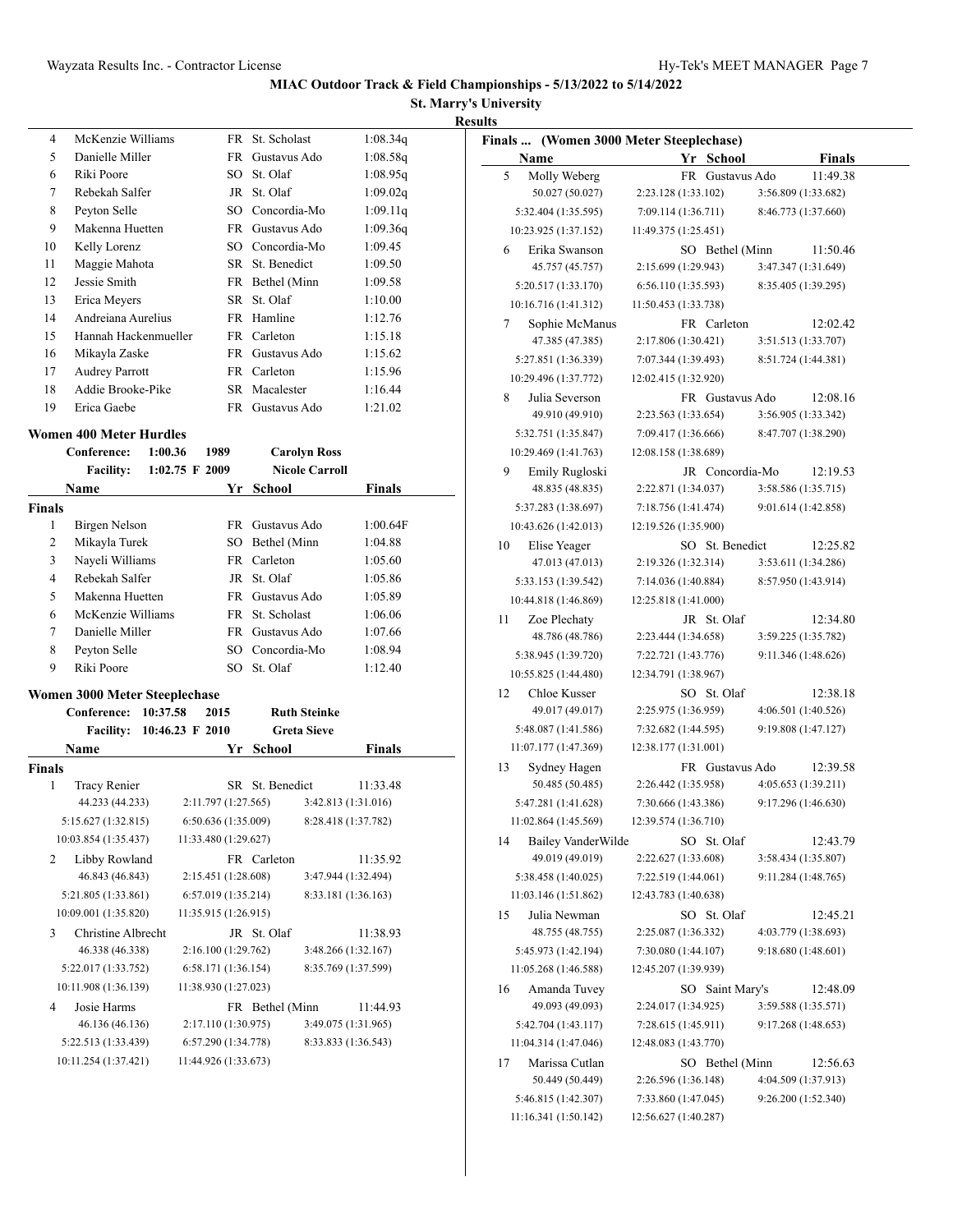|                                               |                             | MIAC Outdoor Track & Field Championships - 5/13/2022 to 5/14/2022 | <b>St. Marry's University</b>                 |                                                |                                   |                                             |                            |
|-----------------------------------------------|-----------------------------|-------------------------------------------------------------------|-----------------------------------------------|------------------------------------------------|-----------------------------------|---------------------------------------------|----------------------------|
| Melissa Pfieffer<br>18                        | SO St. Scholast             | 12:58.99                                                          | <b>Results</b>                                |                                                |                                   |                                             |                            |
| 50.399 (50.399)                               | 2:25.782 (1:35.383)         | 4:06.074 (1:40.293)                                               |                                               |                                                | Finals  (Women 4x400 Meter Relay) |                                             |                            |
| 5:47.890 (1:41.816)                           | 7:34.360 (1:46.471)         | 9:24.335 (1:49.975)                                               | <b>Team</b><br>Hamline<br>$\mathbf{3}$        |                                                | Relay                             |                                             | Finals                     |
|                                               |                             |                                                                   |                                               |                                                | A                                 |                                             | 4:01.79                    |
| 11:14.916 (1:50.582)                          | 12:58.982 (1:44.066)        |                                                                   |                                               | 1) Lucy Hoelscher SO<br>3) Alexandra Maddux JR |                                   | 2) Emme Nelson FR<br>4) Lindsey Bernardy FR |                            |
| Women 4x100 Meter Relay                       |                             |                                                                   |                                               | 2:03.596 (2:03.596)                            | 3:03.572 (59.976)                 |                                             | 4:01.789 (58.218)          |
| Conference:<br>47.17                          | 2013<br><b>St. Thomas</b>   |                                                                   | 4                                             | Saint Mary's (Minn.)                           | А                                 |                                             | 4:06.98                    |
| M Burnham, E Van Heel, C Rozeske, A Tipp      |                             |                                                                   |                                               | 1) Abrianna Utgaard JR                         |                                   | 2) Sydney Klausler SR                       |                            |
| <b>Facility:</b>                              | 47.88 F 2010<br>Augsburg    |                                                                   |                                               | 3) Anna Swanson JR                             |                                   | 4) Caroline Gearin SO                       |                            |
| Team                                          | Relay                       | Finals                                                            |                                               | 2:04.623 (2:04.623)                            | 3:07.453 (1:02.831)               |                                             | 4:06.978 (59.525)          |
| <b>Finals</b>                                 |                             |                                                                   | 5                                             | Concordia-Moorhead                             | A                                 |                                             | 4:07.13                    |
| $\mathbf{1}$<br>Gustavus Adolphus             | А                           | 48.34                                                             |                                               | 1) Maddie Guler SO                             |                                   |                                             | 2) Isabel Fredrickson SR   |
| 1) Kate Carlson FR                            |                             | 2) Ally Rakow FR                                                  |                                               | 3) Peyton Selle SO                             |                                   | 4) Drew Frolek FR                           |                            |
| 3) Danielle Miller FR                         |                             | 4) Birgen Nelson FR                                               |                                               | 2:02.983 (2:02.983)                            | 3:05.019 (1:02.037)               |                                             | 4:07.121 (1:02.102)        |
| St. Benedict<br>2                             | A                           | 48.42                                                             | 6                                             | St. Benedict                                   | A                                 |                                             | 4:07.21                    |
| 1) Dacoda Speidel SR                          |                             | 2) Tiana Johnson SO                                               |                                               | 1) Sidela Nyuga SO                             |                                   | 2) Maggie Mahota SR                         |                            |
| 3) Hailey Johnson JR                          |                             | 4) Kate Gallagher SO                                              |                                               | 3) Mirjana Ganley SO                           |                                   | 4) Laura Mitch SR                           |                            |
| Bethel (Minn.)<br>3                           | A                           | 48.69                                                             |                                               | 2:03.161 (2:03.161)                            | 3:05.226 (1:02.066)               |                                             | 4:07.209 (1:01.984)        |
| 1) Jireh Babalola SO                          |                             | 2) Britta Nordberg SO                                             | 7<br>St. Olaf                                 |                                                | A                                 |                                             | 4:08.16                    |
| 3) Makenna Brown SO                           |                             | 4) Hannah Sankey SR                                               |                                               | 1) Karla Kroschel SO                           |                                   | 2) Erica Meyers SR                          |                            |
| Concordia-Moorhead<br>4                       | A                           | 50.00                                                             |                                               | 3) Olivia Edstrom SO                           |                                   |                                             | 4) Teresa Pettitt-Kenney J |
| 1) Maddie Guler SO                            |                             | 2) Mary Wunderlich FR                                             |                                               | 2:05.555 (2:05.555)                            | 3:06.458 (1:00.903)               |                                             | 4:08.160 (1:01.703)        |
| 3) Carlie Heinecke JR                         |                             | 4) Sierra Ramberg SO                                              | 8<br>Carleton                                 |                                                | А                                 |                                             | 4:09.09                    |
| Hamline<br>5                                  | A                           | 50.23                                                             |                                               | 1) Jocelyn Ferguson FR                         |                                   | 2) Lara Erickson FR                         |                            |
| 1) Essence Boe SO                             |                             | 2) Ellie Logelin FR                                               |                                               | 3) Amy Kropp JR                                |                                   | 4) Sydney Marsh JR                          |                            |
| 3) Briana Gilbert FR                          |                             | 4) Jailyn Robinson SO                                             |                                               | 2:04.356 (2:04.356)                            | 3:06.909 (1:02.553)               |                                             | 4:09.085 (1:02.176)        |
| Carleton<br>6                                 | A                           | 50.43                                                             | 9                                             | St. Scholastica                                | A                                 |                                             | 4:09.69                    |
| 1) Nayeli Williams FR                         |                             | 2) Jocelyn Ferguson FR                                            |                                               | 1) McKenzie Williams FR                        |                                   | 2) Anna Kiminiski FR                        |                            |
| 3) Riley Roberts SO<br>7                      |                             | 4) Audrey Parrott FR                                              |                                               | 3) Annika Voss JR                              |                                   | 4) Ellie Sholing SO                         |                            |
| St. Catherine (Minn.)<br>1) Claire Nichols JR | А                           | 50.68                                                             |                                               | 2:07.192 (2:07.192)                            | 3:09.436 (1:02.244)               |                                             | 4:09.686 (1:00.250)        |
| 3) Elle Geislinger FR                         | 2) Erin Doyle SO            | 4) Gabby Bodin SO                                                 | 10                                            | Macalester                                     | А                                 |                                             | 4:17.54                    |
| 8<br>Saint Mary's (Minn.)                     | А                           | 50.83                                                             |                                               | 1) Adisa Preston FR                            |                                   | 2) Sara Gregor JR                           |                            |
| 1) Nathalie Freire SR                         |                             | 2) Abrianna Utgaard JR                                            |                                               | 3) Hannah Grosse SR                            |                                   | 4) Maria Blaesing SO                        |                            |
| 3) Caroline Gearin SO                         |                             | 4) Sydney Klausler SR                                             |                                               | 2:09.540 (2:09.540)                            | 3:13.590 (1:04.050)               |                                             | 4:17.532 (1:03.943)        |
| 9<br>Macalester                               | А                           | 51.12                                                             |                                               |                                                |                                   |                                             |                            |
| 1) Sara Gregor JR                             |                             | 2) Adisa Preston FR                                               | Women 4x800 Meter Relay                       |                                                |                                   |                                             |                            |
| 3) Penny Hunter SO                            |                             | 4) Mikayla Ennevor SR                                             | Conference:                                   | 9:08.67                                        | 2008                              | <b>St. Thomas</b>                           |                            |
| St. Olaf<br>10                                | А                           | 51.47                                                             | <b>B Hupp, K Russ, E Sprangers, K Theisen</b> |                                                |                                   |                                             |                            |
| 1) Zoe Matre FR                               |                             | 2) Rebekah Salfer JR                                              |                                               | <b>Facility:</b>                               | 9:14.90 F 2010                    | <b>St. Thomas</b>                           |                            |
| 3) Erica Meyers SR                            |                             | 4) Clare Collins JR                                               | <b>Team</b>                                   |                                                | <b>Relay</b>                      |                                             | <b>Finals</b>              |
|                                               |                             |                                                                   | <b>Finals</b>                                 |                                                |                                   |                                             |                            |
| Women 4x400 Meter Relay                       |                             |                                                                   | Hamline<br>1                                  |                                                | A                                 |                                             | 9:17.62                    |
| 3:51.39<br>Conference:                        | 5/15/2021<br>Bethel (Minn.) |                                                                   |                                               | 1) Lindsey Bernardy FR                         |                                   | 2) Lucy Hoelscher SO                        |                            |
| H Sankey, K Sealock, B Nordberg, M Turek      |                             |                                                                   |                                               | 3) Emma Mader SR                               |                                   |                                             | 4) Alexandra Maddux JR     |
| <b>Facility:</b>                              | St. Olaf<br>3:52.06 F 2010  |                                                                   |                                               | 2:20.063 (2:20.063)                            | 4:39.230 (2:19.167)               |                                             | 7:03.489 (2:24.260)        |
| <b>Team</b>                                   | Relay                       | <b>Finals</b>                                                     |                                               | 9:17.612 (2:14.123)                            |                                   |                                             |                            |
| <b>Finals</b>                                 |                             |                                                                   | St. Olaf<br>2                                 |                                                | A                                 |                                             | 9:21.77                    |
| Gustavus Adolphus<br>1                        | A                           | 3:55.67                                                           |                                               | 1) Olivia Edstrom SO                           |                                   | 2) Sophie Call SO                           |                            |
| 1) Sydney Hagen FR                            |                             | 2) Elizabeth Donnelly SO                                          |                                               | 3) Sam Posey JR                                |                                   | 4) Katie Gebert SO                          |                            |
| 3) Makenna Huetten FR                         |                             | 4) Birgen Nelson FR                                               |                                               | 2:19.565 (2:19.565)                            | 4:39.971 (2:20.407)               |                                             | 7:00.249 (2:20.278)        |
| 1:58.372 (1:58.372)                           | 3:00.144(1:01.772)          | 3:55.664 (55.520)                                                 |                                               | 9:21.765 (2:21.516)                            |                                   |                                             |                            |
| Bethel (Minn.)<br>2                           | А                           | 3:56.43                                                           | 3                                             | Concordia-Moorhead                             | A                                 |                                             | 9:38.68                    |
| 1) Hannah Sankey SR                           |                             | 2) Britta Nordberg SO                                             |                                               | 1) Isabel Fredrickson SR                       |                                   | 2) Eden Smith FR                            |                            |
| 3) Makenna Brown SO                           |                             | 4) Mikayla Turek SO                                               |                                               | 3) Kelly Lorenz SO                             |                                   | 4) Drew Frolek FR                           |                            |

1:58.561 (1:58.561) 2:59.032 (1:00.471) 3:56.422 (57.390)

| 3      | Hamline                                        | А                   | 4:01.79                                           |  |
|--------|------------------------------------------------|---------------------|---------------------------------------------------|--|
|        | 1) Lucy Hoelscher SO                           |                     | 2) Emme Nelson FR                                 |  |
|        | 3) Alexandra Maddux JR                         |                     | 4) Lindsey Bernardy FR                            |  |
|        | 2:03.596 (2:03.596)                            | 3:03.572 (59.976)   | 4:01.789 (58.218)                                 |  |
| 4      | Saint Mary's (Minn.)                           | А                   | 4:06.98                                           |  |
|        | 1) Abrianna Utgaard JR                         |                     | 2) Sydney Klausler SR                             |  |
|        | 3) Anna Swanson JR                             |                     | 4) Caroline Gearin SO                             |  |
|        | 2:04.623 (2:04.623)                            | 3:07.453 (1:02.831) | 4:06.978 (59.525)                                 |  |
| 5      | Concordia-Moorhead                             | А                   | 4:07.13                                           |  |
|        | 1) Maddie Guler SO                             |                     | 2) Isabel Fredrickson SR                          |  |
|        | 3) Peyton Selle SO                             |                     | 4) Drew Frolek FR                                 |  |
|        | 2:02.983 (2:02.983)                            | 3:05.019 (1:02.037) | 4:07.121 (1:02.102)                               |  |
| 6      | St. Benedict                                   | А                   | 4:07.21                                           |  |
|        | 1) Sidela Nyuga SO                             |                     | 2) Maggie Mahota SR                               |  |
|        | 3) Mirjana Ganley SO                           |                     | 4) Laura Mitch SR                                 |  |
|        | 2:03.161 (2:03.161)                            | 3:05.226 (1:02.066) | 4:07.209 (1:01.984)                               |  |
| 7      | St. Olaf                                       | А                   | 4:08.16                                           |  |
|        | 1) Karla Kroschel SO<br>3) Olivia Edstrom SO   |                     | 2) Erica Meyers SR<br>4) Teresa Pettitt-Kenney JR |  |
|        | 2:05.555 (2:05.555)                            | 3:06.458 (1:00.903) | 4:08.160 (1:01.703)                               |  |
| 8      | Carleton                                       | А                   | 4:09.09                                           |  |
|        | 1) Jocelyn Ferguson FR                         |                     | 2) Lara Erickson FR                               |  |
|        | 3) Amy Kropp JR                                |                     | 4) Sydney Marsh JR                                |  |
|        | 2:04.356 (2:04.356)                            | 3:06.909 (1:02.553) | 4:09.085 (1:02.176)                               |  |
| 9      | St. Scholastica                                | А                   | 4:09.69                                           |  |
|        | 1) McKenzie Williams FR                        |                     | 2) Anna Kiminiski FR                              |  |
|        | 3) Annika Voss JR                              |                     | 4) Ellie Sholing SO                               |  |
|        | 2:07.192 (2:07.192)                            | 3:09.436 (1:02.244) | 4:09.686 (1:00.250)                               |  |
| 10     | Macalester                                     | А                   | 4:17.54                                           |  |
|        | 1) Adisa Preston FR                            |                     | 2) Sara Gregor JR                                 |  |
|        | 3) Hannah Grosse SR                            |                     | 4) Maria Blaesing SO                              |  |
|        | 2:09.540 (2:09.540)                            | 3:13.590 (1:04.050) | 4:17.532 (1:03.943)                               |  |
|        | Women 4x800 Meter Relay                        |                     |                                                   |  |
|        | Conference:<br>9:08.67                         | 2008                | <b>St. Thomas</b>                                 |  |
|        | <b>B Hupp, K Russ, E Sprangers, K Theisen</b>  |                     |                                                   |  |
|        | <b>Facility:</b>                               | 9:14.90 F 2010      | <b>St. Thomas</b>                                 |  |
|        | Team                                           | Relay               | Finals                                            |  |
| Finals |                                                |                     |                                                   |  |
| 1      | Hamline                                        | A                   | 9:17.62                                           |  |
|        | 1) Lindsey Bernardy FR                         |                     | 2) Lucy Hoelscher SO                              |  |
|        | 3) Emma Mader SR                               |                     | 4) Alexandra Maddux JR                            |  |
|        | 2:20.063 (2:20.063)                            | 4:39.230 (2:19.167) | 7:03.489 (2:24.260)                               |  |
|        | 9:17.612 (2:14.123)                            |                     |                                                   |  |
| 2      | St. Olaf                                       | А                   | 9:21.77                                           |  |
|        | 1) Olivia Edstrom SO                           |                     | 2) Sophie Call SO                                 |  |
|        | 3) Sam Posey JR<br>2:19.565 (2:19.565)         |                     | 4) Katie Gebert SO                                |  |
|        | 9:21.765 (2:21.516)                            | 4:39.971 (2:20.407) | 7:00.249 (2:20.278)                               |  |
|        | Concordia-Moorhead                             |                     |                                                   |  |
| 3      |                                                | А                   | 9:38.68                                           |  |
|        | 1) Isabel Fredrickson SR<br>3) Kelly Lorenz SO |                     | 2) Eden Smith FR<br>4) Drew Frolek FR             |  |
|        | 2:27.191 (2:27.191)                            | 4:49.559 (2:22.369) | 7:17.135 (2:27.576)                               |  |
|        | 9:38.676 (2:21.541)                            |                     |                                                   |  |
|        |                                                |                     |                                                   |  |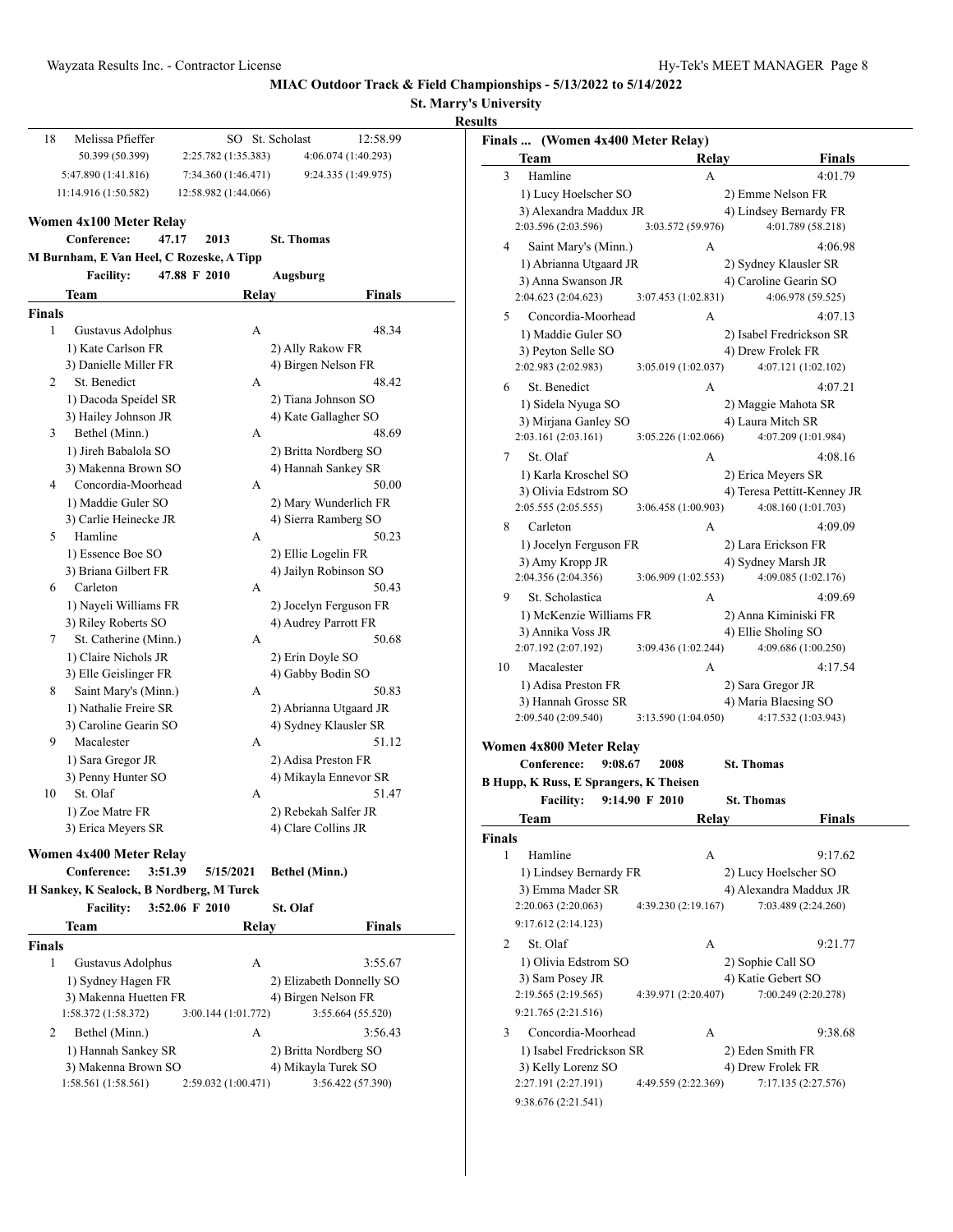### **St. Marry's University Results**

| Macalester<br>4            | A                   | 9:38.83               |
|----------------------------|---------------------|-----------------------|
| 1) Lena Stern SR           |                     | 2) Adisa Preston FR   |
| 3) Ella Krumm FR           |                     | 4) Maria Blaesing SO  |
| 2:23.220 (2:23.220)        | 4:48.723 (2:25.503) | 7:19.993 (2:31.270)   |
| 9:38.825 (2:18.833)        |                     |                       |
| 5<br>Bethel (Minn.)        | A                   | 9:42.81               |
| 1) Malakai Holloway JR     |                     | 2) Ruby Gernandt FR   |
| 3) Evie Hage FR            |                     | 4) Grace Cole JR      |
| 2:24.417 (2:24.417)        | 4:49.170 (2:24.754) | 7:14.633 (2:25.464)   |
| 9:42.801 (2:28.168)        |                     |                       |
| St. Benedict<br>6          | A                   | 9:50.35               |
| 1) Tracy Renier SR         |                     | 2) Kalli Smith FR     |
| 3) Elise Yeager SO         |                     | 4) Nora Doyle SR      |
| 2:26.401 (2:26.401)        | 4:50.151 (2:23.750) | 7:18.993 (2:28.843)   |
| 9:50.348 (2:31.356)        |                     |                       |
| Carleton<br>7              | A                   | 9:56.23               |
| 1) Alice Cutter SO         |                     | 2) Eve Farrell JR     |
| 3) Kate Ulrich FR          |                     | 4) Libby Rowland FR   |
| 2:21.235 (2:21.235)        | 4:53.733 (2:32.499) | 7:25.676 (2:31.944)   |
| 9:56.230 (2:30.554)        |                     |                       |
| 8<br>Gustavus Adolphus     | A                   | 10:19.83              |
| 1) Kailyn Walukas FR       |                     | 2) Julia Severson FR  |
| 3) Mackinzee Miest SO      |                     | 4) Molly Weberg FR    |
| 2:30.066 (2:30.066)        | 5:02.560 (2:32.495) | 7:39.240 (2:36.680)   |
| 10:19.828 (2:40.589)       |                     |                       |
| St. Catherine (Minn.)<br>9 | A                   | 10:37.37              |
| 1) Anya Swanson SR         |                     | 2) Julia Clark SR     |
| 3) Emma Meyer SR           |                     | 4) Lizzy Erlandson SR |
| 2:33.925 (2:33.925)        | 5:10.741 (2:36.817) | 7:54.339 (2:43.598)   |

10:37.370 (2:43.032)

### **Women High Jump**

|                | Conference:           | 1.73 <sub>m</sub> | 1987            | <b>Holly Broadmarkle</b>   |                   |  |
|----------------|-----------------------|-------------------|-----------------|----------------------------|-------------------|--|
|                | <b>Facility:</b>      |                   | 1.65m F 2010    | Leah Kay                   |                   |  |
|                | <b>Facility:</b>      |                   | $1.65m$ F 2015  | <b>Nicole Christianson</b> |                   |  |
|                | <b>Name</b>           |                   | Yr              | School                     | Finals            |  |
| Finals         |                       |                   |                 |                            |                   |  |
| 1              | Justus Floren         |                   |                 | FR St. Benedict            | 1.59m             |  |
| 2              | Olivia Motley         |                   | FR.             | Gustavus Ado               | 1.56m             |  |
| 3              | AnnaGrace Nelson      |                   |                 | FR Bethel (Minn            | 1.56m             |  |
| $\overline{4}$ | Peyton Selle          |                   |                 | SO Concordia-Mo            | 1.53m             |  |
| 5              | Gabby Bodin           |                   | SO.             | St. Catherin               | 1.53m             |  |
| 6              | <b>Lindsay Bangs</b>  |                   | FR -            | Gustavus Ado               | 1.53m             |  |
| 7              | Teresa Pettitt-Kenney |                   |                 | JR St. Olaf                | 1.53m             |  |
| 8              | Ally Rakow            |                   |                 | FR Gustavus Ado            | 1.48 <sub>m</sub> |  |
| 9              | Eve Farrell           |                   |                 | JR Carleton                | 1.48 <sub>m</sub> |  |
| 10             | Elizabeth Selisker    |                   | SO <sub>1</sub> | St. Benedict               | 1.48m             |  |
| 10             | Stephanie Pickthorn   |                   |                 | SR St. Benedict            | 1.48m             |  |
| 12             | Claire Nichols        |                   | JR              | St. Catherin               | 1.48 <sub>m</sub> |  |
| 13             | Alli Joerger          |                   | FR              | Gustavus Ado               | 1.43m             |  |
| 13             | Jensen Luehrs         |                   | FR -            | Gustavus Ado               | 1.43 <sub>m</sub> |  |
| 15             | Aoife Zamacona        |                   | SR              | Hamline                    | 1.43m             |  |
| ---            | Lily Johnson          |                   |                 | FR St. Olaf                | NH                |  |
|                | Jenna Kalevik         |                   | FR.             | Concordia-Mo               | NH                |  |
| ---            | Emma Ries             |                   |                 | FR Hamline                 | NH                |  |

|                    | <b>Women Pole Vault</b>           |                   |           |                                 |                              |
|--------------------|-----------------------------------|-------------------|-----------|---------------------------------|------------------------------|
|                    | Conference:                       | 3.82 <sub>m</sub> | 5/12/2017 | <b>London Stelten</b>           |                              |
|                    | <b>Facility:</b>                  | 3.72m F 2009      |           | <b>Rianna Gallart</b>           |                              |
|                    | Name                              |                   |           | Yr School                       | Finals                       |
| <b>Finals</b>      |                                   |                   |           |                                 |                              |
| 1                  | Jessica Lilland                   |                   |           | SO Bethel (Minn                 | 3.50 <sub>m</sub>            |
| 2                  | Teresa Pettitt-Kenney             |                   |           | JR St. Olaf                     | 3.50 <sub>m</sub>            |
| 3                  | Nathalie Freire                   |                   |           | SR Saint Mary's                 | 3.20 <sub>m</sub>            |
| 4                  | Sydney Marsh                      |                   |           | JR Carleton                     | 3.20 <sub>m</sub>            |
| 5                  | Maddie Sowinski                   |                   |           | SO Hamline                      | 3.20 <sub>m</sub>            |
| 6                  | Caitlin Salfer                    |                   |           | JR St. Benedict                 | 3.05m                        |
| 7                  | Melanie Roberts                   |                   |           | SO St. Olaf                     | 3.05 <sub>m</sub>            |
| 8                  | Julia Cordes                      |                   |           | JR St. Olaf                     | 3.05 <sub>m</sub>            |
| 8                  | Molly Vaughan                     |                   |           | FR St. Benedict                 | 3.05 <sub>m</sub>            |
| 8                  | Caroline Gearin                   |                   |           | SO Saint Mary's                 | 3.05 <sub>m</sub>            |
| 11                 | Sadie Koelz                       |                   |           | SR Bethel (Minn                 | 3.05 <sub>m</sub>            |
| 12                 | Gabrielle Evans                   |                   |           | JR Carleton                     | 3.05 <sub>m</sub>            |
| 13                 | Olivia Hoff                       |                   |           | SR St. Benedict                 | 2.80 <sub>m</sub>            |
| 13                 | <b>Emily Litton</b>               |                   |           | SO Carleton                     | 2.80 <sub>m</sub>            |
| 15                 | Zoe Witham                        |                   |           | SR St. Benedict                 | 2.80 <sub>m</sub>            |
| 15                 | Grace Pierson                     |                   |           | SO Hamline                      | 2.80 <sub>m</sub>            |
| ---                | Hannah Grosse                     |                   |           | SR Macalester                   | NH                           |
| $-$ --             | Sabrina Buffetta                  |                   |           | FR St. Benedict                 | ΝH                           |
|                    |                                   |                   |           |                                 |                              |
|                    | <b>Women Long Jump</b>            |                   |           |                                 |                              |
|                    | Conference:                       | 5.74 <sub>m</sub> | 2019      | <b>Steph Kretlow</b>            |                              |
|                    | Conference:                       | 5.92 <sub>m</sub> | 2005      | <b>Hannah Mueller</b>           | <b>Kristal Grigsby (NWI)</b> |
|                    | <b>Facility:</b>                  | 5.89m F 2013      |           |                                 |                              |
|                    | Name                              |                   |           | Yr School                       | Finals                       |
| <b>Finals</b><br>1 | Nayeli Williams                   |                   |           | FR Carleton                     | $5.49m +0.0$                 |
| 2                  | Mikayla Ennevor                   |                   |           | SR Macalester                   | 5.43m<br>1.0                 |
| 3                  | Jen Valley                        |                   |           | SO Hamline                      | 5.43m 2.4                    |
| 4                  | Justus Floren                     |                   |           | FR St. Benedict                 | 5.38m 3.3                    |
| 5                  | Sydney Marsh                      |                   |           | JR Carleton                     | $5.30m$ 1.8                  |
| 6                  | Jordan Terry                      |                   |           | SR Augsburg                     | 5.10m 1.3                    |
| 7                  | Ella Eliason                      |                   |           | SO Bethel (Minn                 | 5.03m 3.3                    |
| 8                  | Ainslee Parker                    |                   |           | SO St. Olaf                     | $4.98m$ 0.2                  |
| 9                  | Sara Gregor                       |                   |           | JR Macalester                   | $4.90m +0.0$                 |
| 10                 | Claire Nichols                    |                   |           | JR St. Catherin                 | 4.78m 4.1                    |
| 11                 | Stephanie Pickthorn               |                   |           | SR St. Benedict                 | $4.73m$ 0.2                  |
| 12                 | Julia Cordes                      |                   | JR        | St. Olaf                        | $4.60m$ 2.1                  |
|                    |                                   |                   |           |                                 |                              |
| 13<br>14           | Sydney Klausler<br>Briana Gilbert |                   | SR<br>FR  | Saint Mary's<br>Hamline         | 4.57m<br>1.9<br>4.56m<br>1.7 |
| 15                 | Katie Petersen                    |                   | FR        | Gustavus Ado                    |                              |
| 16                 | Reilee Schepper                   |                   | JR        | St. Catherin                    | $4.52m$ 2.5<br>4.49m 0.9     |
| 17                 | Lillian Maul                      |                   | SO        |                                 | 4.40m 2.2                    |
| 18                 | Madi Kes                          |                   |           | Saint Mary's<br>FR Gustavus Ado | $4.28m - 0.1$                |
| ---                | Grace Perrenoud                   |                   |           | JR Bethel (Minn                 | <b>FOUL</b>                  |
| ---                | Jailyn Robinson                   |                   |           | SO Hamline                      | <b>FOUL</b>                  |
|                    |                                   |                   |           |                                 |                              |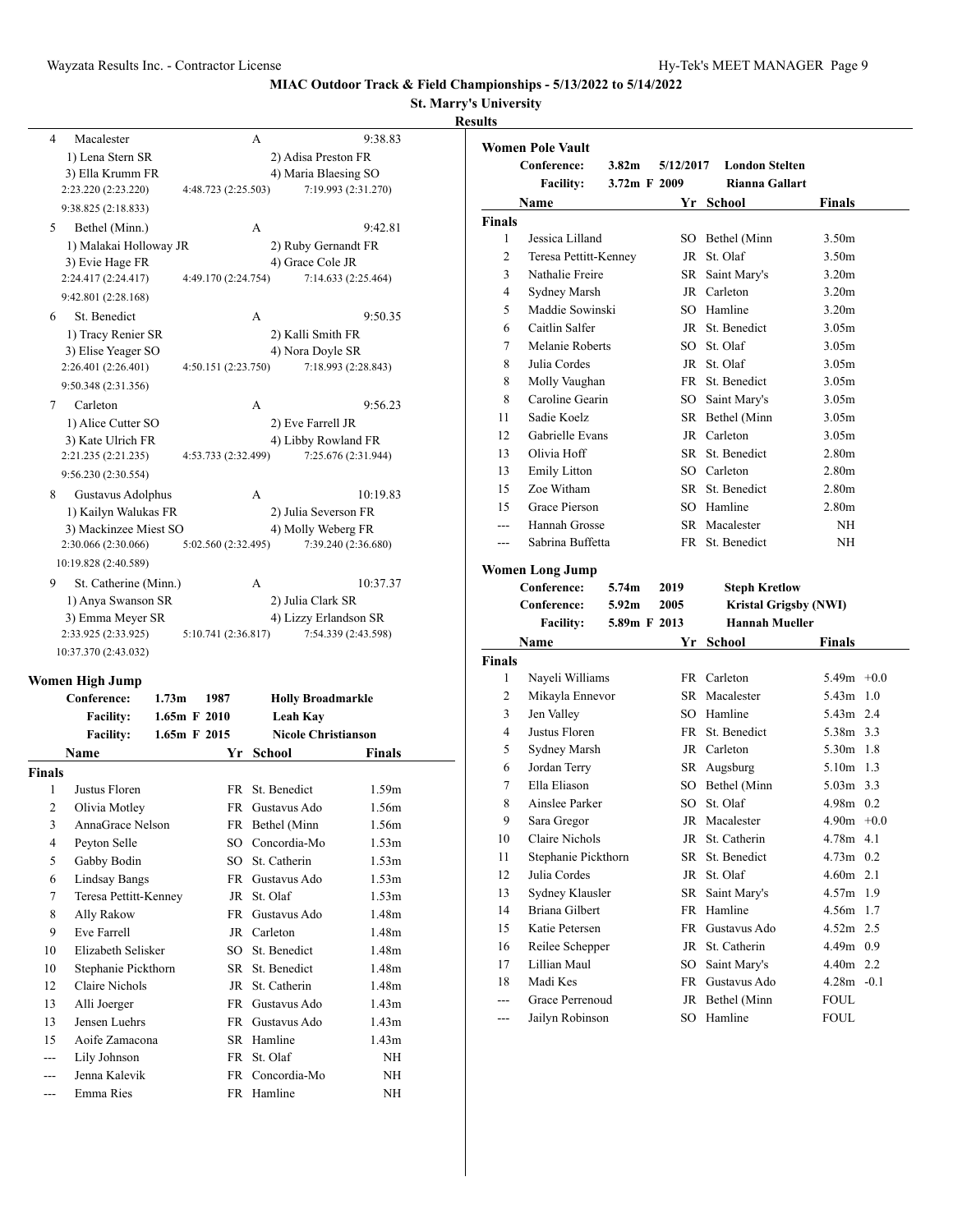**St. Marry's University**

### **Results**

|                    | <b>Women Triple Jump</b><br>Conference: | 12.15m        | 5/13/2017 | <b>Emma Peterson</b> |                    |
|--------------------|-----------------------------------------|---------------|-----------|----------------------|--------------------|
|                    | Conference:                             | 11.98m        | 2007      | Selina Dehn (NWI)    |                    |
|                    | <b>Facility:</b>                        | 11.76m F 2013 |           | <b>Rachel Miller</b> |                    |
|                    | Name                                    |               |           | Yr School            | <b>Finals</b>      |
| <b>Finals</b>      |                                         |               |           |                      |                    |
| 1                  | Madi Kes                                |               | FR        | Gustavus Ado         | $11.72m$ 2.3       |
| 2                  | Ainslee Parker                          |               | SO        | St. Olaf             | $11.23m$ 5.1       |
| 3                  | Journey Amundson                        |               |           | JR Macalester        | $11.17m$ 0.3       |
| $\overline{4}$     | Reilee Schepper                         |               | JR        | St. Catherin         | 10.99m 3.4         |
| 5                  | AnnaGrace Nelson                        |               |           | FR Bethel (Minn      | 10.88m 0.6         |
| 6                  | Grace Perrenoud                         |               |           | JR Bethel (Minn      | 10.86m 1.0         |
| 7                  | Caylee Greeder                          |               |           | FR Gustavus Ado      | 10.71m 0.5         |
| 8                  | Stephanie Pickthorn                     |               | SR        | St. Benedict         | $10.51m$ 0.4       |
| 9                  | Mary Wunderlich                         |               |           | FR Concordia-Mo      | $10.39m$ 0.7       |
| 10                 | Briana Gilbert                          |               |           | FR Hamline           | 10.34m 3.7         |
| 11                 | Nicole Lilleberg                        |               |           | JR Concordia-Mo      | $10.03m$ 2.8       |
| 12                 | Danielle Anderson                       |               | SO.       | St. Benedict         | $9.93m$ 1.6        |
| 13                 | Kiernan Darling                         |               |           | FR Concordia-Mo      | $9.40m$ 0.7        |
| 14                 | Toria Strampe                           |               | FR        | St. Scholast         | $9.28m$ 5.0        |
| 15                 | Erica Gaebe                             |               | FR        | Gustavus Ado         | $8.95m$ 0.4        |
| 16                 | Laura Fuller                            |               | FR -      | Concordia-Mo         | 8.79m 1.2          |
| ---                | Kayla LaRue                             |               |           | SR St. Olaf          | <b>FOUL</b>        |
|                    |                                         |               |           |                      |                    |
|                    | <b>Women Shot Put</b>                   |               |           |                      |                    |
|                    | Conference:                             | 14.58m        | 2013      | <b>Becky Culp</b>    |                    |
|                    | <b>Facility:</b>                        | 14.03m F 2012 |           | <b>Alissa Rausch</b> |                    |
|                    | Name                                    |               |           | Yr School            | <b>Finals</b>      |
| <b>Finals</b>      |                                         |               |           |                      |                    |
| 1                  | Annika Poe                              |               | FR -      | Gustavus Ado         | 14.31mF            |
| 2                  | Cayle Hovland                           |               | SR        | Concordia-Mo         | 13.28m             |
| 3                  | Allyson Kangas                          |               |           | JR Concordia-Mo      | 13.03m             |
| 4                  | Emma Roethler                           |               |           | FR Bethel (Minn      | 12.42m             |
| 5                  | Aleah Keske                             |               | SO.       | St. Olaf             | 12.25m             |
| 6                  | Jacey Schlosser                         |               | SR        | Concordia-Mo         | 11.87m             |
| 7                  | Samantha Kubes                          |               | SO        | Saint Mary's         | 11.77m             |
| 8                  | Haley Joos                              |               | SO        | St. Benedict         | 11.73m             |
| 9                  | Lauren Isaacson                         |               |           | SR St. Catherin      | 11.72m             |
| 10                 | Dana Bach                               |               |           | SO Gustavus Ado      | 11.11m             |
| 11                 | Emily White                             |               |           | SR Concordia-Mo      | 10.99m             |
| 12                 | Abby Schulte                            |               | <b>FR</b> | Gustavus Ado         | 10.87 <sub>m</sub> |
| 13                 | Morgan Wallendal                        |               | FR        | Saint Mary's         | 10.68m             |
| 14                 | Emma Johnson                            |               | FR        | St. Olaf             | 10.49m             |
| 15                 | Ellie Biggins                           |               | SO        | Hamline              | 10.41m             |
| 16                 | Payton Packer                           |               | SO        | Hamline              | 10.26m             |
| 17                 | Alea Al-Juhari                          |               | JR        | St. Olaf             | 9.92 <sub>m</sub>  |
| 18                 | <b>Alexis Torres</b>                    |               | FR        | St. Benedict         | 9.84m              |
| 19                 | Kendall Bechtold                        |               | JR        | St. Benedict         | 9.69m              |
|                    | <b>Women Discus Throw</b>               |               |           |                      |                    |
|                    | Conference:                             |               | 1992      | <b>Kris Kuehl</b>    |                    |
|                    |                                         |               |           |                      |                    |
|                    |                                         | 54.18m        |           |                      |                    |
|                    | <b>Facility:</b>                        | 49.37m F 2010 |           | <b>Mary Theisan</b>  |                    |
|                    | Name                                    |               | Yr        | <b>School</b>        | <b>Finals</b>      |
| <b>Finals</b><br>1 | Annika Poe                              |               |           | FR Gustavus Ado      | 41.44m             |

|    | Finals  (Women Discus Throw) |      |                 |               |
|----|------------------------------|------|-----------------|---------------|
|    | Name                         | Yr   | School          | <b>Finals</b> |
| 2  | Cayle Hovland                | SR.  | Concordia-Mo    | 41.02m        |
| 3  | Lauren Isaacson              | SR - | St. Catherin    | 39.89m        |
| 4  | Jacey Schlosser              | SR.  | Concordia-Mo    | 37.50m        |
| 5  | Maggie Beckmann              |      | JR St. Benedict | 37.42m        |
| 6  | Madison Reed                 |      | FR Hamline      | 37.41m        |
| 7  | Sam Hedtke                   | SO.  | St. Olaf        | 36.59m        |
| 8  | Allyson Kangas               |      | JR Concordia-Mo | 36.10m        |
| 9  | Aleah Keske                  | SO.  | St. Olaf        | 35.84m        |
| 10 | Annalee Olson-Sola           | SO.  | Gustavus Ado    | 35.21m        |
| 11 | Emily White                  | SR - | Concordia-Mo    | 34.47m        |
| 12 | Payton Packer                | SO.  | Hamline         | 34.23m        |
| 13 | Jenneel Rodney               |      | JR Hamline      | 34.21m        |
| 14 | Claire Dummer                | FR   | Concordia-Mo    | 32.58m        |
| 15 | Haley Joos                   | SO.  | St. Benedict    | 32.32m        |
| 16 | Morgan Wallendal             | FR   | Saint Mary's    | 32.25m        |
| 17 | Lexi Ellinghuysen            | SO   | Bethel (Minn    | 31.06m        |
| 18 | Peyton Irsfeld               | SO.  | St. Olaf        | 30.84m        |
| 19 | Molly Lukenbill              | SO   | Bethel (Minn    | 29.44m        |
| 20 | Anna Becker                  | JR   | St. Scholast    | 28.84m        |
|    |                              |      |                 |               |

### **Women Hammer Throw**

**Conference: 53.24m 5/15/2021 Jenneel Rodney Facility: 55.15m F 2010 Michelle Potter**

| Name           |                            |               |             | Yr School           | <b>Finals</b>      |
|----------------|----------------------------|---------------|-------------|---------------------|--------------------|
| <b>Finals</b>  |                            |               |             |                     |                    |
| 1              | Lily Beneke                |               | FR          | St. Scholast        | 52.95m             |
| $\overline{c}$ | Jenneel Rodney             |               | <b>JR</b>   | Hamline             | 50.46m             |
| 3              | Allyson Kangas             |               | $_{\rm JR}$ | Concordia-Mo        | 46.42m             |
| 4              | Anna Becker                |               | $_{\rm JR}$ | St. Scholast        | 45.23m             |
| 5              | Madison Reed               |               | FR          | Hamline             | 44.31m             |
| 6              | Cayle Hovland              |               | SR.         | Concordia-Mo        | 44.01m             |
| 7              | Maggie Beckmann            |               |             | JR St. Benedict     | 43.86m             |
| 8              | Lexi Ellinghuysen          |               | SO          | Bethel (Minn        | 41.52m             |
| 9              | Neenah Bosman              |               |             | SO Carleton         | 41.38m             |
| 10             | <b>Haley Joos</b>          |               | SO.         | St. Benedict        | 40.75m             |
| 11             | Jacey Schlosser            |               | SR –        | Concordia-Mo        | 40.51m             |
| 12             | Samantha Kubes             |               | SO          | Saint Mary's        | 40.16m             |
| 13             | Emily White                |               | SR –        | Concordia-Mo        | 39.83m             |
| 14             | Madison Fiecke             |               | SR          | Hamline             | 39.65m             |
| 15             | Molly Lukenbill            |               | SO          | Bethel (Minn        | 39.63m             |
| 16             | Dana Bach                  |               | SO          | Gustavus Ado        | 38.24m             |
| 17             | Nicole Nelson              |               | <b>FR</b>   | Gustavus Ado        | 36.53m             |
| 18             | Emma Johnson               |               | <b>FR</b>   | St. Olaf            | 35.94m             |
| 19             | Peyton Irsfeld             |               | SO.         | St. Olaf            | 35.01 <sub>m</sub> |
| 20             | Sarah Tarvestad            |               | SR –        | St. Olaf            | 33.34m             |
|                | <b>Women Javelin Throw</b> |               |             |                     |                    |
|                | Conference:                | 48.29m        | 2008        | <b>Lisa Brown</b>   |                    |
|                | <b>Facility:</b>           | 44.38m F 2010 |             | <b>Kyley Crotty</b> |                    |
|                | Name                       |               | Yr          | <b>School</b>       | <b>Finals</b>      |
| <b>Finals</b>  |                            |               |             |                     |                    |
| 1              | Anna Swanson               |               | JR          | Saint Mary's        | 41.10m             |
| $\overline{2}$ | Bryana Leverentz           |               | <b>JR</b>   | St. Catherin        | 39.73m             |

Stephanie Pickthorn SR St. Benedict 37.36m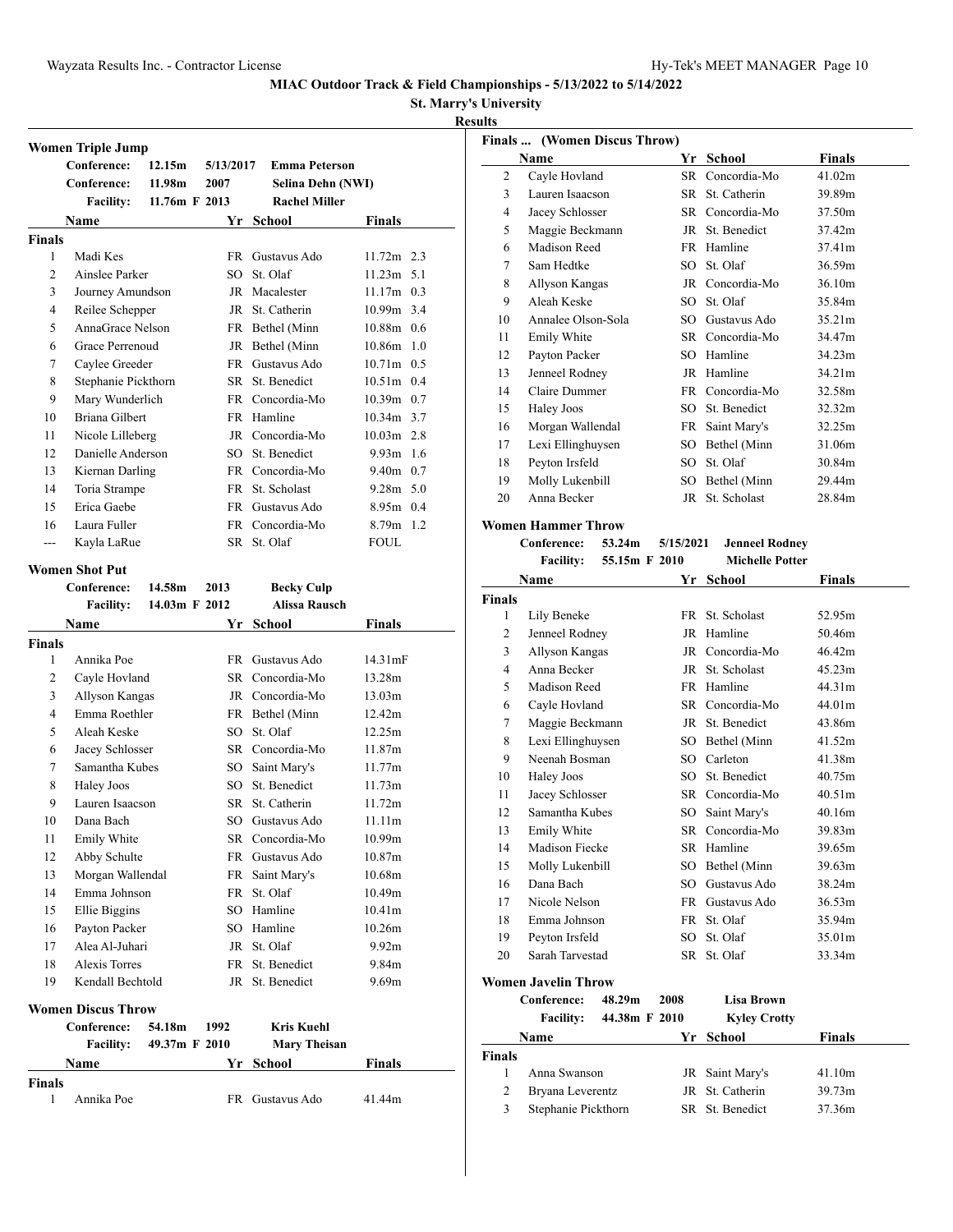**St. Marry's University**

| <b>Results</b> |
|----------------|

| 4  | Rachel Erickson    | SO.  | Gustavus Ado    | 37.06m |
|----|--------------------|------|-----------------|--------|
| 5  | Kelsie Sealock     |      | SO Bethel (Minn | 37.00m |
| 6  | McKenna Hulslander | SO.  | Hamline         | 35.99m |
| 7  | Aubrie Werk        |      | SO Concordia-Mo | 34.87m |
| 8  | Abbie Swenson      |      | FR Bethel (Minn | 34.17m |
| 9  | Jensen Luehrs      | FR - | Gustavus Ado    | 34.10m |
| 10 | Sarah Beth Hobby   |      | SO Macalester   | 32.91m |
| 11 | Regan Anderson     |      | FR Concordia-Mo | 32.77m |
| 12 | Rebekah Salfer     | JR   | St. Olaf        | 30.77m |
| 13 | Nathalie Freire    | SR   | Saint Mary's    | 29.45m |
| 14 | Annalee Olson-Sola | SO.  | Gustavus Ado    | 28.73m |
| 15 | Jacey Schlosser    |      | SR Concordia-Mo | 28.56m |
| 16 | Peyton Selle       | SO.  | Concordia-Mo    | 28.34m |
| 17 | Chelsea Hoernemann | FR   | Gustavus Ado    | 21.36m |
|    | Justus Floren      | FR   | St. Benedict    | FOUL.  |

### **Women Other**

| Name           |                     | Yr School       | <b>Finals</b>      |  |
|----------------|---------------------|-----------------|--------------------|--|
| <b>Finals</b>  |                     |                 |                    |  |
| 1              | Peyton Selle        | SO Concordia-Mo | 10.00 <sub>m</sub> |  |
| $\mathfrak{D}$ | Rebekah Salfer      | JR St. Olaf     | 8.00 <sub>m</sub>  |  |
| 3              | Grace Blanchette    | SO Carleton     | 6.00 <sub>m</sub>  |  |
| 4              | Sydney Marsh        | JR Carleton     | 5.00 <sub>m</sub>  |  |
| 5              | Justus Floren       | FR St. Benedict | 4.00 <sub>m</sub>  |  |
| 6              | Stephanie Pickthorn | SR St. Benedict | 3.00 <sub>m</sub>  |  |
| 7              | AnnaGrace Nelson    | FR Bethel (Minn | 2.00 <sub>m</sub>  |  |
| 8              | Sarah Beth Hobby    | SO Macalester   | 1.00 <sub>m</sub>  |  |

### **Men 100 Meter Dash**

|                | Conference:           | 10.53        | 5/15/2021 | <b>Ryan Miller</b> |                 |
|----------------|-----------------------|--------------|-----------|--------------------|-----------------|
|                | Conference:           | 10.39        | 2019      | <b>Ryan Miller</b> |                 |
|                | <b>Facility:</b>      | 10.64 F 2013 |           | <b>Alex Koenen</b> |                 |
|                | Name                  |              |           | Yr School          | <b>Prelims</b>  |
|                | Preliminaries         |              |           |                    |                 |
| 1              | Samuel Eben Ebai      |              | SO.       | St. Scholast       | F 10.61Q0.8     |
| $\overline{c}$ | Kevin Arthur          |              | SO        | St. John's (       | F 10.64Q1.9     |
| 3              | Ryan Miller           |              |           | JR St. John's (    | $10.81O + 0.0$  |
| $\overline{4}$ | Varney Conneh         |              | JR        | Augsburg           | 10.91q0.8       |
| 5              | Tommy Kern            |              | <b>FR</b> | Concordia-Mo       | $10.96q + 0.0$  |
| 6              | Jack Young            |              | JR        | St. John's (       | 11.01q 1.9      |
| 7              | Nolan Morical         |              | FR -      | Concordia-Mo       | 11.02q 1.9      |
| 8              | Sean Diedrich         |              |           | FR St. Scholast    | 11.03q 1.9      |
| 9              | Godsword Simon        |              |           | FR Bethel (Minn    | 11.03q 1.9      |
| 10             | Demetri Lord          |              | SO.       | St. Olaf           | $11.03 + 0.0$   |
| 11             | Oscar Christoph       |              | SR        | Carleton           | 11.21<br>0.8    |
| 12             | Matthew Skelly        |              | <b>FR</b> | Gustavus Ado       | 11.27 1.9       |
| 13             | Taron Busby           |              | SR        | Augsburg           | 0.8<br>11.29    |
| 14             | Colin Conteh          |              | SO.       | Concordia-Mo       | 11.29<br>0.8    |
| 15             | Albert Smith          |              | JR        | Bethel (Minn       | $+0.0$<br>11.37 |
| 16             | Dan Cooper            |              | SO.       | Saint Mary's       | 11.39<br>0.8    |
| 17             | Pierre Deutschlander  |              | SO        | St. John's (       | 11.42<br>1.9    |
| 18             | Danny Bies            |              | FR        | Gustavus Ado       | 11.44 0.8       |
| 19             | Seth Cattoor          |              | JR        | St. John's (       | $11.46 + 0.0$   |
| 20             | <b>Emanuel Popoca</b> |              | FR        | St. John's (       | 11.46<br>0.8    |
| 21             | Coleton Strupp        |              |           | JR Saint Mary's    | $+0.0$<br>11.48 |

| Preliminaries  (Men 100 Meter Dash) |                                        |              |              |                             |                              |  |
|-------------------------------------|----------------------------------------|--------------|--------------|-----------------------------|------------------------------|--|
|                                     | Name                                   |              |              | Yr School                   | <b>Prelims</b>               |  |
| 22                                  | <b>Brandon Kallstrom</b>               |              |              | FR Bethel (Minn             | 11.60<br>$+0.0$              |  |
| 23                                  | Josh Sletta                            |              | SO           | St. John's (                | 11.61<br>1.9                 |  |
| 24                                  | Reece Thomas                           |              |              | FR Hamline                  | 11.63<br>1.9                 |  |
| 25                                  | Tae'Vion Wilkins                       |              |              | FR Hamline                  | $11.63 +0.0$                 |  |
|                                     | Levi Korum                             |              |              |                             |                              |  |
| 26                                  |                                        |              |              | FR Bethel (Minn             | 11.73 0.8                    |  |
| 27                                  | Matt Gish                              |              |              | JR St. John's (             | 11.88<br>$+0.0$              |  |
|                                     | Men 100 Meter Dash                     |              |              |                             |                              |  |
|                                     | Conference:                            | 10.53        | 5/15/2021    | <b>Ryan Miller</b>          |                              |  |
|                                     | Conference:                            | 10.39        | 2019         | <b>Ryan Miller</b>          |                              |  |
|                                     | <b>Facility:</b>                       |              | 10.64 F 2013 | <b>Alex Koenen</b>          |                              |  |
|                                     | Name                                   |              |              | Yr School                   | Finals                       |  |
| Finals                              |                                        |              |              |                             |                              |  |
| 1                                   | Kevin Arthur                           |              |              | SO St. John's (             | $10.51F - 0.5$               |  |
| 2                                   | Samuel Eben Ebai                       |              |              | SO St. Scholast             | $10.68 - 0.5$                |  |
| 3                                   | Ryan Miller                            |              |              | JR St. John's (             | $10.70 - 0.5$                |  |
| 4                                   | Jack Young                             |              |              | JR St. John's (             | $10.99 - 0.5$                |  |
| 5                                   | Varney Conneh                          |              |              | JR Augsburg                 | $11.00 - 0.5$                |  |
| 6                                   | Tommy Kern                             |              |              | FR Concordia-Mo             | $11.05 -0.5$                 |  |
| 7                                   | Godsword Simon                         |              |              | FR Bethel (Minn             | $11.17 - 0.5$                |  |
| 8                                   | Sean Diedrich                          |              |              | FR St. Scholast             | $11.18 - 0.5$                |  |
| 9                                   | Nolan Morical                          |              |              | FR Concordia-Mo             | $11.32 -0.5$                 |  |
|                                     |                                        |              |              |                             |                              |  |
|                                     | Men 200 Meter Dash                     |              |              |                             |                              |  |
|                                     | Conference:                            | 21.44        | 5/15/2021    | <b>Eric Douville</b>        |                              |  |
|                                     | Conference:                            | 21.28        | 2002         | <b>Jerry Washington</b>     |                              |  |
|                                     | <b>Facility:</b>                       | 21.44 F 2015 |              | <b>David Paynotta</b>       |                              |  |
|                                     |                                        |              |              |                             |                              |  |
|                                     | Name                                   |              |              | Yr School                   | <b>Prelims</b>               |  |
|                                     | <b>Preliminaries</b>                   |              |              |                             |                              |  |
| 1                                   | Kevin Arthur                           |              |              | SO St. John's (             | 21.59Q2.3                    |  |
| 2                                   | Cal Wright                             |              |              | SR Concordia-Mo             | 21.76Q1.8                    |  |
| 3                                   | Arlo Heitler                           |              | <b>FR</b>    | Macalester                  | 21.97Q1.1                    |  |
| $\overline{4}$                      | Tommy Kern                             |              |              | FR Concordia-Mo             | 21.94q 1.8                   |  |
| 5                                   | Wyatt Quiring                          |              |              | SO Gustavus Ado             | 22.18q 1.1                   |  |
| 6                                   | Nolan Morical                          |              |              | FR Concordia-Mo             | 22.44q 1.1                   |  |
| 7                                   | Varney Conneh                          |              |              | JR Augsburg                 | 22.49q 1.1                   |  |
| 8                                   | Jack Young                             |              |              | JR St. John's (             | 22.52q 2.3                   |  |
| 9                                   | Henry Fisher                           |              |              | SO St. Olaf                 | 22.52q 2.3                   |  |
| 10                                  | Seth Cattoor                           |              |              | JR St. John's (             | 22.54 1.8                    |  |
| 11                                  | Oscar Christoph                        |              |              | SR Carleton                 | 22.57 2.3                    |  |
| 12                                  | Chris Bulwa                            |              | FR           | Saint Mary's                | 22.75 2.3                    |  |
| 13                                  | Colin Schuller                         |              | SR           | Concordia-Mo                | 22.76 2.3                    |  |
| 14                                  | Devin McNearny                         |              | FR           | St. Olaf                    | 22.80 2.3                    |  |
| 15                                  | Dawson Schaffer                        |              | SO           | Concordia-Mo                | 22.95<br>1.8                 |  |
| 16                                  | Dominic Flentje                        |              | SO           | Gustavus Ado                | 23.32<br>1.8                 |  |
| 17                                  | David Couper                           |              | FR           | Hamline                     | 1.1<br>23.36                 |  |
| 18                                  | Samuel Eben Ebai                       |              | SO           | St. Scholast                | 1.8<br>23.37                 |  |
| 19                                  | Matthew Skelly                         |              |              | FR Gustavus Ado             | 23.38 2.3                    |  |
| 20                                  | Nick Hermes                            |              |              | FR Concordia-Mo             | 1.1<br>23.41                 |  |
| 21                                  | Pierre Deutschlander                   |              | SO           | St. John's (                | 23.48 2.3                    |  |
| 22                                  | Taron Busby                            |              | SR           | Augsburg                    | 23.49<br>1.1                 |  |
| 23<br>24                            | Danny Nichols<br><b>Emanuel Popoca</b> |              | JR           | St. Olaf<br>FR St. John's ( | 23.55<br>1.1<br>23.60<br>1.1 |  |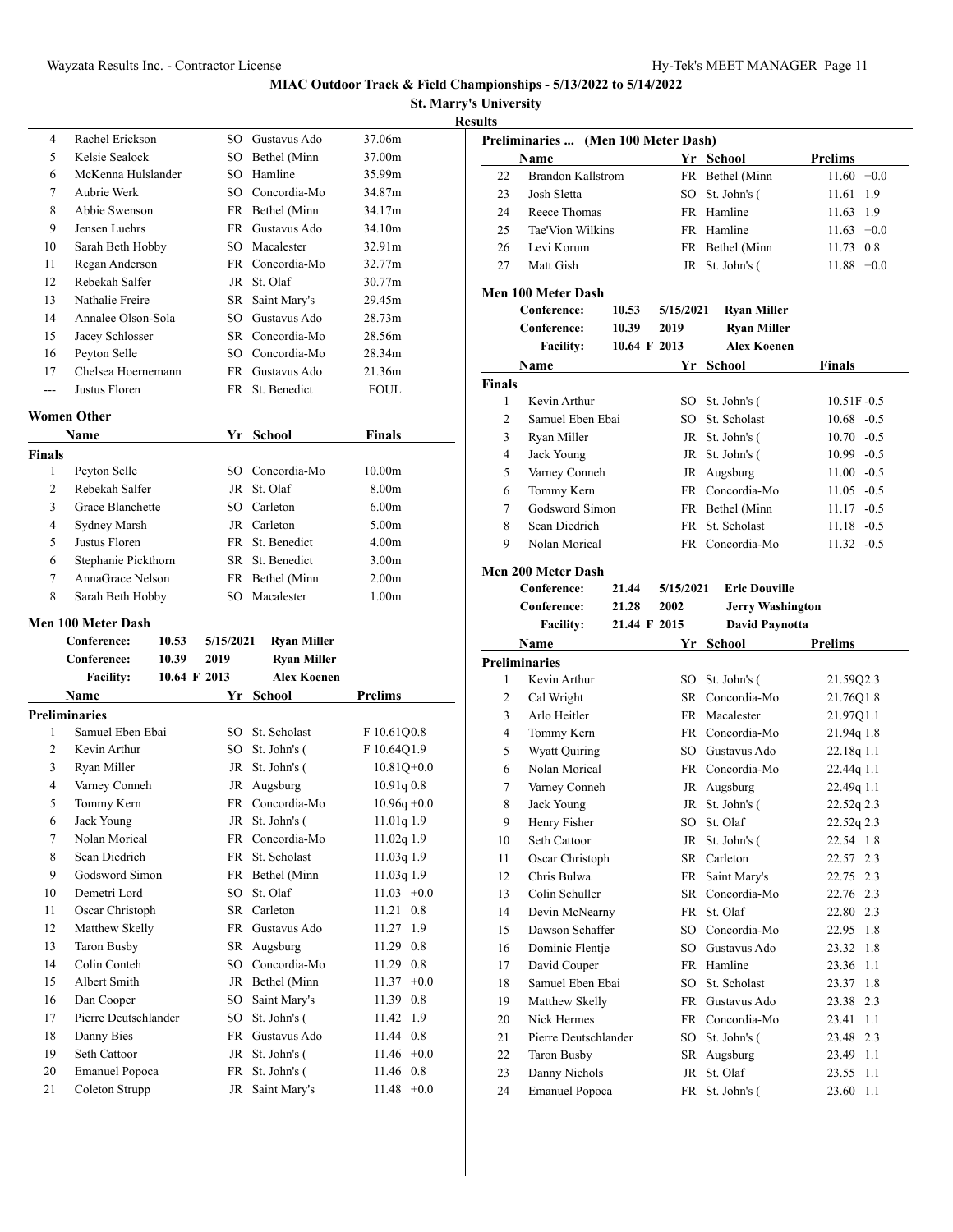**St. Marry's University**

|--|

| 25            | Fritz Landherr            |              |           | JR Augsburg             | 23.65<br>1.8   |
|---------------|---------------------------|--------------|-----------|-------------------------|----------------|
| 26            | Michael Broad             |              |           | FR Gustavus Ado         | 24.20<br>-1.8  |
|               | <b>Men 200 Meter Dash</b> |              |           |                         |                |
|               | Conference:               | 21.44        | 5/15/2021 | <b>Eric Douville</b>    |                |
|               | Conference:               | 21.28        | 2002      | <b>Jerry Washington</b> |                |
|               | <b>Facility:</b>          | 21.44 F 2015 |           | <b>David Paynotta</b>   |                |
|               | Name                      |              |           | Yr School               | Finals         |
| <b>Finals</b> |                           |              |           |                         |                |
| 1             | Kevin Arthur              |              | SO        | St. John's (            | $21.51 - 1.3$  |
| 2             | Cal Wright                |              |           | SR Concordia-Mo         | $21.62 -1.3$   |
| 3             | Arlo Heitler              |              |           | FR Macalester           | $21.89 - 1.3$  |
| 4             | Jack Young                |              |           | JR St. John's (         | $22.05 -1.3$   |
| 5             | Wyatt Quiring             |              |           | SO Gustavus Ado         | $22.49 -1.3$   |
| 6             | Nolan Morical             |              |           | FR Concordia-Mo         | $22.59 -1.3$   |
| 7             | Varney Conneh             |              |           | JR Augsburg             | $22.74 - 1.3$  |
| 8             | Henry Fisher              |              |           | SO St. Olaf             | $23.06 -1.3$   |
| 9             | Tommy Kern                |              |           | FR Concordia-Mo         | $24.25 -1.3$   |
|               | <b>Men 400 Meter Dash</b> |              |           |                         |                |
|               | Conference:               | 47.15        | 2004      | <b>Carson Glad</b>      |                |
|               | <b>Facility:</b>          | 47.67 F 2010 |           | <b>Patrick Jager</b>    |                |
|               | <b>Name</b>               |              |           | Yr School               | <b>Prelims</b> |
|               | <b>Preliminaries</b>      |              |           |                         |                |
| 1             | Arlo Heitler              |              |           | FR Macalester           | 48.91Q         |
| 2             | Cal Wright                |              |           | SR Concordia-Mo         | 49.03Q         |
| 3             | Jacob Parent              |              |           | FR Bethel (Minn         | 49.23Q         |
| 4             | Hayden Gagnon             |              |           | SR Concordia-Mo         | 49.44q         |
| 5             | Wyatt Quiring             |              |           | SO Gustavus Ado         | 49.61q         |
| 6             | Omavi Collison            |              |           | JR St. John's (         | 49.86q         |
| 7             | Seth Zeitchick            |              |           | FR Gustavus Ado         | 49.98q         |
| 8             | Dylan Gast                |              |           | SO Gustavus Ado         | 50.16q         |
| 9             | <b>Trevor Tiongson</b>    |              |           | FR Concordia-Mo         | 50.41q         |
| 10            | Abe Schegel               |              |           | JR Bethel (Minn         | 50.42          |
| 11            | Ryan Conzemius            |              |           | FR St. John's (         | 50.87          |
| 12            | Nathan Smith              |              |           | FR Bethel (Minn         | 50.94          |
| 13            | Oliver Adamson            |              | FR        | Saint Mary's            | 51.14          |
| 14            | Riaz Kelly                |              |           | FR Carleton             | 51.43          |
| 15            | Agro Gushwa               |              |           | FR Gustavus Ado         | 51.45          |
| 16            | Jorge Hernandez           |              | FR        | St. John's (            | 51.69          |
| 17            | Danny Nichols             |              | JR        | St. Olaf                | 51.94          |
| 18            | John Schwinghamer         |              | JR        | St. Scholast            | 52.00          |
| 19            | Peter Oviguian            |              |           | FR Gustavus Ado         | 52.13          |
| 20            | Simon Zahrbock            |              |           | SR Concordia-Mo         | 52.14          |
| 21            | Fritz Landherr            |              |           | JR Augsburg             | 52.39          |
| 22            | Jay Erickson              |              | FR        | Gustavus Ado            | 52.72          |
| 23            | Yahya Bashir              |              |           | FR Gustavus Ado         | 53.58          |
| 24            | Michael Broad             |              | FR        | Gustavus Ado            | 54.09          |
| 25            | Sharrod Longs Jr.         |              | FR        | Augsburg                | 55.92          |
| $---$         | <b>Bridger Rives</b>      |              | SR        | Carleton                | DQ             |

|               | Men 400 Meter Dash       |                  |                     |                             |                |
|---------------|--------------------------|------------------|---------------------|-----------------------------|----------------|
|               | Conference:              | 47.15            | 2004                | <b>Carson Glad</b>          |                |
|               | <b>Facility:</b>         | 47.67 F 2010     |                     | <b>Patrick Jager</b>        |                |
|               | Name                     |                  |                     | Yr School                   | Finals         |
| <b>Finals</b> |                          |                  |                     |                             |                |
| 1             | Cal Wright               |                  |                     | SR Concordia-Mo             | 47.68          |
| 2             | Arlo Heitler             |                  |                     | FR Macalester               | 48.16          |
| 3             | Jacob Parent             |                  |                     | FR Bethel (Minn             | 48.48          |
| 4             | Omavi Collison           |                  |                     | JR St. John's (             | 49.00          |
| 5             | Wyatt Quiring            |                  |                     | SO Gustavus Ado             | 49.43          |
| 6             | Seth Zeitchick           |                  |                     | FR Gustavus Ado             | 50.04          |
| 7             | Trevor Tiongson          |                  |                     | FR Concordia-Mo             | 51.33          |
| 8             | Hayden Gagnon            |                  |                     | SR Concordia-Mo             | 51.88          |
|               |                          |                  |                     |                             |                |
|               | Men 800 Meter Run        |                  |                     |                             |                |
|               | Conference:              | 1:49.88          | 5/13/2017           | <b>Donson Cook-Gallardo</b> |                |
|               | <b>Facility:</b>         | $1:52.07$ F 2010 |                     | <b>Max Hanson</b>           |                |
|               | Name                     |                  |                     | Yr School                   | <b>Prelims</b> |
|               | <b>Preliminaries</b>     |                  |                     |                             |                |
| 1             | Tommy Allen              |                  |                     | FR St. John's (             | 1:57.04Q       |
|               | 58.542 (58.542)          |                  | 1:57.040 (58.498)   |                             |                |
| 2             | Ethan Ash                |                  |                     | SO Carleton                 | 1:57.17Q       |
|               | 58.366 (58.366)          |                  | 1:57.169 (58.804)   |                             |                |
| 3             | Josh Meier               |                  |                     | FR Carleton                 | 1:57.72Q       |
|               | 59.269 (59.269)          |                  | 1:57.714(58.445)    |                             |                |
| 4             | <b>Alistair Pattison</b> |                  |                     | SO Carleton                 | 1:57.14Q       |
|               | 58.951 (58.951)          |                  | 1:57.135 (58.184)   |                             |                |
| 5             | Tyler Smith              |                  |                     | FR Gustavus Ado             | 1:57.32Q       |
|               | 58.415 (58.415)          |                  | 1:57.316 (58.901)   |                             |                |
| 6             | Alexei Hensel            |                  |                     | SO St. John's (             | 1:57.77Q       |
|               | 59.474 (59.474)          |                  | 1:57.766 (58.293)   |                             |                |
| 7             | Jakob Baatrup-Sabo       |                  |                     | FR St. Olaf                 | 1:57.18q       |
|               | 58.687 (58.687)          |                  | 1:57.178 (58.491)   |                             |                |
| 8             | Derek Douglas            |                  |                     | FR St. Scholast             | 1:57.66q       |
|               | 58.932 (58.932)          |                  | 1:57.655 (58.723)   |                             |                |
| 9             | Solomon Johnson          |                  |                     | JR Concordia-Mo             | 1:57.68q       |
|               | 58.764 (58.764)          |                  | 1:57.679 (58.916)   |                             |                |
| 10            | Carson Roehl             |                  |                     | FR Gustavus Ado             | 1:58.22        |
|               | 58.990 (58.990)          |                  | 1:58.217 (59.227)   |                             |                |
| 11            | Getinat Asfaw            |                  |                     | SO Augsburg                 | 1:58.65        |
|               | 59.435 (59.435)          |                  | 1:58.646 (59.212)   |                             |                |
| 12            | <b>Blake Fuller</b>      |                  |                     | FR Gustavus Ado             | 1:58.91        |
|               | 59.012 (59.012)          |                  | 1:58.905 (59.894)   |                             |                |
| 13            | <b>Ben Perry</b>         |                  |                     | SR Carleton                 | 1:59.17        |
|               | 59.174 (59.174)          |                  | 1:59.161 (59.988)   |                             |                |
| 14            | Joe Lynch                |                  |                     | FR St. Scholast             | 1:59.47        |
|               | 59.277 (59.277)          |                  | 1:59.465 (1:00.188) |                             |                |
| 15            | Isaiah Brindamour        |                  |                     | SO Saint Mary's             | 1:59.86        |
|               | 58.627 (58.627)          |                  | 1:59.857 (1:01.231) |                             |                |
| 16            | Jackson Marsh            |                  |                     | FR St. Olaf                 | 1:59.97        |
|               | 59.592 (59.592)          |                  | 1:59.970 (1:00.378) |                             |                |
| 17            | Samuel Rengo             |                  |                     | SO St. John's (             | 2:00.06        |
|               | 59.638 (59.638)          |                  | 2:00.054 (1:00.417) |                             |                |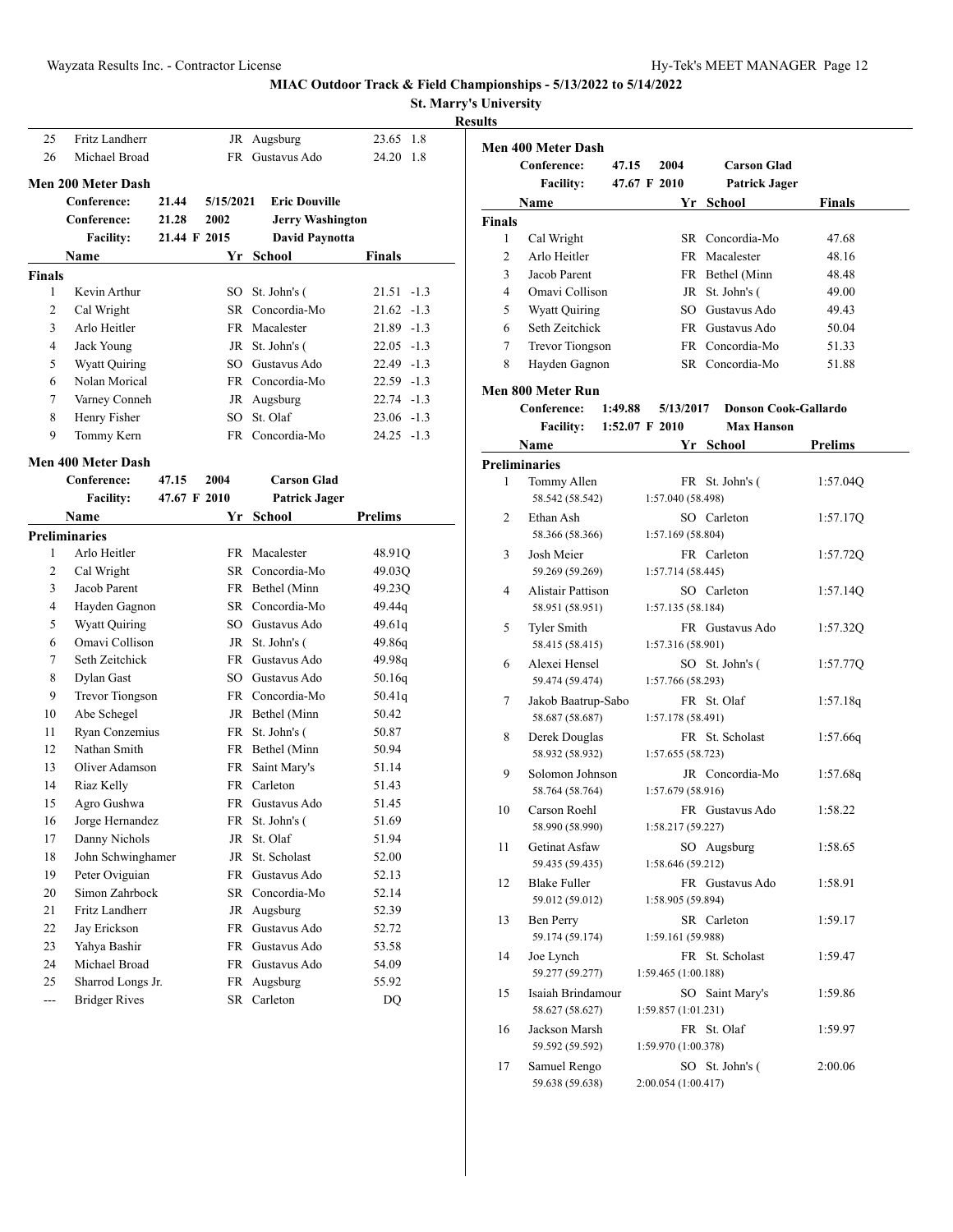### **St. Marry's University Results**

| 18 | Aidan Thomas<br>59.187 (59.187)        | FR St. John's (<br>2:00.520 (1:01.334) | 2:00.52 |
|----|----------------------------------------|----------------------------------------|---------|
| 19 | Korrigan Diercks<br>59.826 (59.826)    | SO Gustavus Ado<br>2:01.129 (1:01.304) | 2:01.13 |
| 20 | Gabe Kuecker<br>58.610 (58.610)        | FR Bethel (Minn<br>2:01.167 (1:02.557) | 2:01.17 |
| 21 | Jake Wielgos<br>1:00.696 (1:00.696)    | FR Gustavus Ado<br>2:01.498 (1:00.803) | 2:01.50 |
| 22 | <b>Grant Graber</b><br>59.714 (59.714) | FR Bethel (Minn<br>2:02.408 (1:02.695) | 2:02.41 |
| 23 | Olaf Coffey<br>59.812 (59.812)         | FR St. Olaf<br>2:03.108 (1:03.296)     | 2:03.11 |
| 24 | Clark Nelson<br>59.943 (59.943)        | FR Bethel (Minn<br>2:05.885 (1:05.943) | 2:05.89 |
| 25 | Noah Johnson<br>59.605 (59.605)        | SO Gustavus Ado<br>2:06.331 (1:06.727) | 2:06.34 |
| 26 | Sakariya Hussien<br>58.912 (58.912)    | JR Augsburg<br>2:06.493 (1:07.582)     | 2:06.50 |
| 27 | Penn Sagedahl<br>59.935 (59.935)       | SO St. Olaf<br>2:11.168 (1:11.234)     | 2:11.17 |

# **Men 800 Meter Run**

| <b>Facility:</b><br>1:52.07 F 2010<br><b>Max Hanson</b><br>Name<br>Yr School<br><b>Finals</b><br>$\mathbf{1}$<br>Tommy Allen<br>FR St. John's (<br>57.437 (57.437)<br>1:54.934 (57.498)<br>Alexei Hensel<br>$\overline{2}$<br>SO St. John's (<br>58.552 (58.552)<br>1:56.054(57.502)<br>3<br>Solomon Johnson<br>JR Concordia-Mo<br>57.761 (57.761)<br>1:56.259 (58.498)<br>Tyler Smith<br>4<br>FR Gustavus Ado<br>58.762 (58.762)<br>1:56.910 (58.148)<br>5<br>FR St. Olaf<br>Jakob Baatrup-Sabo<br>58.931 (58.931)<br>1:57.079 (58.148)<br>Derek Douglas<br>FR St. Scholast<br>6<br>58.344 (58.344)<br>1:57.379 (59.036)<br>7<br>Josh Meier<br>FR Carleton<br>59.247 (59.247)<br>1:58.427(59.181)<br>8<br>Ethan Ash<br>SO Carleton<br>59.506 (59.506)<br>1:59.161(59.655)<br>9<br><b>Alistair Pattison</b><br>SO Carleton<br>59.648 (59.648)<br>2:02.510 (1:02.862)<br>Men 1500 Meter Run<br><b>Conference:</b><br>3:49.39<br>5/13/2017<br><b>Joe Coffey</b><br><b>Dallas Vincent</b><br>3:52.87 F 2009<br><b>Facility:</b><br>Name<br>Yr School<br><b>Prelims</b><br><b>Preliminaries</b><br>1<br>Munir Isahak<br>SR Concordia-Mo<br>4:04.13O<br>51.317 (51.317)<br>1:59.767(1:08.450)<br>3:01.028 (1:01.262)<br>4:04.126 (1:03.098) | Conference: | 1:49.88 |  | 5/13/2017 Donson Cook-Gallardo |               |
|----------------------------------------------------------------------------------------------------------------------------------------------------------------------------------------------------------------------------------------------------------------------------------------------------------------------------------------------------------------------------------------------------------------------------------------------------------------------------------------------------------------------------------------------------------------------------------------------------------------------------------------------------------------------------------------------------------------------------------------------------------------------------------------------------------------------------------------------------------------------------------------------------------------------------------------------------------------------------------------------------------------------------------------------------------------------------------------------------------------------------------------------------------------------------------------------------------------------------------------|-------------|---------|--|--------------------------------|---------------|
|                                                                                                                                                                                                                                                                                                                                                                                                                                                                                                                                                                                                                                                                                                                                                                                                                                                                                                                                                                                                                                                                                                                                                                                                                                        |             |         |  |                                |               |
|                                                                                                                                                                                                                                                                                                                                                                                                                                                                                                                                                                                                                                                                                                                                                                                                                                                                                                                                                                                                                                                                                                                                                                                                                                        |             |         |  |                                | <b>Finals</b> |
|                                                                                                                                                                                                                                                                                                                                                                                                                                                                                                                                                                                                                                                                                                                                                                                                                                                                                                                                                                                                                                                                                                                                                                                                                                        |             |         |  |                                |               |
|                                                                                                                                                                                                                                                                                                                                                                                                                                                                                                                                                                                                                                                                                                                                                                                                                                                                                                                                                                                                                                                                                                                                                                                                                                        |             |         |  |                                | 1:54.94       |
|                                                                                                                                                                                                                                                                                                                                                                                                                                                                                                                                                                                                                                                                                                                                                                                                                                                                                                                                                                                                                                                                                                                                                                                                                                        |             |         |  |                                |               |
|                                                                                                                                                                                                                                                                                                                                                                                                                                                                                                                                                                                                                                                                                                                                                                                                                                                                                                                                                                                                                                                                                                                                                                                                                                        |             |         |  |                                | 1:56.06       |
|                                                                                                                                                                                                                                                                                                                                                                                                                                                                                                                                                                                                                                                                                                                                                                                                                                                                                                                                                                                                                                                                                                                                                                                                                                        |             |         |  |                                |               |
|                                                                                                                                                                                                                                                                                                                                                                                                                                                                                                                                                                                                                                                                                                                                                                                                                                                                                                                                                                                                                                                                                                                                                                                                                                        |             |         |  |                                | 1:56.26       |
|                                                                                                                                                                                                                                                                                                                                                                                                                                                                                                                                                                                                                                                                                                                                                                                                                                                                                                                                                                                                                                                                                                                                                                                                                                        |             |         |  |                                |               |
|                                                                                                                                                                                                                                                                                                                                                                                                                                                                                                                                                                                                                                                                                                                                                                                                                                                                                                                                                                                                                                                                                                                                                                                                                                        |             |         |  |                                | 1:56.91       |
|                                                                                                                                                                                                                                                                                                                                                                                                                                                                                                                                                                                                                                                                                                                                                                                                                                                                                                                                                                                                                                                                                                                                                                                                                                        |             |         |  |                                |               |
|                                                                                                                                                                                                                                                                                                                                                                                                                                                                                                                                                                                                                                                                                                                                                                                                                                                                                                                                                                                                                                                                                                                                                                                                                                        |             |         |  |                                | 1:57.08       |
|                                                                                                                                                                                                                                                                                                                                                                                                                                                                                                                                                                                                                                                                                                                                                                                                                                                                                                                                                                                                                                                                                                                                                                                                                                        |             |         |  |                                |               |
|                                                                                                                                                                                                                                                                                                                                                                                                                                                                                                                                                                                                                                                                                                                                                                                                                                                                                                                                                                                                                                                                                                                                                                                                                                        |             |         |  |                                | 1:57.38       |
|                                                                                                                                                                                                                                                                                                                                                                                                                                                                                                                                                                                                                                                                                                                                                                                                                                                                                                                                                                                                                                                                                                                                                                                                                                        |             |         |  |                                |               |
|                                                                                                                                                                                                                                                                                                                                                                                                                                                                                                                                                                                                                                                                                                                                                                                                                                                                                                                                                                                                                                                                                                                                                                                                                                        |             |         |  |                                | 1:58.43       |
|                                                                                                                                                                                                                                                                                                                                                                                                                                                                                                                                                                                                                                                                                                                                                                                                                                                                                                                                                                                                                                                                                                                                                                                                                                        |             |         |  |                                |               |
|                                                                                                                                                                                                                                                                                                                                                                                                                                                                                                                                                                                                                                                                                                                                                                                                                                                                                                                                                                                                                                                                                                                                                                                                                                        |             |         |  |                                | 1:59.17       |
|                                                                                                                                                                                                                                                                                                                                                                                                                                                                                                                                                                                                                                                                                                                                                                                                                                                                                                                                                                                                                                                                                                                                                                                                                                        |             |         |  |                                |               |
|                                                                                                                                                                                                                                                                                                                                                                                                                                                                                                                                                                                                                                                                                                                                                                                                                                                                                                                                                                                                                                                                                                                                                                                                                                        |             |         |  |                                | 2:02.51       |
|                                                                                                                                                                                                                                                                                                                                                                                                                                                                                                                                                                                                                                                                                                                                                                                                                                                                                                                                                                                                                                                                                                                                                                                                                                        |             |         |  |                                |               |
|                                                                                                                                                                                                                                                                                                                                                                                                                                                                                                                                                                                                                                                                                                                                                                                                                                                                                                                                                                                                                                                                                                                                                                                                                                        |             |         |  |                                |               |
|                                                                                                                                                                                                                                                                                                                                                                                                                                                                                                                                                                                                                                                                                                                                                                                                                                                                                                                                                                                                                                                                                                                                                                                                                                        |             |         |  |                                |               |
|                                                                                                                                                                                                                                                                                                                                                                                                                                                                                                                                                                                                                                                                                                                                                                                                                                                                                                                                                                                                                                                                                                                                                                                                                                        |             |         |  |                                |               |
|                                                                                                                                                                                                                                                                                                                                                                                                                                                                                                                                                                                                                                                                                                                                                                                                                                                                                                                                                                                                                                                                                                                                                                                                                                        |             |         |  |                                |               |
|                                                                                                                                                                                                                                                                                                                                                                                                                                                                                                                                                                                                                                                                                                                                                                                                                                                                                                                                                                                                                                                                                                                                                                                                                                        |             |         |  |                                |               |
|                                                                                                                                                                                                                                                                                                                                                                                                                                                                                                                                                                                                                                                                                                                                                                                                                                                                                                                                                                                                                                                                                                                                                                                                                                        |             |         |  |                                |               |
|                                                                                                                                                                                                                                                                                                                                                                                                                                                                                                                                                                                                                                                                                                                                                                                                                                                                                                                                                                                                                                                                                                                                                                                                                                        |             |         |  |                                |               |
|                                                                                                                                                                                                                                                                                                                                                                                                                                                                                                                                                                                                                                                                                                                                                                                                                                                                                                                                                                                                                                                                                                                                                                                                                                        |             |         |  |                                |               |
|                                                                                                                                                                                                                                                                                                                                                                                                                                                                                                                                                                                                                                                                                                                                                                                                                                                                                                                                                                                                                                                                                                                                                                                                                                        |             |         |  |                                |               |
|                                                                                                                                                                                                                                                                                                                                                                                                                                                                                                                                                                                                                                                                                                                                                                                                                                                                                                                                                                                                                                                                                                                                                                                                                                        |             |         |  |                                |               |

| Preliminaries  (Men 1500 Meter Run) |                                         |                     |                 |                                 |  |  |  |  |
|-------------------------------------|-----------------------------------------|---------------------|-----------------|---------------------------------|--|--|--|--|
|                                     | Name                                    |                     | Yr School       | <b>Prelims</b>                  |  |  |  |  |
| 2                                   | Calvin Boone                            |                     | FR St. Scholast | 4:06.16Q                        |  |  |  |  |
|                                     | 50.212 (50.212)                         | 1:57.089(1:06.878)  |                 | 3:03.626 (1:06.537)             |  |  |  |  |
|                                     | 4:06.155 (1:02.529)                     |                     |                 |                                 |  |  |  |  |
| 3                                   | Lars DeWall                             |                     | FR St. Scholast | 4:05.13Q                        |  |  |  |  |
|                                     | 51.627 (51.627)                         | 1:59.561(1:07.934)  |                 | 3:02.592 (1:03.032)             |  |  |  |  |
|                                     | 4:05.127 (1:02.536)                     |                     |                 |                                 |  |  |  |  |
| 4                                   | Noah Massanari                          |                     | SO St. Olaf     | 4:06.270                        |  |  |  |  |
|                                     | 50.518 (50.518)                         | 1:57.162(1:06.644)  |                 | 3:03.685 (1:06.524)             |  |  |  |  |
| 5                                   | 4:06.267 (1:02.583)<br>Sakariya Hussien |                     | JR Augsburg     | 4:05.51Q                        |  |  |  |  |
|                                     | 51.391 (51.391)                         | 1:59.881(1:08.490)  |                 | 3:03.875 (1:03.995)             |  |  |  |  |
|                                     | 4:05.503 (1:01.629)                     |                     |                 |                                 |  |  |  |  |
| 6                                   | Ian Curtis                              |                     | SO St. Olaf     | 4:06.35Q                        |  |  |  |  |
|                                     | 50.359 (50.359)                         | 1:57.227(1:06.868)  |                 | 3:03.863 (1:06.636)             |  |  |  |  |
|                                     | 4:06.343 (1:02.481)                     |                     |                 |                                 |  |  |  |  |
| 7                                   | Tucker Wallin                           |                     | FR Gustavus Ado | 4:05.52Q                        |  |  |  |  |
|                                     | 51.798 (51.798)                         | 1:59.992(1:08.194)  |                 | 3:03.317 (1:03.326)             |  |  |  |  |
|                                     | 4:05.514 (1:02.197)                     |                     |                 |                                 |  |  |  |  |
| 8                                   | Jack Degonda                            |                     | SO Gustavus Ado | 4:06.53Q                        |  |  |  |  |
|                                     | 50.014 (50.014)                         | 1:56.846(1:06.833)  |                 | 3:03.825 (1:06.979)             |  |  |  |  |
|                                     | 4:06.523 (1:02.699)                     |                     |                 |                                 |  |  |  |  |
| 9                                   | Elijah Jones                            |                     | JR Carleton     | 4:05.53Q                        |  |  |  |  |
|                                     | 51.642 (51.642)                         | 1:59.721(1:08.079)  |                 | 3:02.963(1:03.243)              |  |  |  |  |
| 10                                  | 4:05.525(1:02.563)<br>Zak Sather        |                     | JR Carleton     |                                 |  |  |  |  |
|                                     | 50.650 (50.650)                         | 1:57.443(1:06.794)  |                 | 4:06.66Q<br>3:03.754 (1:06.312) |  |  |  |  |
|                                     | 4:06.657 (1:02.903)                     |                     |                 |                                 |  |  |  |  |
| 11                                  | Getinat Asfaw                           |                     | SO Augsburg     | 4:05.58q                        |  |  |  |  |
|                                     | 52.016 (52.016)                         | 2:00.423(1:08.407)  |                 | 3:03.814 (1:03.391)             |  |  |  |  |
|                                     | 4:05.578 (1:01.765)                     |                     |                 |                                 |  |  |  |  |
| 12                                  | Olaf Coffey                             |                     | FR St. Olaf     | 4:06.99q                        |  |  |  |  |
|                                     | 51.174 (51.174)                         | 1:57.765(1:06.591)  |                 | 3:04.417(1:06.653)              |  |  |  |  |
|                                     | 4:06.987 (1:02.570)                     |                     |                 |                                 |  |  |  |  |
| 13                                  | Nathan Neu                              |                     | FR St. Scholast | 4:07.32                         |  |  |  |  |
|                                     | 51.460 (51.460)                         | 1:58.052(1:06.593)  |                 | 3:04.983 (1:06.932)             |  |  |  |  |
|                                     | 4:07.313 (1:02.330)<br>Reuben Kosche    |                     |                 |                                 |  |  |  |  |
| 14                                  | 51.229 (51.229)                         | 1:59.467(1:08.238)  | JR St. Olaf     | 4:08.98<br>3:04.085 (1:04.619)  |  |  |  |  |
|                                     | 4:08.972 (1:04.887)                     |                     |                 |                                 |  |  |  |  |
| 15                                  | Mitchell Grand                          |                     | SO St. John's ( | 4:09.98                         |  |  |  |  |
|                                     | 52.252 (52.252)                         | 2:00.082 (1:07.830) |                 | 3:04.403(1:04.321)              |  |  |  |  |
|                                     | 4:09.976 (1:05.574)                     |                     |                 |                                 |  |  |  |  |
| 16                                  | <b>Brock Lawhead</b>                    |                     | SO St. Olaf     | 4:10.39                         |  |  |  |  |
|                                     | 51.888 (51.888)                         | 2:00.131 (1:08.244) |                 | 3:05.394(1:05.264)              |  |  |  |  |
|                                     | 4:10.385 (1:04.991)                     |                     |                 |                                 |  |  |  |  |
| 17                                  | Alex Fendig                             |                     | SO Macalester   | 4:11.75                         |  |  |  |  |
|                                     | 51.421 (51.421)                         | 1:58.860 (1:07.440) |                 | 3:03.242 (1:04.382)             |  |  |  |  |
|                                     | 4:11.749 (1:08.508)                     |                     |                 |                                 |  |  |  |  |
| 18                                  | <b>Avery Watts</b><br>50.927 (50.927)   | 1:57.776(1:06.849)  | JR Carleton     | 4:16.03<br>3:07.172 (1:09.396)  |  |  |  |  |
|                                     | 4:16.023 (1:08.852)                     |                     |                 |                                 |  |  |  |  |
| 19                                  | Nick Ihrke                              |                     | FR Macalester   | 4:16.71                         |  |  |  |  |
|                                     | 49.681 (49.681)                         | 1:57.693(1:08.013)  |                 | 3:08.735(1:11.043)              |  |  |  |  |
|                                     | 4:16.707 (1:07.973)                     |                     |                 |                                 |  |  |  |  |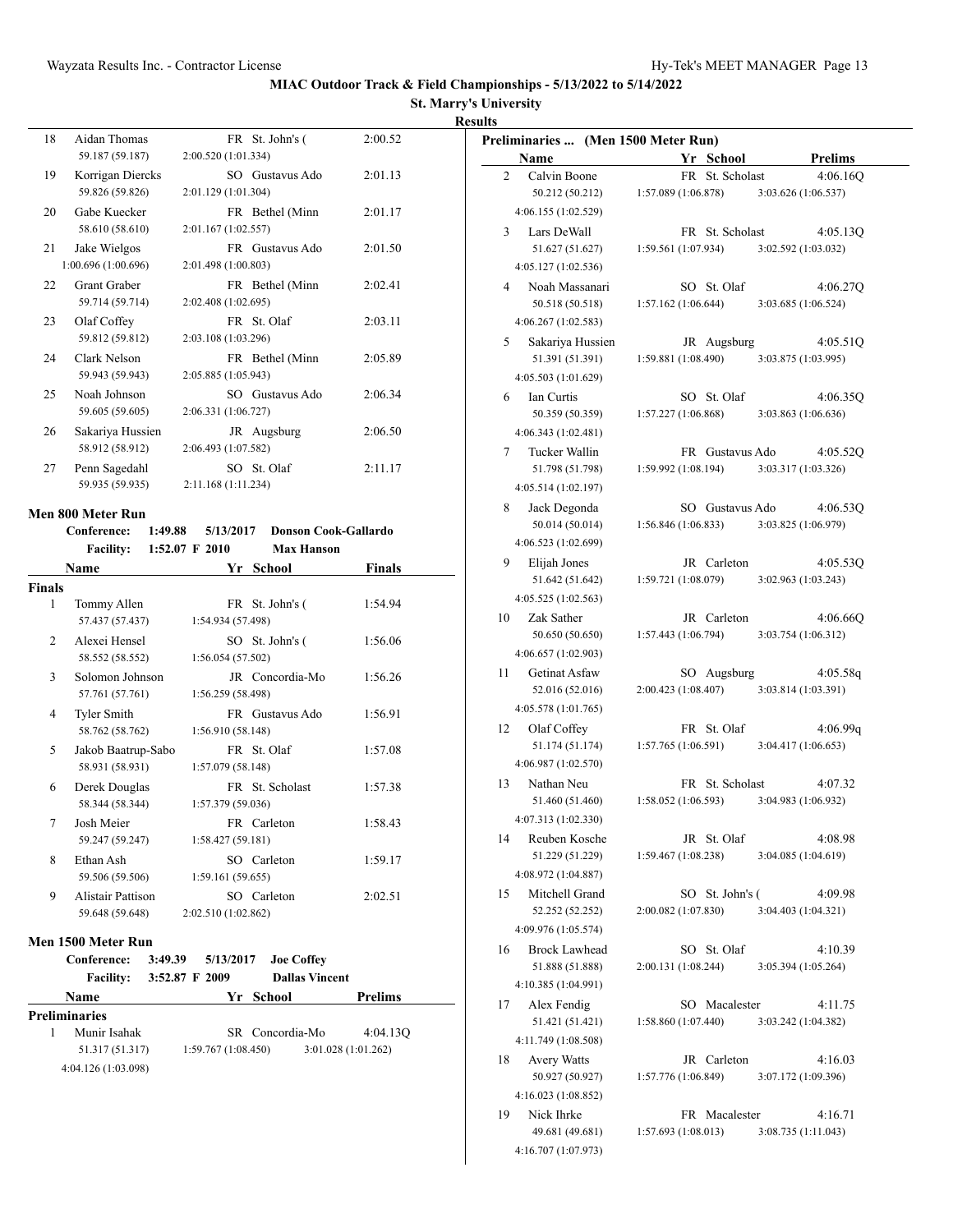$\overline{\phantom{0}}$ 

## **MIAC Outdoor Track & Field Championships - 5/13/2022 to 5/14/2022**

### **St. Marry's University**

|            | 52.004 (52.004)                                            | Henry Hinchcliffe |                | 2:00.437 (1:08.434) | FR Gustavus Ado |                   |                       | 4:17.76<br>3:08.156 (1:07.720)  |
|------------|------------------------------------------------------------|-------------------|----------------|---------------------|-----------------|-------------------|-----------------------|---------------------------------|
|            | 4:17.755 (1:09.599)                                        |                   |                |                     |                 |                   |                       |                                 |
|            | 52.366 (52.366)                                            | Daniel Kloeppner  |                | 2:01.498 (1:09.133) | SO St. John's ( |                   |                       | 4:19.86<br>3:09.896 (1:08.398)  |
|            | 4:19.853 (1:09.958)                                        |                   |                |                     |                 |                   |                       |                                 |
|            | Joe Madell<br>51.897 (51.897)                              |                   |                | 2:01.487 (1:09.590) | FR Macalester   |                   |                       | 4:21.06<br>3:12.672(1:11.186)   |
|            | 4:21.057 (1:08.385)                                        |                   |                |                     |                 |                   |                       |                                 |
|            | Max Jacobson<br>52.281 (52.281)                            |                   |                | 2:01.931(1:09.651)  | FR Augsburg     |                   |                       | 4:21.28<br>3:13.944(1:12.013)   |
|            | 4:21.276 (1:07.333)                                        |                   |                |                     |                 |                   |                       |                                 |
|            | 24 Penn Sagedahl<br>51.364 (51.364)                        |                   |                | 1:58.173(1:06.809)  | SO St. Olaf     |                   |                       | 4:22.11<br>3:08.519 (1:10.346)  |
|            | 4:22.107 (1:13.589)                                        |                   |                |                     |                 |                   |                       |                                 |
|            | 52.024 (52.024)<br>4:22.141 (1:08.530)                     | Bereket Wondimu   |                | 2:01.940(1:09.916)  | SO Augsburg     |                   |                       | 4:22.15<br>3:13.611(1:11.672)   |
|            | Justus Fast                                                |                   |                |                     | JR St. John's ( |                   |                       | 4:26.32                         |
|            | 52.218 (52.218)<br>4:26.317 (1:10.975)                     |                   |                | 2:01.822(1:09.605)  |                 |                   |                       | 3:15.343 (1:13.522)             |
|            | Luke Peterson                                              |                   |                |                     | FR Bethel (Minn |                   |                       | 4:26.83                         |
|            | 52.120 (52.120)<br>4:26.827 (1:12.200)                     |                   |                | 2:01.900(1:09.780)  |                 |                   |                       | 3:14.627(1:12.728)              |
|            | Men 1500 Meter Run                                         |                   |                |                     |                 |                   |                       |                                 |
|            | Conference:<br><b>Facility:</b>                            | 3:49.39           | 3:52.87 F 2009 | 5/13/2017           |                 | <b>Joe Coffey</b> | <b>Dallas Vincent</b> |                                 |
| Name       |                                                            |                   |                |                     | Yr School       |                   |                       | <b>Finals</b>                   |
|            | Munir Isahak<br>47.368 (47.368)                            |                   |                | 1:51.415(1:04.047)  | SR Concordia-Mo |                   |                       | 3:51.29F<br>2:53.662 (1:02.248) |
|            | 3:51.287 (57.626)                                          |                   |                |                     |                 |                   |                       |                                 |
|            | Calvin Boone<br>47.121 (47.121)                            |                   |                | 1:51.223(1:04.102)  | FR St. Scholast |                   |                       | 3:52.93<br>2:54.178 (1:02.955)  |
|            | 3:52.925 (58.747)                                          |                   |                |                     |                 |                   |                       |                                 |
| Ian Curtis | 47.581 (47.581)                                            |                   |                | 1:51.386 (1:03.806) | SO St. Olaf     |                   |                       | 3:53.68<br>2:54.393 (1:03.008)  |
|            | 3:53.678 (59.285)<br>Noah Massanari                        |                   |                |                     | SO St. Olaf     |                   |                       | 3:56.63                         |
|            | 47.468 (47.468)                                            |                   |                | 1:51.513 (1:04.045) |                 |                   |                       | 2:54.726 (1:03.213)             |
|            | 3:56.622 (1:01.897)<br>Tucker Wallin                       |                   |                |                     | FR Gustavus Ado |                   |                       | 3:59.93                         |
|            | 47.996 (47.996)<br>3:59.926 (1:02.183)                     |                   |                | 1:52.337 (1:04.342) |                 |                   |                       | 2:57.743 (1:05.407)             |
|            |                                                            |                   |                |                     |                 |                   |                       |                                 |
|            | Lars DeWall<br>47.676 (47.676)                             |                   |                | 1:51.818 (1:04.143) | FR St. Scholast |                   |                       | 4:00.26<br>2:55.418 (1:03.600)  |
|            | 4:00.255 (1:04.838)                                        |                   |                |                     |                 |                   |                       |                                 |
|            | Jack Degonda<br>48.486 (48.486)                            |                   |                | 1:52.570 (1:04.084) | SO Gustavus Ado |                   |                       | 4:01.57<br>2:57.310 (1:04.740)  |
|            | 4:01.562 (1:04.253)<br>Sakariya Hussien<br>48.216 (48.216) |                   |                | 1:52.299 (1:04.083) | JR Augsburg     |                   |                       | 4:03.68<br>2:56.315(1:04.016)   |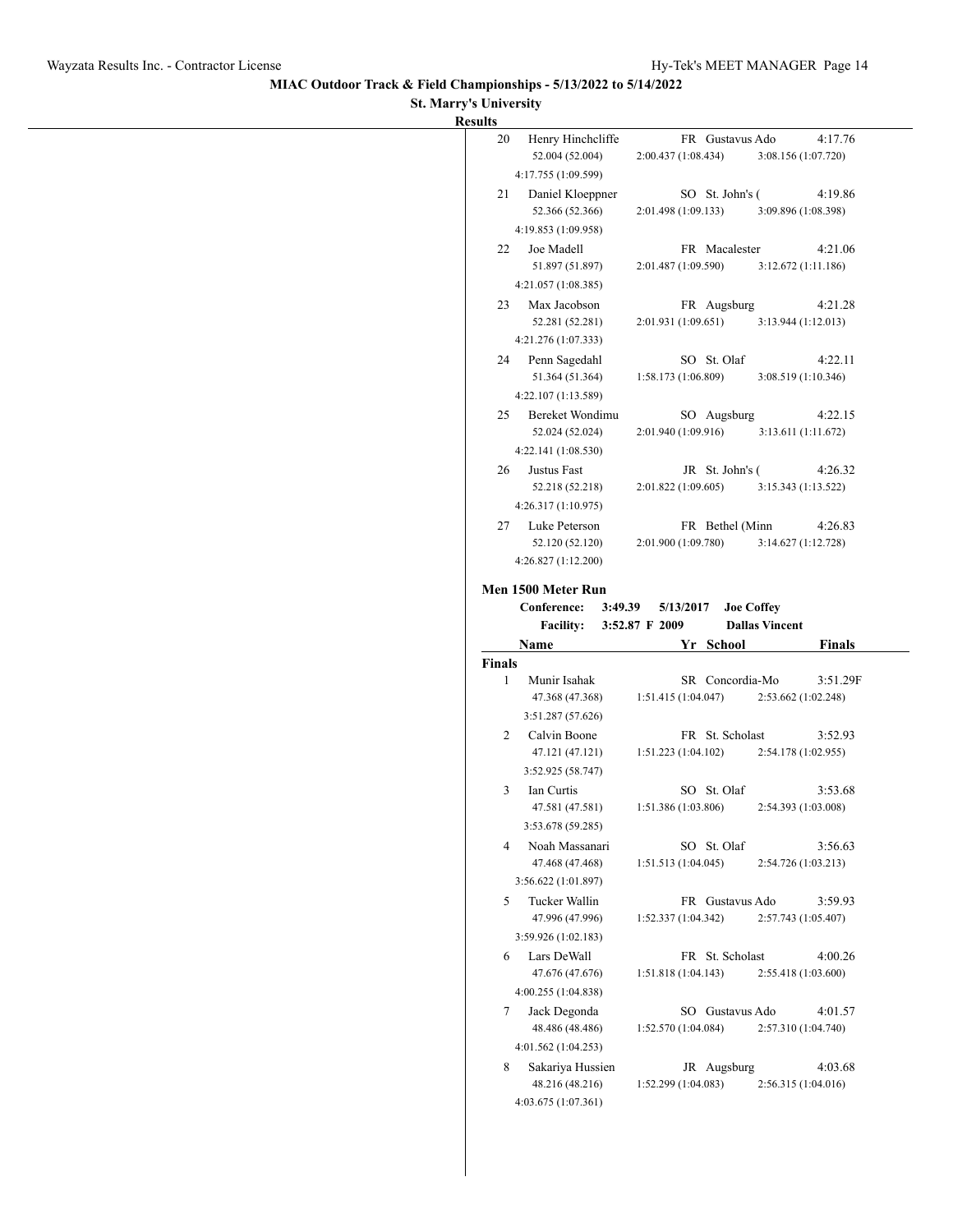**St. Marry's University**

**Results**

| Finals  (Men 1500 Meter Run) |                     |                    |  |             |                     |  |  |  |
|------------------------------|---------------------|--------------------|--|-------------|---------------------|--|--|--|
|                              | Name                |                    |  | Yr School   | <b>Finals</b>       |  |  |  |
| 9                            | Olaf Coffey         |                    |  | FR St. Olaf | 4:03.94             |  |  |  |
|                              | 48.540 (48.540)     | 1:52.829(1:04.289) |  |             | 2:58.659 (1:05.830) |  |  |  |
|                              | 4:03.933 (1:05.274) |                    |  |             |                     |  |  |  |
| 10                           | Getinat Asfaw       |                    |  | SO Augsburg | 4:07.71             |  |  |  |
|                              | 48.787 (48.787)     | 1:53.433(1:04.646) |  |             | 2:59.769 (1:06.337) |  |  |  |
|                              | 4:07.704 (1:07.935) |                    |  |             |                     |  |  |  |
| 11                           | Elijah Jones        |                    |  | JR Carleton | 4:07.96             |  |  |  |
|                              | 48.817 (48.817)     | 1:53.177(1:04.360) |  |             | 2:59.910 (1:06.734) |  |  |  |
|                              | 4:07.957(1:08.047)  |                    |  |             |                     |  |  |  |
| 12                           | Zak Sather          |                    |  | JR Carleton | 4:15.65             |  |  |  |
|                              | 47.919 (47.919)     | 1:52.159(1:04.240) |  |             | 3:00.859 (1:08.701) |  |  |  |
|                              | 4:15.647 (1:14.788) |                    |  |             |                     |  |  |  |

### **Men 5000 Meter Run**

|                | 14:22.67<br>Conference:<br>2019 |                 |           | <b>Lucas Mueller</b> |               |  |
|----------------|---------------------------------|-----------------|-----------|----------------------|---------------|--|
|                | <b>Facility:</b>                | 14:42.62 F 2010 |           | Dobuoi Ruon          |               |  |
|                | <b>Name</b>                     |                 | Yr        | <b>School</b>        | <b>Finals</b> |  |
| <b>Finals</b>  |                                 |                 |           |                      |               |  |
| 1              | Munir Isahak                    |                 |           | SR Concordia-Mo      | 14:55.95      |  |
| $\overline{c}$ | Lloyd Young                     |                 | SO        | St. John's (         | 14:59.53      |  |
| 3              | Ian Curtis                      |                 | $SO^-$    | St. Olaf             | 15:02.73      |  |
| $\overline{4}$ | Will Kelly                      |                 | $SO^-$    | St. Olaf             | 15:08.83      |  |
| 5              | Julian Munoz                    |                 | $SO^-$    | St. Olaf             | 15:12.94      |  |
| 6              | Ike Mendel                      |                 |           | JR Bethel (Minn      | 15:13.72      |  |
| 7              | Stephen Lavey                   |                 |           | SR Carleton          | 15:25.34      |  |
| 8              | <b>Ben Crotteau</b>             |                 |           | FR Macalester        | 15:27.57      |  |
| 9              | Adam Nakasaka                   |                 |           | SR Carleton          | 15:35.93      |  |
| 10             | Andrew Skemp                    |                 | <b>FR</b> | St. Olaf             | 15:45.35      |  |
| 11             | Logan Bocovich                  |                 | SO        | St. Olaf             | 15:53.75      |  |
| 12             | David Lynn                      |                 |           | SO St. Olaf          | 15:54.36      |  |
| 13             | Reuben Kosche                   |                 |           | JR St. Olaf          | 15:59.73      |  |
| 14             | Dillon Diekmann                 |                 | JR        | St. John's (         | 16:01.89      |  |
| 15             | Kenyon Nystrom                  |                 | SR        | Carleton             | 16:06.20      |  |
| 16             | Aidan St George                 |                 |           | SO Bethel (Minn      | 16:09.16      |  |
| 17             | <b>Bryce Knutson</b>            |                 |           | SO Gustavus Ado      | 16:09.57      |  |
| 18             | Logan McCullough                |                 |           | FR Gustavus Ado      | 16:11.03      |  |
| 19             | Noah Massanari                  |                 | $SO^-$    | St. Olaf             | 16:12.04      |  |
| 20             | Mateo Useche                    |                 |           | SO Macalester        | 16:16.87      |  |
| 21             | Nick Ihrke                      |                 |           | FR Macalester        | 16:19.15      |  |
| 22             | Matt Payne                      |                 |           | SO Gustavus Ado      | 16:23.47      |  |
| 23             | Alex Fendig                     |                 |           | SO Macalester        | 16:26.28      |  |
| 24             | Lucas Schnirring                |                 |           | SO Gustavus Ado      | 16:29.94      |  |
| 25             | Cody Rieder                     |                 | SO        | Augsburg             | 16:31.06      |  |
| 26             | Leo Smith                       |                 |           | JR Concordia-Mo      | 16:36.76      |  |
| 27             | Michael Kurtz                   |                 |           | FR Hamline           | 16:36.93      |  |
| 28             | <b>Dylan Bartness</b>           |                 | FR        | St. John's (         | 16:44.23      |  |
| 29             | William Saari                   |                 | FR        | Hamline              | 16:44.76      |  |
| 30             | Reece McKee                     |                 |           | FR Macalester        | 16:57.89      |  |

| Men 10000 Meter Run  |                 |                      |           |             |                 |                      |               |
|----------------------|-----------------|----------------------|-----------|-------------|-----------------|----------------------|---------------|
| Conference:          | 29:46.75        |                      | 5/14/2021 |             |                 | <b>Lucas Mueller</b> |               |
| <b>Facility:</b>     | 31:34.62 F 2015 |                      |           |             |                 | <b>Chris Lawson</b>  |               |
| Name                 |                 |                      | Yr        |             | <b>School</b>   |                      | <b>Finals</b> |
| <b>Finals</b>        |                 |                      |           |             |                 |                      |               |
| 1<br>Stephen Lavey   |                 |                      |           |             | SR Carleton     |                      | 30:58.53F     |
| 1:15.725(1:15.725)   |                 | 2:35.444 (1:19.719)  |           |             |                 | 3:52.554 (1:17.110)  |               |
| 5:08.465 (1:15.911)  |                 | 6:22.786 (1:14.321)  |           |             |                 | 7:38.817 (1:16.031)  |               |
| 8:55.178 (1:16.361)  |                 | 10:10.003 (1:14.825) |           |             |                 | 11:26.072 (1:16.069) |               |
| 12:41.682 (1:15.610) |                 | 13:56.775 (1:15.093) |           |             |                 | 15:11.208 (1:14.433) |               |
| 16:25.112 (1:13.904) |                 | 17:38.756 (1:13.644) |           |             |                 | 18:52.791 (1:14.035) |               |
| 20:06.679 (1:13.888) |                 | 21:20.593 (1:13.914) |           |             |                 | 22:35.379 (1:14.786) |               |
| 23:49.905 (1:14.526) |                 | 25:03.603 (1:13.698) |           |             |                 |                      |               |
| 27:27.519 (1:11.080) |                 | 28:39.012 (1:11.493) |           |             |                 | 29:50.332 (1:11.320) |               |
| 30:58.528 (1:08.196) |                 |                      |           |             |                 |                      |               |
| Logan Bocovich<br>2  |                 |                      |           | SO St. Olaf |                 |                      | 31:02.33F     |
| 1:16.232 (1:16.232)  |                 | 2:35.528 (1:19.296)  |           |             |                 | 3:52.486 (1:16.958)  |               |
| 5:08.333 (1:15.847)  |                 | 6:22.734(1:14.401)   |           |             |                 | 7:38.685 (1:15.951)  |               |
| 8:54.843 (1:16.158)  |                 | 10:09.899 (1:15.056) |           |             |                 | 11:25.992 (1:16.093) |               |
| 12:41.590 (1:15.598) |                 | 13:56.655 (1:15.065) |           |             |                 | 15:11.152 (1:14.497) |               |
| 17:38.472 (2:27.320) |                 | 18:52.671 (1:14.199) |           |             |                 | 20:06.479 (1:13.808) |               |
| 20:06.539 (0.060)    |                 | 21:20.557 (1:14.018) |           |             |                 | 22:35.263 (1:14.706) |               |
| 23:49.769 (1:14.506) |                 | 25:03.396 (1:13.627) |           |             |                 |                      |               |
| 27:29.264 (1:12.937) |                 | 28:42.653 (1:13.389) |           |             |                 | 29:54.174 (1:11.521) |               |
| 31:02.324 (1:08.150) |                 |                      |           |             |                 |                      |               |
| Andrew Skemp<br>3    |                 |                      |           | FR St. Olaf |                 |                      | 31:17.29F     |
| 1:16.452(1:16.452)   |                 | 2:35.628 (1:19.176)  |           |             |                 | 3:53.102 (1:17.474)  |               |
| 5:09.113 (1:16.011)  |                 | 6:23.262 (1:14.149)  |           |             |                 | 7:39.209 (1:15.947)  |               |
| 8:54.859 (1:15.650)  |                 | 10:10.271 (1:15.412) |           |             |                 | 11:26.336(1:16.065)  |               |
| 12:41.922 (1:15.586) |                 | 13:57.124 (1:15.202) |           |             |                 | 15:11.224 (1:14.100) |               |
| 16:24.948 (1:13.724) |                 | 17:38.592 (1:13.644) |           |             |                 | 18:52.923 (1:14.331) |               |
| 20:06.964 (1:14.041) |                 | 21:20.769 (1:13.805) |           |             |                 | 22:36.204 (1:15.435) |               |
| 23:51.414 (1:15.210) |                 | 25:07.505 (1:16.091) |           |             |                 |                      |               |
| 27:41.127 (1:17.065) |                 | 28:56.849 (1:15.722) |           |             |                 | 30:08.835 (1:11.986) |               |
| 31:17.289 (1:08.454) |                 |                      |           |             |                 |                      |               |
| 4<br>Ike Mendel      |                 |                      |           |             | JR Bethel (Minn |                      | 31:27.28F     |
| 1:15.663(1:15.663)   |                 | 2:35.472 (1:19.809)  |           |             |                 | 3:52.726 (1:17.254)  |               |
| 5:08.593 (1:15.867)  |                 | 6:23.074(1:14.481)   |           |             |                 | 7:39.001 (1:15.927)  |               |
| 8:55.222 (1:16.221)  |                 | 10:10.997 (1:15.775) |           |             |                 | 11:26.938 (1:15.941) |               |
| 12:42.178 (1:15.240) |                 | 13:57.419 (1:15.241) |           |             |                 | 15:11.752 (1:14.333) |               |
| 16:25.953 (1:14.201) |                 | 17:39.852 (1:13.899) |           |             |                 | 18:54.270 (1:14.418) |               |
| 20:10.142 (1:15.872) |                 | 21:25.562 (1:15.420) |           |             |                 | 22:42.004 (1:16.442) |               |
| 23:58.319 (1:16.315) |                 | 25:14.985 (1:16.666) |           |             |                 |                      |               |
| 27:48.181 (1:16.731) |                 | 29:05.940 (1:17.759) |           |             |                 | 30:20.349 (1:14.409) |               |
| 31:27.277 (1:06.928) |                 |                      |           |             |                 |                      |               |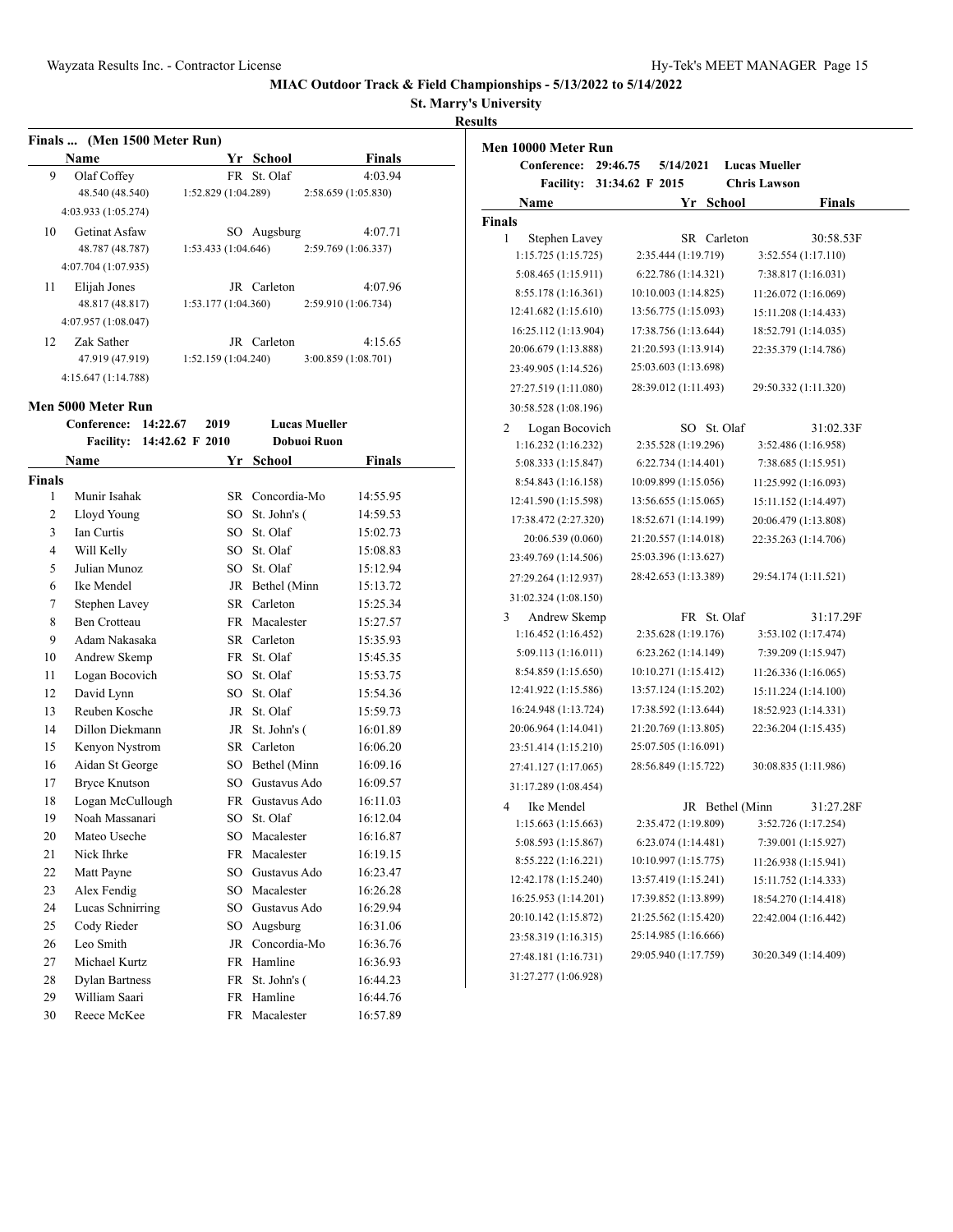### **St. Marry's University Results**

| 5<br>Henry Bowman    | JR Carleton          | 31:33.07F            | Finals  (Men 10000 Meter Run)                |                      |                      |
|----------------------|----------------------|----------------------|----------------------------------------------|----------------------|----------------------|
| 1:15.905(1:15.905)   | 2:35.652 (1:19.747)  | 3:52.950 (1:17.298)  | Name                                         | Yr School            | <b>Finals</b>        |
| 5:08.869 (1:15.919)  | 6:23.010(1:14.141)   | 7:38.801 (1:15.791)  | Adam Nakasaka<br>6                           | SR Carleton          | 31:37.21             |
| 8:54.675 (1:15.874)  | 10:10.147 (1:15.472) | 11:26.236 (1:16.089) | 1:16.747(1:16.747)                           | 2:36.016 (1:19.269)  | 3:53.387 (1:17.371)  |
| 12:41.870 (1:15.634) | 13:56.935 (1:15.065) | 15:11.540 (1:14.605) | 5:09.482 (1:16.095)                          | 6:23.845(1:14.363)   | 7:39.760 (1:15.915)  |
| 16:25.344 (1:13.804) | 17:39.321 (1:13.977) | 18:54.822 (1:15.501) | 8:55.533 (1:15.773)                          | 10:10.817 (1:15.284) | 11:26.746 (1:15.929) |
| 20:10.335 (1:15.513) | 21:26.329 (1:15.994) | 22:41.716 (1:15.387) | 12:42.502 (1:15.756)                         | 13:57.729 (1:15.227) | 15:11.994 (1:14.265) |
| 23:57.981 (1:16.265) | 25:14.725 (1:16.744) |                      | 16:25.712 (1:13.718)                         | 17:39.596 (1:13.884) | 18:54.524 (1:14.928) |
| 27:48.405 (1:16.613) | 29:05.293 (1:16.888) | 30:22.159 (1:16.866) | 20:09.910 (1:15.386)                         | 21:25.759 (1:15.849) | 22:41.454 (1:15.695) |
| 31:33.061 (1:10.902) |                      |                      | 23:57.797 (1:16.343)                         | 25:14.513 (1:16.716) |                      |
|                      |                      |                      | 27:48.775 (1:16.569)                         | 29:06.456 (1:17.681) | 30:22.859 (1:16.403) |
|                      |                      |                      | 31:37.204 (1:14.345)                         |                      |                      |
|                      |                      |                      | David Lynn<br>7                              | SO St. Olaf          | 31:48.94             |
|                      |                      |                      | 1:17.569(1:17.569)                           | 2:36.701 (1:19.132)  | 3:53.938 (1:17.237)  |
|                      |                      |                      | 5:10.080 (1:16.142)                          | 6:24.593(1:14.513)   | 7:40.446 (1:15.853)  |
|                      |                      |                      | 8:56.191 (1:15.745)                          | 10:12.250 (1:16.059) | 11:27.851 (1:15.601) |
|                      |                      |                      | 12:43.204 (1:15.353)                         | 13:59.458 (1:16.254) | 15:14.759 (1:15.301) |
|                      |                      |                      | 16:31.762 (1:17.003)                         | 17:48.677 (1:16.915) | 19:05.783 (1:17.106) |
|                      |                      |                      | 20:22.894 (1:17.111)                         | 21:39.687 (1:16.793) | 22:56.026 (1:16.339) |
|                      |                      |                      | 24:13.245 (1:17.219)                         | 25:29.588 (1:16.343) |                      |
|                      |                      |                      | 28:04.438 (1:18.063)                         | 29:21.385 (1:16.947) | 30:38.613 (1:17.228) |
|                      |                      |                      | 31:48.934 (1:10.321)                         |                      |                      |
|                      |                      |                      | 8<br>Kevin Montresor                         | SO St. Olaf          | 32:28.28             |
|                      |                      |                      | 1:17.230(1:17.230)                           | 2:36.292 (1:19.062)  | 3:53.531 (1:17.239)  |
|                      |                      |                      | 5:09.643 (1:16.112)                          | 6:24.025(1:14.382)   | 7:39.974 (1:15.949)  |
|                      |                      |                      | 8:55.732 (1:15.758)                          | 10:11.301 (1:15.569) | 11:27.256(1:15.955)  |
|                      |                      |                      | 12:42.791 (1:15.535)                         | 13:58.226 (1:15.435) | 15:15.026 (1:16.800) |
|                      |                      |                      | 16:32.086 (1:17.060)                         | 17:48.943 (1:16.857) | 19:06.876 (1:17.933) |
|                      |                      |                      | 20:26.057 (1:19.181)                         | 21:44.414 (1:18.357) | 23:04.224 (1:19.810) |
|                      |                      |                      | 24:24.899 (1:20.675)                         | 25:46.810 (1:21.911) |                      |
|                      |                      |                      | 28:27.954 (1:19.743)                         | 29:48.174 (1:20.220) | 31:09.471 (1:21.297) |
|                      |                      |                      | 32:28.271 (1:18.800)                         |                      |                      |
|                      |                      |                      | 9<br>Aidan St George                         | SO Bethel (Minn      | 32:41.90             |
|                      |                      |                      | 1:16.962(1:16.962)                           | 2:36.484 (1:19.522)  | 3:53.667 (1:17.183)  |
|                      |                      |                      | 5:09.857 (1:16.190)                          | 6:24.371 (1:14.514)  | 7:40.226 (1:15.855)  |
|                      |                      |                      | 8:55.968 (1:15.742)                          | 10:11.941 (1:15.973) | 11:27.696 (1:15.755) |
|                      |                      |                      | 12:44.026 (1:16.330)                         | 14:01.605 (1:17.579) | 15:19.477 (1:17.872) |
|                      |                      |                      | 16:39.473 (1:19.996)                         | 17:59.229 (1:19.756) | 19:20.649 (1:21.420) |
|                      |                      |                      | 20:42.511 (1:21.862)                         | 22:03.513 (1:21.002) | 23:24.025 (1:20.512) |
|                      |                      |                      | 24:47.021 (1:22.996)                         | 26:08.953 (1:21.932) |                      |
|                      |                      |                      | 28:51.394 (1:22.446)                         | 30:12.349 (1:20.955) | 31:31.006 (1:18.657) |
|                      |                      |                      | 32:41.892 (1:10.886)                         |                      |                      |
|                      |                      |                      | 10<br>Matt Payne                             | SO Gustavus Ado      | 32:45.45             |
|                      |                      |                      | 1:17.875(1:17.875)                           | 2:37.118 (1:19.243)  | 3:54.439 (1:17.321)  |
|                      |                      |                      | 5:11.252 (1:16.813)                          | 6:28.110(1:16.858)   | 7:47.229 (1:19.119)  |
|                      |                      |                      | 9:04.471 (1:17.242)                          | 10:22.399 (1:17.928) | 11:40.906 (1:18.507) |
|                      |                      |                      | 12:58.633 (1:17.727)                         | 14:17.366 (1:18.733) | 15:37.758 (1:20.392) |
|                      |                      |                      | 16:58.124 (1:20.366)                         | 18:16.873 (1:18.749) | 19:35.765 (1:18.892) |
|                      |                      |                      | 20:54.935 (1:19.170)                         | 22:14.964 (1:20.029) | 23:34.348 (1:19.384) |
|                      |                      |                      |                                              |                      |                      |
|                      |                      |                      |                                              |                      |                      |
|                      |                      |                      | 24:55.063 (1:20.715)                         | 26:15.633 (1:20.570) |                      |
|                      |                      |                      | 28:55.286 (1:19.770)<br>32:45.441 (1:12.292) | 30:14.536 (1:19.250) | 31:33.149 (1:18.613) |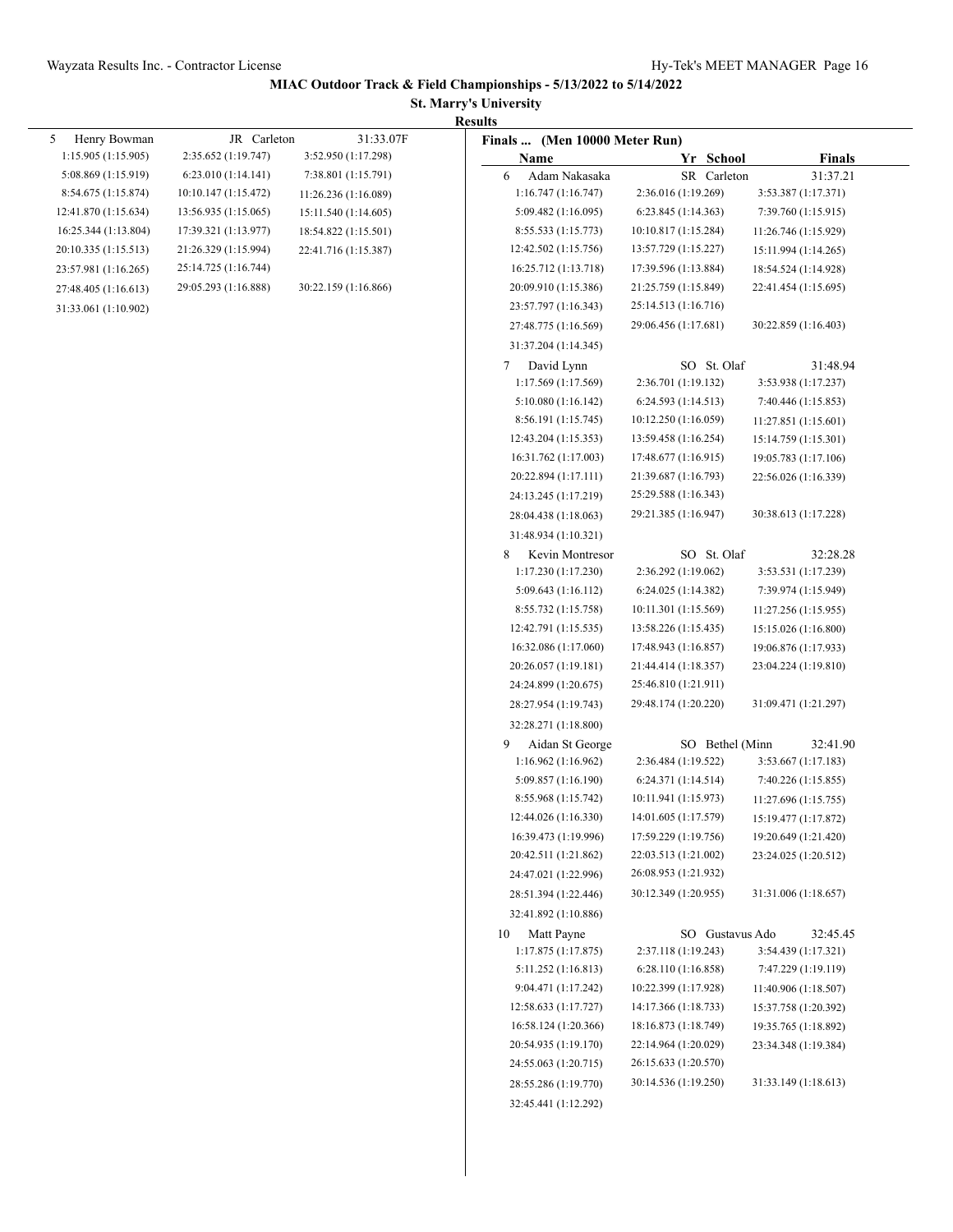## **St. Marry's University**

|                         |                      |                      | <b>Results</b>                |                      |                                              |
|-------------------------|----------------------|----------------------|-------------------------------|----------------------|----------------------------------------------|
| 11<br>Lucas Schnirring  | SO Gustavus Ado      | 32:47.68             | Finals  (Men 10000 Meter Run) |                      |                                              |
| 1:17.991 (1:17.991)     | 2:37.086 (1:19.095)  | 3:54.435 (1:17.349)  | Name                          | Yr School            | <b>Finals</b>                                |
| 5:11.606 (1:17.171)     | 6:28.351(1:16.745)   | 7:46.961 (1:18.610)  | 16<br>Jesse Shufro-Zletz      | SR Carleton          | 34:29.18                                     |
| 9:04.210 (1:17.249)     | 10:22.121 (1:17.911) | 11:40.576 (1:18.455) | 1:22.029 (1:22.029)           | 2:41.861 (1:19.832)  | 4:01.511(1:19.650)                           |
| 12:58.345 (1:17.769)    | 14:17.134 (1:18.789) | 15:38.143 (1:21.009) | 5:21.539 (1:20.028)           | 6:40.964 (1:19.425)  | 8:02.154 (1:21.190)                          |
| 16:57.830 (1:19.687)    | 18:16.625 (1:18.795) | 19:35.535 (1:18.910) | 9:22.714 (1:20.560)           | 10:43.380 (1:20.666) | 12:04.830 (1:21.450)                         |
| 20:55.201 (1:19.666)    | 22:15.375 (1:20.174) | 23:34.767 (1:19.392) | 13:26.681 (1:21.851)          | 14:48.378 (1:21.697) | 16:11.379 (1:23.001)                         |
| 24:55.332 (1:20.565)    | 26:15.125 (1:19.793) |                      | 17:34.846 (1:23.467)          | 18:57.931 (1:23.085) | 20:19.947 (1:22.016)                         |
| 28:54.196 (1:19.748)    | 30:14.187 (1:19.991) | 31:32.941 (1:18.754) | 21:43.537 (1:23.590)          | 23:06.855 (1:23.318) | 24:30.831 (1:23.976)                         |
| 32:47.677 (1:14.736)    |                      |                      | 25:56.310 (1:25.479)          | 27:22.811 (1:26.501) |                                              |
| Mauricio Vite<br>12     | SO St. Olaf          | 33:05.77             | 30:16.010 (1:28.142)          | 31:42.052 (1:26.042) | 33:07.517 (1:25.465)                         |
| 1:21.028 (1:21.028)     | 2:41.299 (1:20.271)  | 4:01.009 (1:19.710)  | 34:29.177 (1:21.660)          |                      |                                              |
| 5:21.175 (1:20.166)     | 6:40.422 (1:19.247)  | 8:01.647 (1:21.225)  | 17<br>Chris Raabe-Pavlov      | JR St. Olaf          | 34:36.15                                     |
| 9:21.970 (1:20.323)     | 10:41.947 (1:19.977) | 12:01.499 (1:19.552) | 1:22.228 (1:22.228)           | 2:42.001 (1:19.773)  | 4:01.611 (1:19.610)                          |
| 13:21.368 (1:19.869)    | 14:42.269 (1:20.901) | 16:02.680 (1:20.411) | 5:21.599 (1:19.988)           | 6:41.080 (1:19.481)  | 8:02.310 (1:21.230)                          |
| 17:22.990 (1:20.310)    | 18:42.551 (1:19.561) | 20:02.003 (1:19.452) | 9:22.930 (1:20.620)           | 10:43.818 (1:20.888) | 12:05.479 (1:21.661)                         |
| 21:21.981 (1:19.978)    | 22:41.169 (1:19.188) |                      | 13:27.130 (1:21.651)          | 14:48.706 (1:21.576) |                                              |
| 25:17.717 (1:18.089)    | 26:36.494 (1:18.777) | 23:59.628 (1:18.459) | 17:34.946 (1:23.291)          | 18:58.063 (1:23.117) | 16:11.655 (1:22.949)<br>20:20.169 (1:22.106) |
|                         |                      |                      |                               |                      |                                              |
| 29:14.512 (1:19.074)    | 30:34.483 (1:19.971) | 31:53.016 (1:18.533) | 21:43.629 (1:23.460)          | 23:08.332 (1:24.703) | 24:37.406 (1:29.074)                         |
| 33:05.768 (1:12.752)    |                      |                      | 26:03.861 (1:26.455)          | 27:31.913 (1:28.052) |                                              |
| Leo Smith<br>13         | JR Concordia-Mo      | 33:25.70             | 30:25.004 (1:26.814)          | 31:51.291 (1:26.287) | 33:20.200 (1:28.909)                         |
| 1:16.978(1:16.978)      | 2:35.868 (1:18.890)  | 3:52.810 (1:16.942)  | 34:36.141 (1:15.941)          |                      |                                              |
| 5:08.729 (1:15.919)     | 6:23.342(1:14.613)   | 7:39.514(1:16.172)   | <b>Men 110 Meter Hurdles</b>  |                      |                                              |
| 8:55.421 (1:15.907)     | 10:11.033 (1:15.612) | 11:26.806(1:15.773)  | Conference:                   | 13.83<br>5/14/2021   | <b>Taylor Rooney</b>                         |
| 12:42.827 (1:16.021)    | 13:59.394 (1:16.567) | 15:16.244 (1:16.850) | Conference:                   | 14.36<br>2001        | Eric Klinker (NWI)                           |
| 16:34.706 (1:18.462)    | 17:56.127 (1:21.421) | 19:11.544 (1:15.417) | <b>Facility:</b>              | 14.55 F 2015         | <b>Daniel Otto</b>                           |
| 20:28.862 (1:17.318)    | 21:47.979 (1:19.117) | 23:11.655 (1:23.676) | Name                          | Yr School            | <b>Prelims</b>                               |
| 24:37.680 (1:26.025)    | 26:04.910 (1:27.230) |                      | <b>Preliminaries</b>          |                      |                                              |
| 28:58.752 (1:25.430)    | 30:27.173 (1:28.421) | 31:56.722 (1:29.549) | Josh Sampson<br>1             | SO Bethel (Minn      | F 14.47Q1.9                                  |
| 33:25.695 (1:28.973)    |                      |                      | 2<br>Jayson Ekiyor            | FR Bethel (Minn      | 14.49Q3.5                                    |
| Cody Rieder<br>14       | SO Augsburg          | 33:56.51             | Lucas Kramarczuk<br>3         | SO St. Olaf          | 14.61Q0.5                                    |
| 1:21.735(1:21.735)      | 2:42.097 (1:20.362)  | 4:01.399 (1:19.302)  | David Myres<br>4              | FR Bethel (Minn      | 15.07q 1.9                                   |
| 5:20.508 (1:19.109)     | 6:39.691 (1:19.183)  | 7:59.042 (1:19.351)  | 5<br>Lukas Walton             | JR Bethel (Minn      | 15.36q 3.5                                   |
| 9:19.738 (1:20.696)     | 10:39.693 (1:19.955) | 12:00.755 (1:21.062) | Josh Thomsen<br>6             | FR Hamline           | 15.47q 0.5                                   |
| 13:20.693 (1:19.938)    | 14:42.511 (1:21.818) | 16:02.909 (1:20.398) | Demetri Lord<br>7             | SO St. Olaf          | 15.49q 3.5                                   |
| 17:23.319 (1:20.410)    | 18:44.963 (1:21.644) | 20:06.783 (1:21.820) | 8<br><b>Matthew Nissen</b>    | SO St. Olaf          | 15.96q 1.9                                   |
| 21:27.879 (1:21.096)    | 22:50.395 (1:22.516) | 24:14.107 (1:23.712) | 9<br>Zach Angstman            | SR Hamline           | 16.33q 0.5                                   |
| 25:37.317 (1:23.210)    | 27:02.708 (1:25.391) |                      | Nick Edwards<br>10            | JR St. Olaf          | 16.33 0.5                                    |
|                         | 31:14.885 (1:22.442) | 32:37.029 (1:22.144) | Justus White<br>11            | SO St. John's (      | 16.50 0.5                                    |
| 29:52.443 (1:25.078)    |                      |                      | 12<br>Sam Schulze             | FR Gustavus Ado      | 16.73 1.9                                    |
| 33:56.510 (1:19.481)    |                      |                      | 13<br><b>Brandon</b> Doe      | FR Augsburg          | 16.85 1.9                                    |
| Ben Aoki-Sherwood<br>15 | JR Carleton          | 34:09.12             | Logan Day<br>14               | JR St. Olaf          | 16.86 3.5                                    |
| 1:21.290 (1:21.290)     | 2:41.559 (1:20.269)  | 4:01.217 (1:19.658)  | Max Lelwica<br>15             | FR St. John's (      | 17.17 3.5                                    |
| 5:21.351 (1:20.134)     | 6:40.726(1:19.375)   | 8:01.880 (1:21.154)  | Layton Borst<br>16            | FR St. Olaf          | 17.76 0.5                                    |
| 9:22.312 (1:20.432)     | 10:43.561 (1:21.249) | 12:05.223 (1:21.662) | Zach Paustian<br>17           | SR Concordia-Mo      | 18.00 3.5                                    |
| 13:26.886 (1:21.663)    | 14:48.482 (1:21.596) | 16:11.491 (1:23.009) | 18<br>Nick Suchomel           | FR Macalester        | 18.03 0.5                                    |
| 17:34.946 (1:23.455)    | 18:57.751 (1:22.805) | 20:19.529 (1:21.778) | 19<br>Jackson Bassett         | FR St. Olaf          | 18.88 1.9                                    |
| 21:43.075 (1:23.546)    | 23:06.390 (1:23.315) | 24:28.865 (1:22.475) | Aiden Mikla<br>20             | FR Gustavus Ado      | 19.93 1.9                                    |
| 25:52.061 (1:23.196)    | 27:16.214 (1:24.153) |                      |                               |                      |                                              |
| 30:03.452 (1:22.946)    | 31:27.329 (1:23.877) | 32:50.341 (1:23.012) |                               |                      |                                              |
| 34:09.116 (1:18.775)    |                      |                      |                               |                      |                                              |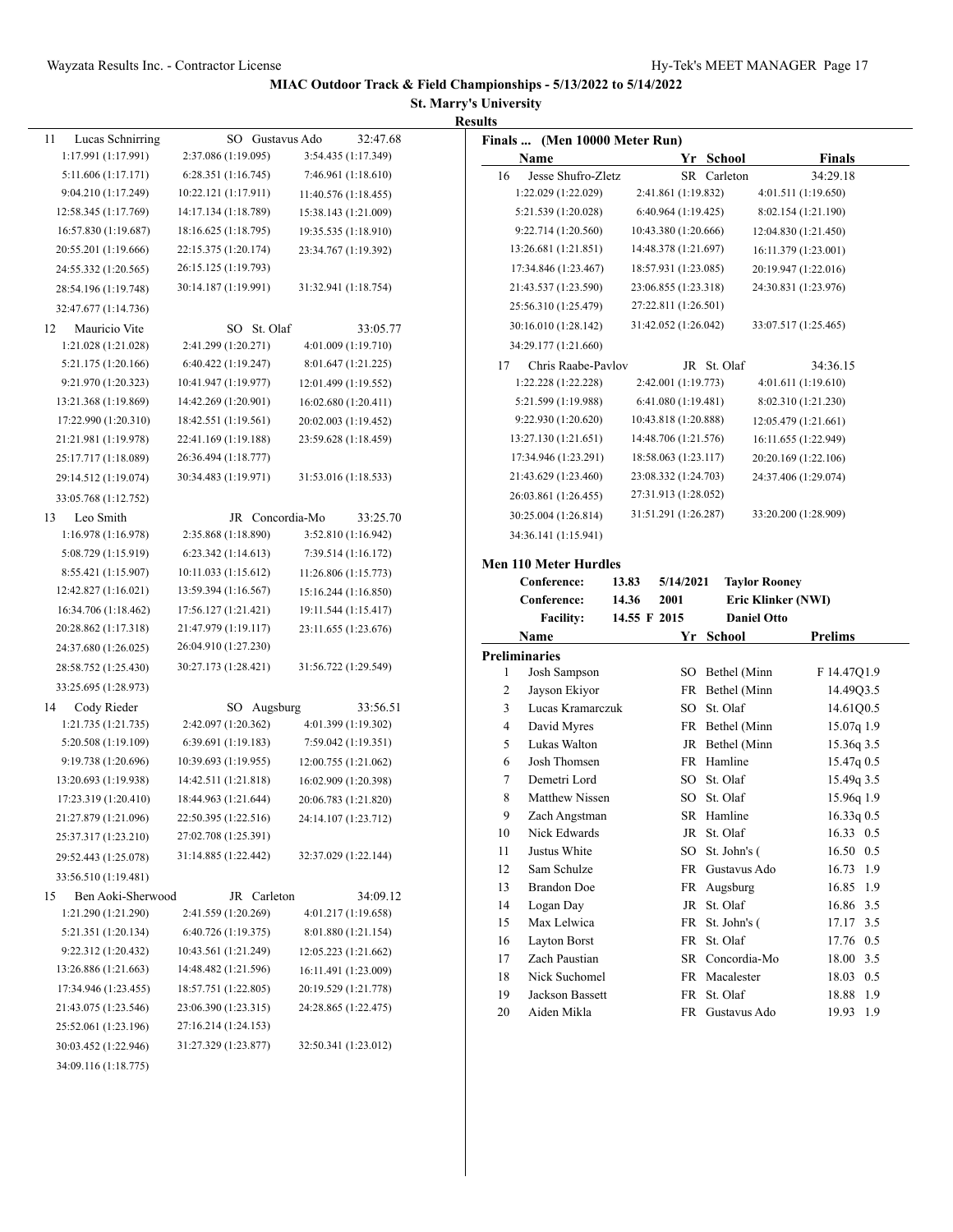**St. Marry's University**

### **Result**

|                | <b>Men 110 Meter Hurdles</b> |              |           |                      |                |
|----------------|------------------------------|--------------|-----------|----------------------|----------------|
|                | Conference:                  | 13.83        | 5/14/2021 | <b>Taylor Rooney</b> |                |
|                | Conference:                  | 14.36        | 2001      | Eric Klinker (NWI)   |                |
|                | <b>Facility:</b>             | 14.55 F 2015 |           | <b>Daniel Otto</b>   |                |
|                | <b>Name</b>                  |              | Yr        | School               | <b>Finals</b>  |
| <b>Finals</b>  |                              |              |           |                      |                |
| 1              | Jayson Ekiyor                |              | FR.       | Bethel (Minn         | 14.24F 1.3     |
| $\overline{c}$ | Lucas Kramarczuk             |              | SO.       | St. Olaf             | 14.49F 1.3     |
| 3              | Josh Sampson                 |              |           | SO Bethel (Minn      | 14.70 1.3      |
| 4              | Josh Thomsen                 |              |           | FR Hamline           | 14.73<br>1.3   |
| 5              | David Myres                  |              |           | FR Bethel (Minn      | 1.3<br>15.01   |
| 6              | Demetri Lord                 |              | SO.       | St. Olaf             | 15.30 1.3      |
| 7              | Lukas Walton                 |              |           | JR Bethel (Minn      | 15.38 1.3      |
| 8              | Matthew Nissen               |              | SO.       | St. Olaf             | 15.90 1.3      |
| 9              | Zach Angstman                |              |           | SR Hamline           | 16.40 1.3      |
|                | <b>Men 400 Meter Hurdles</b> |              |           |                      |                |
|                | Conference:                  | 52.10        | 5/15/2021 | <b>Joel Smith</b>    |                |
|                | <b>Facility:</b>             | 52.17 F 2010 |           | <b>Taylor Ferda</b>  |                |
|                | <b>Name</b>                  |              | Yr        | <b>School</b>        | <b>Prelims</b> |
|                | <b>Preliminaries</b>         |              |           |                      |                |
| 1              | Joel Smith                   |              |           | JR Bethel (Minn      | 54.44Q         |
| 2              | David Myres                  |              |           | FR Bethel (Minn      | 54.71Q         |
| 3              | <b>Tyler Sealock</b>         |              | JR        | Bethel (Minn         | 55.10Q         |
| 4              | Josh Thomsen                 |              |           | FR Hamline           | 55.34q         |
| 5              | <b>Brady Labine</b>          |              |           | JR St. John's (      | 55.71q         |
| 6              | Lukas Walton                 |              |           | JR Bethel (Minn      | 56.01q         |
| 7              | Jeff Wang                    |              | <b>FR</b> | Macalester           | 56.68q         |
| 8              | Sam Schulze                  |              | FR -      | Gustavus Ado         | 57.64q         |
| 9              | Tyler Gunderson              |              | FR -      | St. Olaf             | 58.69g         |
| 10             | Calvin Moeller               |              | FR -      | Gustavus Ado         | 58.78          |
| 11             | Caleb Meeker                 |              | FR        | Bethel (Minn         | 58.94          |
| 12             | Dan Wilson                   |              |           | SR Concordia-Mo      | 59.38          |
|                |                              |              |           |                      |                |

| 8  | Sam Schulze            | FR - | Gustavus Ado    | 57.64q  |
|----|------------------------|------|-----------------|---------|
| 9  | Tyler Gunderson        |      | FR St. Olaf     | 58.69g  |
| 10 | Calvin Moeller         | FR - | Gustavus Ado    | 58.78   |
| 11 | Caleb Meeker           |      | FR Bethel (Minn | 58.94   |
| 12 | Dan Wilson             |      | SR Concordia-Mo | 59.38   |
| 13 | Trokon Karngar         |      | JR Bethel (Minn | 59.55   |
| 14 | Mason Bosley           |      | JR Macalester   | 1:00.42 |
| 15 | Mack Maroushek         |      | JR St. John's ( | 1:01.74 |
| 16 | <b>Grant Baker</b>     | FR.  | Gustavus Ado    | 1:02.00 |
| 17 | Raul Ortiz             |      | FR Hamline      | 1:02.14 |
| 18 | Charles Ellis          |      | FR St. John's ( | 1:02.69 |
| 19 | <b>Jackson Bassett</b> |      | FR St. Olaf     | 1:03.85 |
| 20 | Zach Angstman          |      | SR Hamline      | 1:05.10 |
|    |                        |      |                 |         |

### **Men 400 Meter Hurdles**

|               | Conference:<br><b>Facility:</b> | 5/15/2021<br>52.10<br>52.17 F 2010 |     | <b>Joel Smith</b><br><b>Taylor Ferda</b> |               |  |
|---------------|---------------------------------|------------------------------------|-----|------------------------------------------|---------------|--|
|               | Name                            |                                    | Yr. | School                                   | <b>Finals</b> |  |
| <b>Finals</b> |                                 |                                    |     |                                          |               |  |
| 1             | Joel Smith                      |                                    |     | JR Bethel (Minn                          | 52.32         |  |
| 2             | <b>Tyler Sealock</b>            |                                    |     | JR Bethel (Minn                          | 53.33         |  |
| 3             | Josh Thomsen                    |                                    |     | FR Hamline                               | 53.98         |  |
| 4             | <b>Brady Labine</b>             |                                    |     | JR St. John's (                          | 54.37         |  |
| 5             | Jeff Wang                       |                                    |     | FR Macalester                            | 54.81         |  |
| 6             | Lukas Walton                    |                                    |     | JR Bethel (Minn                          | 56.20         |  |
| 7             | Sam Schulze                     |                                    | FR. | Gustavus Ado                             | 56.80         |  |

|               | Finals  (Men 400 Meter Hurdles)<br>Name           |                                            | Yr        | School          | <b>Finals</b>                  |
|---------------|---------------------------------------------------|--------------------------------------------|-----------|-----------------|--------------------------------|
| 8             | David Myres                                       |                                            | FR        | Bethel (Minn    | 56.81                          |
| 9             | Tyler Gunderson                                   |                                            | FR        | St. Olaf        | 58.46                          |
|               |                                                   |                                            |           |                 |                                |
|               | <b>Men 3000 Meter Steeplechase</b><br>Conference: | 8:44.01                                    | 5/15/2021 |                 | <b>Matthew Wilkinson</b>       |
|               | <b>Facility:</b>                                  | 9:16.94 F 2010                             |           |                 | <b>Max Hanson</b>              |
|               | Name                                              |                                            | Yr        | School          | Finals                         |
| <b>Finals</b> |                                                   |                                            |           |                 |                                |
| 1             | <b>Ben Santos</b>                                 |                                            |           | SR Carleton     | 9:20.93                        |
|               | 38.997 (38.997)                                   | 1:55.168 (1:16.172)                        |           |                 | 3:10.483 (1:15.316)            |
|               | 4:26.342 (1:15.859)                               | 5:40.382 (1:14.040)                        |           |                 | 6:56.014(1:15.633)             |
|               | 8:10.802 (1:14.788)                               | 9:20.927 (1:10.125)                        |           |                 |                                |
| 2             | Will Kelly                                        |                                            |           | SO St. Olaf     | 9:24.95                        |
|               | 39.708 (39.708)                                   | 1:54.682 (1:14.974)                        |           |                 | 3:10.322 (1:15.641)            |
|               | 4:25.903 (1:15.582)                               | 5:39.232 (1:13.329)                        |           |                 | 6:54.217(1:14.985)             |
|               | 8:11.232 (1:17.015)                               | 9:24.949 (1:13.718)                        |           |                 |                                |
| 3             | Andy Goldsmith                                    |                                            |           | JR St. John's ( | 9:35.99                        |
|               | 39.911 (39.911)                                   | 1:56.525(1:16.615)                         |           |                 | 3:14.276 (1:17.751)            |
|               | 4:30.832 (1:16.557)                               | 5:48.636 (1:17.804)                        |           |                 | 7:06.685 (1:18.049)            |
|               | 8:23.908 (1:17.223)                               | 9:35.988 (1:12.080)                        |           |                 |                                |
| 4             | Thomas Nemanich                                   |                                            |           | SO St. John's ( | 9:42.07                        |
|               | 40.381 (40.381)                                   | 1:56.857(1:16.477)                         |           |                 | 3:14.988(1:18.132)             |
|               | 4:33.044 (1:18.056)                               | 5:51.097 (1:18.053)                        |           |                 | 7:11.926 (1:20.829)            |
|               | 8:31.405 (1:19.480)                               | 9:42.070 (1:10.665)                        |           |                 |                                |
| 5             | Waylon Kurts                                      |                                            |           | FR St. Olaf     | 9:45.96                        |
|               | 40.998 (40.998)                                   | 1:58.935 (1:17.937)                        |           |                 | 3:16.829 (1:17.895)            |
|               | 4:36.209 (1:19.380)                               | 7:16.987 (2:40.778)                        |           |                 | 8:34.911 (1:17.925)            |
|               | 9:45.958 (1:11.047)                               |                                            |           |                 |                                |
| 6             | Aric Brodie                                       |                                            |           | JR Hamline      | 9:47.30                        |
|               | 40.413 (40.413)                                   | 1:57.300 (1:16.888)                        |           |                 | 3:15.568(1:18.268)             |
|               | 4:34.419 (1:18.851)                               | 5:53.980 (1:19.562)                        |           |                 | 7:14.882 (1:20.902)            |
|               | 8:34.717 (1:19.836)                               | 9:47.295 (1:12.578)                        |           |                 |                                |
| 7             | Anders Cote                                       |                                            |           | SO St. Olaf     | 9:47.86                        |
|               | 40.744 (40.744)                                   | 1:59.110 (1:18.366)                        |           |                 | 3:17.217 (1:18.108)            |
|               | 4:36.504 (1:19.287)                               | 5:56.099 (1:19.596)                        |           |                 | 7:16.704 (1:20.605)            |
|               | 8:35.120 (1:18.417)                               | 9:47.860 (1:12.740)                        |           |                 |                                |
| 8             | Gabe Estrada                                      |                                            |           | SO St. Olaf     | 9:49.87                        |
|               | 39.861 (39.861)<br>4:35.656 (1:19.050)            | 1:57.987 (1:18.126)<br>5:54.999 (1:19.344) |           |                 | 3:16.606(1:18.619)             |
|               | 8:37.244 (1:20.603)                               |                                            |           |                 | 7:16.641 (1:21.642)            |
|               |                                                   | 9:49.865 (1:12.621)                        |           |                 |                                |
| 9             | Henry Bowman<br>39.408 (39.408)                   | 1:56.137 (1:16.729)                        |           | JR Carleton     | 9:51.23<br>3:14.663(1:18.526)  |
|               | 4:34.462 (1:19.800)                               | 5:54.965 (1:20.504)                        |           |                 | 7:16.151 (1:21.187)            |
|               | 8:37.904 (1:21.753)                               | 9:51.224 (1:13.321)                        |           |                 |                                |
|               | Eamonn McCullough                                 |                                            |           |                 |                                |
| 10            | 41.674 (41.674)                                   | 1:59.284 (1:17.611)                        |           | SO Gustavus Ado | 9:51.62<br>3:16.977 (1:17.694) |
|               | 4:36.222 (1:19.246)                               | 5:55.609 (1:19.387)                        |           |                 | 7:15.625 (1:20.016)            |
|               | 8:33.104 (1:17.480)                               | 9:51.619 (1:18.516)                        |           |                 |                                |
| 11            | Samuel Rengo                                      |                                            |           | SO St. John's ( | 9:57.18                        |
|               | 40.138 (40.138)                                   | 1:58.579 (1:18.442)                        |           |                 | 3:16.314 (1:17.735)            |
|               | 4:36.435 (1:20.122)                               | 5:56.587 (1:20.152)                        |           |                 | 7:19.131 (1:22.545)            |
|               | 8:39.290 (1:20.159)                               | 9:57.180 (1:17.891)                        |           |                 |                                |
|               |                                                   |                                            |           |                 |                                |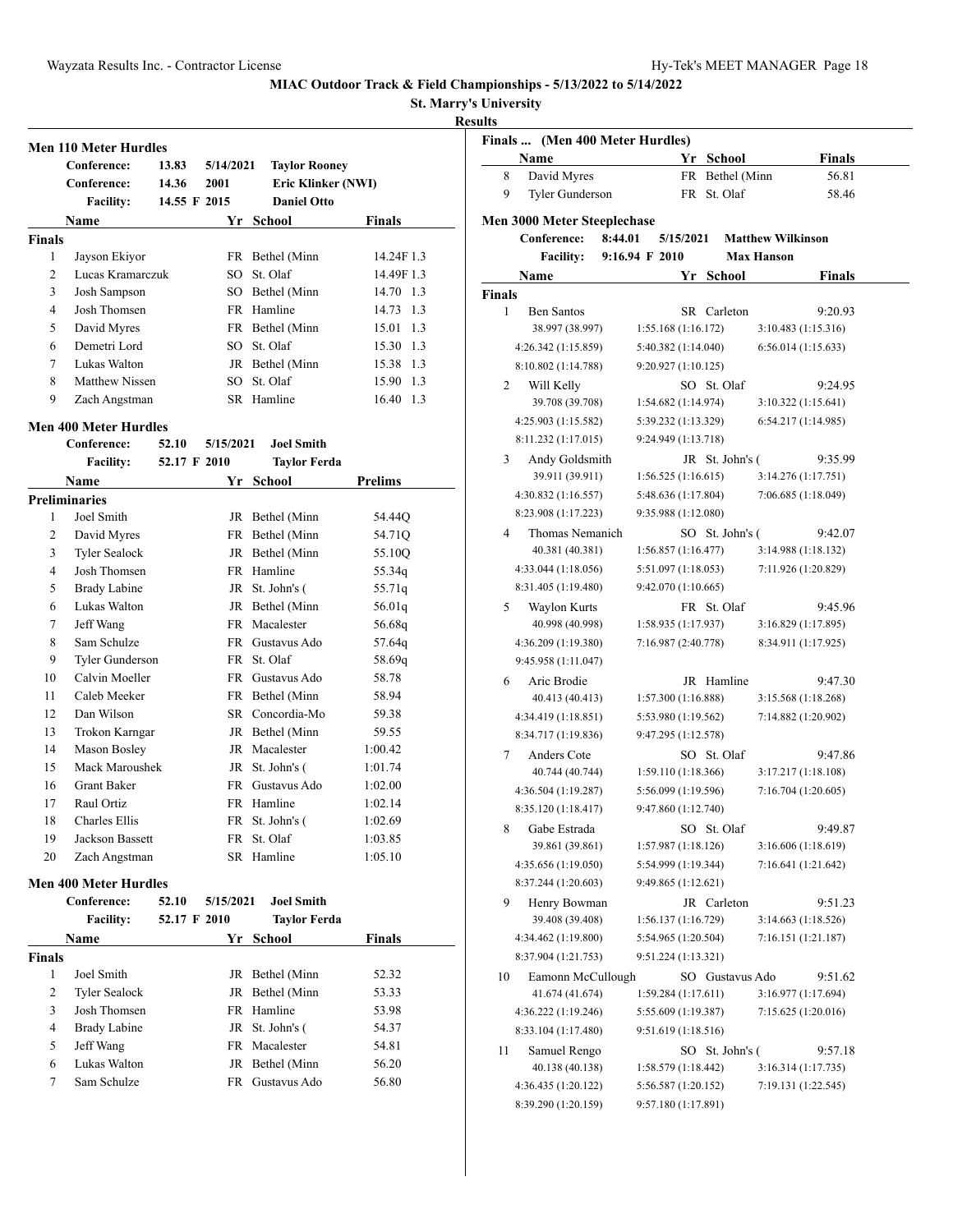## **St. Marry's University Results**

| 12                 | Nathan Meyer                           | JR                   |              | St. John's (             | 10:00.31      |
|--------------------|----------------------------------------|----------------------|--------------|--------------------------|---------------|
|                    | 40.786 (40.786)                        | 1:57.637(1:16.851)   |              | 3:15.324(1:17.688)       |               |
|                    | 4:33.879 (1:18.556)                    | 5:52.879 (1:19.000)  |              | 7:14.074 (1:21.195)      |               |
|                    | 8:36.115 (1:22.041)                    | 10:00.303 (1:24.188) |              |                          |               |
| 13                 | Trevor LaVigne                         |                      |              | FR Gustavus Ado          | 10:13.56      |
|                    | 41.363 (41.363)                        | 1:58.591 (1:17.229)  |              | 3:15.780 (1:17.189)      |               |
|                    | 4:35.227 (1:19.448)                    | 5:54.368 (1:19.141)  |              | 7:17.564 (1:23.196)      |               |
|                    | 8:45.574 (1:28.011)                    | 10:13.557 (1:27.983) |              |                          |               |
| 14                 | Riley Berg                             |                      |              | SO St. John's (          | 10:16.60      |
|                    | 41.026 (41.026)                        | 1:58.959(1:17.933)   |              | 3:18.056 (1:19.098)      |               |
|                    | 4:38.863 (1:20.808)                    | 6:01.766 (1:22.903)  |              | 7:27.815 (1:26.050)      |               |
|                    | 8:54.933 (1:27.119)                    | 10:16.595 (1:21.662) |              |                          |               |
| 15                 | Cole Nowacki                           |                      |              | SO Concordia-Mo          | 10:19.89      |
|                    | 40.505 (40.505)                        | 1:58.272 (1:17.768)  |              | 3:16.705(1:18.434)       |               |
|                    | 4:37.344 (1:20.639)                    | 6:00.489(1:23.146)   |              | 7:27.693 (1:27.204)      |               |
|                    | 8:56.179 (1:28.487)                    | 10:19.886 (1:23.707) |              |                          |               |
| 16                 | Reece McKee                            |                      |              | FR Macalester            | 10:26.91      |
|                    | 41.383 (41.383)                        | 1:59.568 (1:18.186)  |              | 3:17.992(1:18.424)       |               |
|                    | 4:38.430 (1:20.438)                    | 6:02.082 (1:23.652)  |              | 7:30.396 (1:28.314)      |               |
|                    | 9:02.113 (1:31.717)                    | 10:26.909 (1:24.797) |              |                          |               |
| 17                 | Reese Thompson                         |                      |              | FR Bethel (Minn          | 10:31.34      |
|                    | 40.158 (40.158)                        | 1:56.983(1:16.825)   |              | 3:17.190 (1:20.208)      |               |
|                    | 4:39.373 (1:22.183)                    | 6:04.663(1:25.291)   |              | 7:33.938 (1:29.275)      |               |
|                    | 9:04.548 (1:30.611)                    | 10:31.339 (1:26.791) |              |                          |               |
| 18                 | Anders Narum                           |                      |              | JR St. Olaf              | 10:32.03      |
|                    | 41.318 (41.318)                        | 1:59.323(1:18.005)   |              | 3:17.803(1:18.480)       |               |
|                    | 4:37.705 (1:19.903)                    | 5:58.921 (1:21.217)  |              | 7:24.057 (1:25.136)      |               |
|                    | 8:56.249 (1:32.192)                    | 10:32.028 (1:35.780) |              |                          |               |
|                    |                                        |                      |              |                          |               |
|                    | Men 4x100 Meter Relay                  |                      |              |                          |               |
|                    | Conference:<br>41.23                   | 2002                 |              | <b>St. Thomas</b>        |               |
|                    | A Hilliard, R Cress, T Hart, C Glad    | 41.24 F 2009         |              | <b>UW-Stout</b>          |               |
|                    | <b>Facility:</b>                       |                      |              |                          |               |
|                    | Team                                   |                      | <b>Relay</b> |                          | <b>Finals</b> |
| <b>Finals</b><br>1 |                                        |                      |              |                          | 41.53         |
|                    | St. John's (Minn.)<br>1) Jack Young JR |                      | А            | 2) Kevin Arthur SO       |               |
|                    | 3) Brady Labine JR                     |                      |              | 4) Seth Cattoor JR       |               |
| 2                  | Gustavus Adolphus                      |                      | А            |                          | 42.31         |
|                    | 1) Isaiah Subah FR                     |                      |              | 2) Dylan Gast SO         |               |
|                    | 3) Seth Zeitchick FR                   |                      |              | 4) Wyatt Quiring SO      |               |
| 3                  | Bethel (Minn.)                         |                      | А            |                          | 42.38         |
|                    | 1) Jayson Ekiyor FR                    |                      |              | 2) Alec Braun FR         |               |
|                    | 3) Albert Smith JR                     |                      |              | 4) Jacob Parent FR       |               |
| 4                  | St. Olaf                               |                      | А            |                          | 42.74         |
|                    | 1) Dylan Arnold FR                     |                      |              | 2) Nick Edwards JR       |               |
|                    | 3) Henry Fisher SO                     |                      |              | 4) Demetri Lord SO       |               |
| 5                  | Concordia-Moorhead                     |                      | А            |                          | 42.79         |
|                    | 1) Colin Conteh SO                     |                      |              | 2) Tommy Kern FR         |               |
|                    | 3) Nolan Morical FR                    |                      |              | 4) Dawson Schaffer SO    |               |
| 6                  | Hamline                                |                      | А            |                          | 43.17         |
|                    | 1) Josh Thomsen FR                     |                      |              | 2) Reece Thomas FR       |               |
|                    | 3) Tae'Vion Wilkins FR                 |                      |              | 4) Christian Velishek SR |               |

| 31 IQU VIOII WIIKIIIS FIX | <b>HIGHT</b> VUISIIUM DIV |
|---------------------------|---------------------------|
| Carleton                  | 43.48                     |
| 1) Blake Neithart FR      | 2) Hugh Shanno FR         |
| 3) Riaz Kelly FR          | 4) Oscar Christoph SR     |

|               | Finals  (Men 4x100 Meter Relay)<br>Team |                 | Relay             | Finals                                    |
|---------------|-----------------------------------------|-----------------|-------------------|-------------------------------------------|
| 8             | Saint Mary's (Minn.)                    |                 | А                 | 43.82                                     |
|               | 1) Coleton Strupp JR                    |                 |                   |                                           |
|               | 3) Antonio Cisewski FR                  |                 |                   | 2) Dan Cooper SO<br>4) Oliver Adamson FR  |
| 9             | Macalester                              |                 | А                 | 46.40                                     |
|               | 1) Nick Suchomel FR                     |                 |                   | 2) Mason Bosley JR                        |
|               | 3) Justin Veimau SO                     |                 |                   | 4) Jacob Kogut FR                         |
|               | Augsburg                                |                 | А                 | DNF                                       |
|               | 1) Brandon Doe FR                       |                 |                   | 2) Sharrod Longs Jr. FR                   |
|               | 3) Taron Busby SR                       |                 |                   | 4) Varney Conneh JR                       |
|               |                                         |                 |                   |                                           |
|               | Men 4x400 Meter Relay<br>Conference:    | 3:13.02<br>2009 |                   | <b>St. Thomas</b>                         |
|               |                                         |                 |                   |                                           |
|               | P Bastron, J Ewer, J DeFrance, P Jager  |                 |                   | <b>Hamline</b>                            |
|               | <b>Facility:</b>                        | 3:15.66 F 2010  |                   |                                           |
|               | Team                                    |                 | Relay             | <b>Finals</b>                             |
| <b>Finals</b> |                                         |                 |                   |                                           |
| 1             | Bethel (Minn.)                          |                 | А                 | 3:15.98                                   |
|               | 1) Jacob Parent FR                      |                 |                   | 2) Tyler Sealock JR                       |
|               | 3) Josh Sampson SO                      |                 |                   | 4) Joel Smith JR                          |
|               | 1:38.728 (1:38.728)                     |                 | 2:27.865 (49.137) | 3:15.975 (48.111)                         |
| 2             | Gustavus Adolphus                       |                 | А                 | 3:19.49                                   |
|               | 1) Seth Zeitchick FR                    |                 |                   | 2) Noah Johnson SO                        |
|               | 3) Tyler Smith FR                       |                 |                   | 4) Wyatt Quiring SO                       |
|               | 1:39.720 (1:39.720)                     |                 | 2:30.404 (50.685) | 3:19.488 (49.085)                         |
| 3             | St. John's (Minn.)                      |                 | А                 | 3:20.44                                   |
|               | 1) Brady Labine JR                      |                 |                   | 2) Jorge Hernandez FR                     |
|               | 3) Omavi Collison JR                    |                 |                   | 4) Ryan Conzemius FR                      |
|               | 1:41.492 (1:41.492)                     |                 | 2:30.878 (49.386) | 3:20.435 (49.557)                         |
| 4             | Concordia-Moorhead                      |                 | А                 | 3:22.84                                   |
|               | 1) Colin Schuller SR                    |                 |                   | 2) Dawson Schaffer SO                     |
|               | 3) Trevor Tiongson FR                   |                 |                   | 4) Solomon Johnson JR                     |
|               | 1:40.746 (1:40.746)                     |                 | 2:34.153 (53.408) | 3:22.831 (48.679)                         |
| 5             | Carleton                                |                 | А                 | 3:23.04                                   |
|               | 1) Riaz Kelly FR                        |                 |                   | 2) Josh Meier FR                          |
|               | 3) Ethan Ash SO                         |                 |                   | 4) Bridger Rives SR                       |
|               | 1:41.725 (1:41.725)                     |                 | 2:30.965 (49.240) | 3:23.036 (52.072)                         |
| 6             | Macalester                              |                 | А                 | 3:23.65                                   |
|               | 1) Jeff Wang FR                         |                 |                   | 2) Johanan Arimi SR                       |
|               | 3) Drew Getty SO                        |                 |                   | 4) Arlo Heitler FR                        |
|               | 1:42.851 (1:42.851)                     |                 | 2:33.853 (51.003) | 3:23.641 (49.788)                         |
| 7             | St. Scholastica                         |                 | A                 | 3:24.51                                   |
|               | 1) Sean Diedrich FR                     |                 |                   | 2) Nathan Neu FR                          |
|               | 3) John Schwinghamer JR                 |                 |                   | 4) Derek Douglas FR                       |
|               | 1:42.784 (1:42.784)                     |                 | 2:34.275 (51.491) | 3:24.505 (50.230)                         |
| 8             | St. Olaf                                |                 | А                 | 3:25.88                                   |
|               | 1) Tyler Gunderson FR                   |                 |                   | 2) Luke Malek JR                          |
|               | 3) Henry Fisher SO                      |                 |                   | 4) Stephen Peper JR                       |
|               | 1:44.092 (1:44.092)                     |                 | 2:37.023 (52.931) | 3:25.873 (48.851)                         |
|               |                                         |                 |                   | 3:27.60                                   |
| 9             | Saint Mary's (Minn.)                    |                 | А                 |                                           |
|               | 1) Brady Johnson FR                     |                 |                   | 2) Isaiah Brindamour SO                   |
|               | 3) Chris Bulwa FR                       |                 |                   | 4) Oliver Adamson FR<br>3:27.597 (50.917) |
|               | 1:44.832 (1:44.832)                     |                 | 2:36.680 (51.848) |                                           |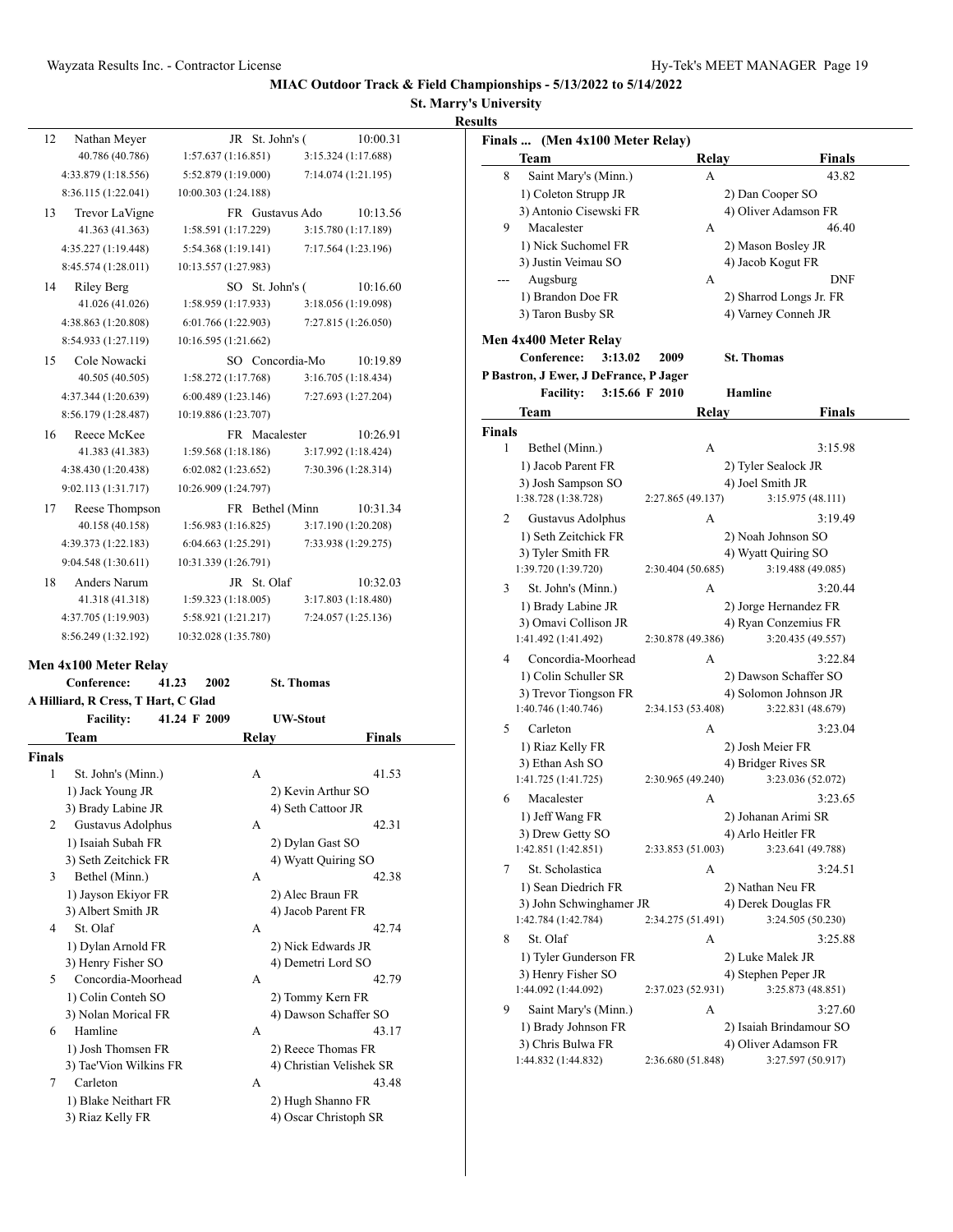**St. Marry's University**

|               |                                                                                  |                        |                                               | MIAC Outdoor Track & Field Champi | St. Marry's Un |
|---------------|----------------------------------------------------------------------------------|------------------------|-----------------------------------------------|-----------------------------------|----------------|
|               |                                                                                  |                        |                                               |                                   | <b>Results</b> |
| 10            | Augsburg<br>1) Fritz Landherr JR<br>3) Bereket Wondimu SO<br>1:43.682 (1:43.682) | A<br>2:36.413 (52.732) | 2) Sakariya Hussien JR<br>4) Getinat Asfaw SO | 3:27.85<br>3:27.845 (51.433)      | Fir            |
| 11            | Hamline                                                                          | A                      |                                               | 3:36.30                           |                |
|               | 1) Josh Thomsen FR<br>3) Carter Kienholz FR<br>1:43.325 (1:43.325)               | 2:38.366 (55.041)      | 2) Raul Ortiz FR<br>4) Connor Artner FR       | 3:36.296 (57.931)                 |                |
|               | Men 4x800 Meter Relay                                                            |                        |                                               |                                   |                |
|               | Conference:<br>7:33.39<br>J Henschel, J Eggers, S Bjork, J Coffey                | 5/12/2017              | <b>St. Olaf</b>                               |                                   |                |
|               | Facility: 7:44.49 F 2010                                                         |                        | St. Olaf                                      |                                   | M              |
|               | Team                                                                             | Relay                  |                                               | Finals                            |                |
| <b>Finals</b> |                                                                                  |                        |                                               |                                   |                |
| 1             | St. John's (Minn.)                                                               | A                      |                                               | 7:44.56                           |                |
|               | 1) Riley Berg SO<br>3) Nathan Clausing SO                                        |                        | 2) Will Mattock SO<br>4) Dillon Diekmann JR   |                                   | Fir            |
|               | 1:57.269(1:57.269)<br>7:44.556 (1:54.498)                                        | 3:54.081(1:56.812)     |                                               | 5:50.058 (1:55.978)               |                |
| 2             | St. Olaf                                                                         | A                      |                                               | 7:46.41                           |                |
|               | 1) Henrik Gilbertson JR                                                          |                        | 2) Luke Malek JR                              |                                   |                |
|               | 3) Julian Munoz SO                                                               |                        | 4) Gabe Estrada SO                            |                                   |                |
|               | 1:57.674(1:57.674)<br>7:46.407 (1:56.298)                                        | 3:53.094 (1:55.420)    |                                               | 5:50.109 (1:57.016)               |                |
| 3             | St. Scholastica                                                                  | A                      |                                               | 7:52.02                           |                |
|               | 1) Derek Douglas FR                                                              |                        | 2) Joe Lynch FR                               |                                   |                |
|               | 3) Lars DeWall FR                                                                |                        | 4) Calvin Boone FR                            |                                   |                |
|               | 2:00.848 (2:00.848)                                                              | 3:59.216 (1:58.368)    |                                               | 5:58.469 (1:59.254)               |                |
|               | 7:52.012 (1:53.544)                                                              |                        |                                               |                                   |                |
| 4             | Gustavus Adolphus                                                                | A                      |                                               | 7:54.96                           |                |
|               | 1) Carson Roehl FR                                                               |                        | 2) Blake Fuller FR                            |                                   |                |
|               | 3) Markus Rupnow FR<br>1:58.308 (1:58.308)                                       | 3:57.759(1:59.451)     | 4) Tyler Smith FR                             | 5:56.398 (1:58.640)               |                |
|               | 7:54.958 (1:58.560)                                                              |                        |                                               |                                   |                |
| 5             | Macalester                                                                       | А                      |                                               | 7:57.83                           |                |
|               | 1) Drew Getty SO                                                                 |                        | 2) Ben Crotteau FR                            |                                   | $\mathbf{M}$   |
|               | 3) Mateo Useche SO                                                               |                        | 4) Brock Adams FR                             |                                   |                |
|               | 1:59.981 (1:59.981)                                                              | 3:58.129 (1:58.149)    |                                               | 5:56.756 (1:58.627)               |                |
|               | 7:57.821 (2:01.066)                                                              |                        |                                               |                                   |                |
| 6             | Carleton                                                                         | A                      |                                               | 8:00.49                           | Fir            |
|               | 1) Bridger Rives SR                                                              |                        | 2) Alistair Pattison SO                       |                                   |                |
|               | 3) Josh Meier FR<br>1:59.442 (1:59.442)                                          | 4:02.847 (2:03.406)    | 4) Ethan Ash SO                               | 6:04.221 (2:01.374)               |                |
|               | 8:00.483 (1:56.262)                                                              |                        |                                               |                                   |                |
| 7             | Augsburg                                                                         | A                      |                                               | 8:01.06                           |                |
|               | 1) Getinat Asfaw SO                                                              |                        |                                               | 2) Bereket Wondimu SO             |                |
|               | 3) Max Jacobson FR                                                               |                        | 4) Sakariya Hussien JR                        |                                   |                |
|               | 1:57.745 (1:57.745)                                                              | 3:58.628 (2:00.884)    |                                               | 6:03.907 (2:05.279)               |                |

| 8 | Concordia-Moorhead  | А                  |                       | 8:15.27 |
|---|---------------------|--------------------|-----------------------|---------|
|   | 1) Lucas Hinojos SO |                    | 2) Cole Nowacki SO    |         |
|   | 3) Tanner Olson JR  |                    | 4) Solomon Johnson JR |         |
|   | 2:01.553(2:01.553)  | 4:05.180(2:03.628) | 6:10.053(2:04.873)    |         |
|   | 8:15.263 (2:05.210) |                    |                       |         |

8:01.051 (1:57.144)

|               | Finals  (Men 4x800 Meter Relay)  |                     |    |                       |                     |
|---------------|----------------------------------|---------------------|----|-----------------------|---------------------|
|               | Team                             |                     |    | <b>Relay</b>          | Finals              |
| 9             | Bethel (Minn.)                   |                     |    | A                     | 8:20.31             |
|               | 1) Clark Nelson FR               |                     |    | 2) Gabe Kuecker FR    |                     |
|               | 3) Tad Stewart SO                |                     |    | 4) Grant Graber FR    |                     |
|               | 2:03.988 (2:03.988)              | 4:08.846 (2:04.858) |    |                       | 6:13.027(2:04.182)  |
|               | 8:20.301 (2:07.275)              |                     |    |                       |                     |
| 10            | Hamline                          |                     |    | A                     | 8:41.36             |
|               | 1) Michael Kurtz FR              |                     |    | 2) Raul Ortiz FR      |                     |
|               | 3) Connor Artner FR              |                     |    | 4) William Saari FR   |                     |
|               | 2:07.513 (2:07.513)              | 4:18.518(2:11.006)  |    |                       | 8:41.360 (4:22.842) |
|               | Men High Jump                    |                     |    |                       |                     |
|               | Conference:<br>2.19 <sub>m</sub> | 1993                |    | <b>Leonard Jones</b>  |                     |
|               | <b>Facility:</b>                 | $2.05m$ F $2010$    |    | <b>Jay Quick</b>      |                     |
|               | Name                             |                     | Yr | School                | Finals              |
| <b>Finals</b> |                                  |                     |    |                       |                     |
| 1             | Stephen Peper                    |                     |    | JR St. Olaf           | 2.08 <sub>mF</sub>  |
| 2             | Maguire Petersen                 |                     |    | SO St. John's (       | 2.05mF              |
| 3             | Christian Velishek               |                     |    | SR Hamline            | 1.94 <sub>m</sub>   |
| 4             | Lukas Walton                     |                     |    | JR Bethel (Minn       | 1.94 <sub>m</sub>   |
| 5             | Alec Ungar                       |                     |    | FR St. John's (       | 1.89m               |
| 6             | Hayden Gagnon                    |                     |    | SR Concordia-Mo       | 1.89m               |
| 7             | Michael Braun                    |                     |    | FR Hamline            | 1.89m               |
| 8             | Sam Rademacher                   |                     |    | JR St. John's (       | 1.84m               |
| 8             | <b>Anthony Marsh</b>             |                     |    | FR Concordia-Mo       | 1.84m               |
| 8             | Cole Matetich                    |                     |    | FR Gustavus Ado       | 1.84m               |
| 8             | Aravindh Subramanian             |                     |    | JR Carleton           | 1.84m               |
| 12            | Danny Bies                       |                     |    | FR Gustavus Ado       | 1.84m               |
| 13            | Alec Braun                       |                     |    | FR Bethel (Minn       | 1.84m               |
| 14            | Andrew Cogley                    |                     |    | FR St. Olaf           | 1.79m               |
| 14            | Evan Wieker                      |                     |    | FR Gustavus Ado       | 1.79m               |
| 16            | Luke Wiltshire                   |                     |    | FR Bethel (Minn       | 1.79m               |
| 17            | Nick Edwards                     |                     |    | JR St. Olaf           | 1.79m               |
| $---$         | Ethan Cline-Cole                 |                     |    | FR Carleton           | <b>NH</b>           |
|               | <b>Men Pole Vault</b>            |                     |    |                       |                     |
|               | Conference:<br>5.09m             | 5/13/2017           |    | <b>Connor O'Neill</b> |                     |
|               | <b>Facility:</b>                 | 4.86m F 2014        |    | Peyton Shedd          |                     |
|               | Name                             |                     |    | Yr School             | Finals              |
| <b>Finals</b> |                                  |                     |    |                       |                     |
| 1             | Joseph Charbonneau               |                     |    | FR St. John's (       | 4.56m               |
| 1             | Shawn Schindler                  |                     |    | JR St. John's (       | 4.56m               |
| 3             | Joseph Stauffer                  |                     |    | SO St. John's (       | 4.46m               |
| 4             | Aidan Gatz                       |                     |    | FR Saint Mary's       | 4.46m               |
| 5             | Owen Schuster                    |                     |    | SR Carleton           | 4.31m               |
| 6             | Matthew Stack                    |                     |    | SR Saint Mary's       | 4.31 <sub>m</sub>   |
| 7             | Lukas Walton                     |                     |    | JR Bethel (Minn       | 4.31m               |
| 8             | Coleton Strupp                   |                     |    | JR Saint Mary's       | 4.31m               |
| 9             | Dylan Arnold                     |                     |    | FR St. Olaf           | 4.16m               |
| 10            | Samuel Gardeen                   |                     |    | FR Bethel (Minn       | 4.16m               |
| 11            | Daniel Eickhoff                  |                     | FR | St. John's (          | 4.16m               |
| 12            | Wade Rhonemus                    |                     |    | JR Concordia-Mo       | 4.01m               |
| 13            | Ben Urbaniak                     |                     |    | FR Gustavus Ado       | 4.01m               |
| 14            | Mason DeGross                    |                     | SO | St. John's (          | 3.86m               |
| 14            | Woody Rian                       |                     |    | SO St. Olaf           | 3.86m               |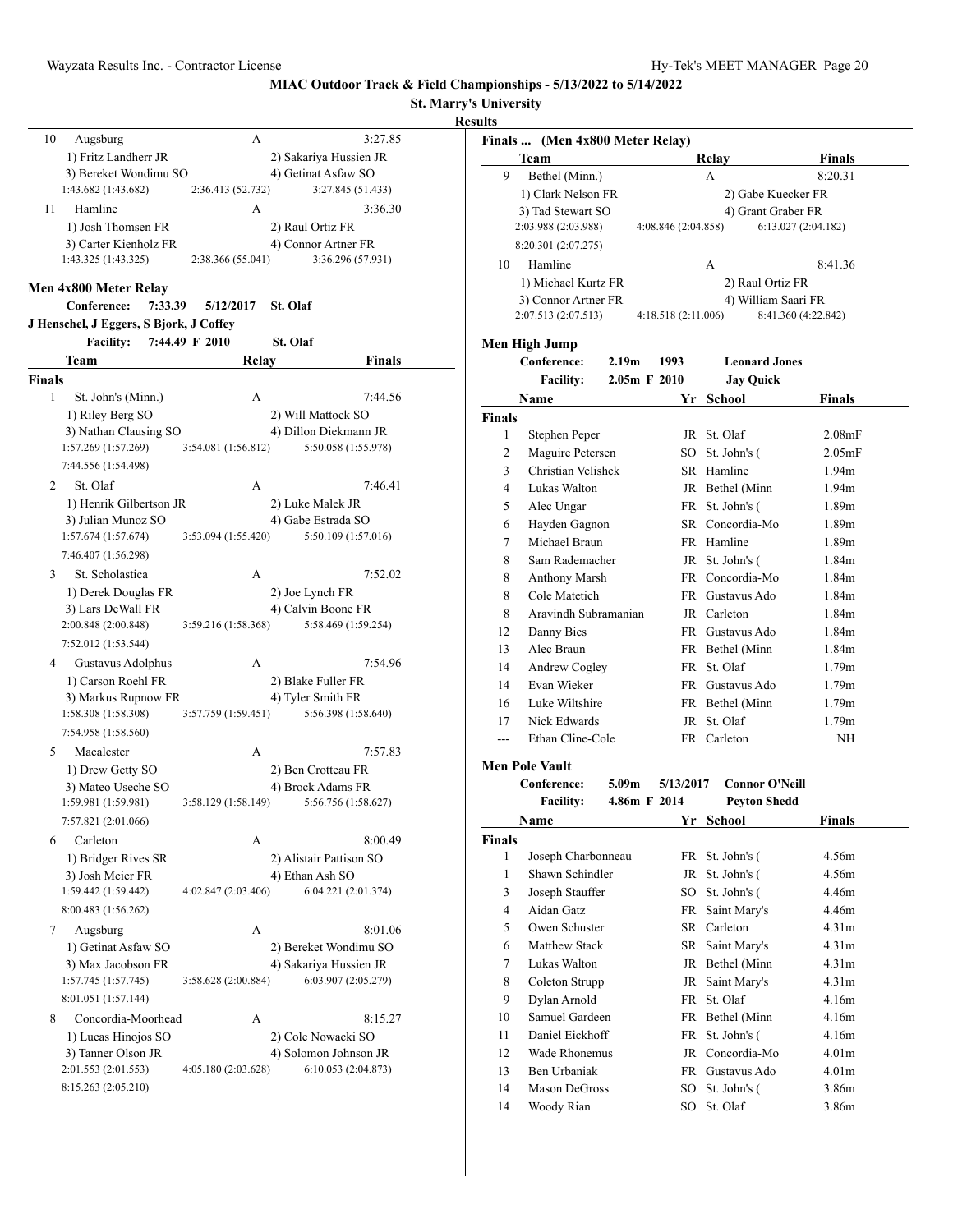**St. Marry's University**

## **Results**

| 16             | Tim Adams            |                   |           | FR Carleton                | 3.71 <sub>m</sub> |  |
|----------------|----------------------|-------------------|-----------|----------------------------|-------------------|--|
| 17             | <b>Layton Borst</b>  |                   | <b>FR</b> | St. Olaf                   | 3.71 <sub>m</sub> |  |
| ---            | Erik Walker          |                   | FR -      | Gustavus Ado               | NH                |  |
|                | Men Long Jump        |                   |           |                            |                   |  |
|                | Conference:          | 7.30 <sub>m</sub> | 2008      | <b>Erik Diley</b>          |                   |  |
|                | Conference:          | 7.73 <sub>m</sub> | 1991      | <b>Leonard Jones (NWI)</b> |                   |  |
|                | <b>Facility:</b>     | 7.09m F 2011      |           | <b>Kellen McCrary</b>      |                   |  |
|                | Name                 |                   | Yr        | School                     | Finals            |  |
| <b>Finals</b>  |                      |                   |           |                            |                   |  |
| 1              | <b>Anthony Marsh</b> |                   |           | FR Concordia-Mo            | 6.98m 1.2         |  |
| $\overline{2}$ | Caleb Williams       |                   |           | SO Macalester              | 6.98m 2.2         |  |
| 3              | Christian Velishek   |                   |           | SR Hamline                 | 6.91m 2.2         |  |
| $\overline{4}$ | Isaiah Subah         |                   |           | FR Gustavus Ado            | $6.81m + 0.0$     |  |
| 5              | Johanan Arimi        |                   |           | SR Macalester              | $6.75m$ 0.8       |  |
| 6              | Alexander DuMoulin   |                   |           | SO Gustavus Ado            | 6.60m 1.7         |  |
| 7              | Lucas Kramarczuk     |                   | SO.       | St. Olaf                   | $6.55m$ 2.8       |  |
| 8              | Sean Bjork           |                   |           | JR Bethel (Minn            | $6.52m$ 2.0       |  |
| 9              | Gabe Alada           |                   | SR -      | St. Olaf                   | $6.49m$ 2.3       |  |
| 10             | Alec Ungar           |                   |           | FR St. John's (            | 6.46m 2.1         |  |
| 11             | Stephen Peper        |                   | JR        | St. Olaf                   | $6.44m$ 1.5       |  |
| 12             | Michael Braun        |                   |           | FR Hamline                 | $6.42m$ 0.5       |  |
| 13             | Dan Cooper           |                   |           | SO Saint Mary's            | $6.35m$ 2.4       |  |
| 14             | Riley Hodin          |                   |           | FR Macalester              | $6.33m + 0.0$     |  |
| 15             | Thomas Amberg        |                   |           | SR Hamline                 | $6.32m$ 0.7       |  |
| 16             | Demetri Lord         |                   |           | SO St. Olaf                | $6.27m$ 0.2       |  |
| 17             | Antonio Cisewski     |                   |           | FR Saint Mary's            | $6.12m$ 0.3       |  |
| 18             | Eh Ler Moo           |                   | <b>FR</b> | St. Olaf                   | $6.06m$ 2.8       |  |
| 19             | Nick Hermes          |                   |           | FR Concordia-Mo            | $5.91m$ 1.8       |  |
| 20             | Simon Sotiropoulos   |                   |           | FR St. Scholast            | 5.66m 1.3         |  |

### **Men Triple Jump**

|                | Conference:          | 14.73m        | 2010 | Eyo Ekpo               |                           |
|----------------|----------------------|---------------|------|------------------------|---------------------------|
|                | Conference:          | 15.69m        | 1984 | <b>Todd Nash (NWI)</b> |                           |
|                | <b>Facility:</b>     | 14.91m F 2011 |      | <b>Kellen McCrary</b>  |                           |
|                | Name                 |               |      | Yr School              | <b>Finals</b>             |
| <b>Finals</b>  |                      |               |      |                        |                           |
| 1              | Michael Wallace      |               |      | JR St. John's (        | $14.32m +0.0$             |
| $\overline{2}$ | Caleb Williams       |               | SO   | Macalester             | 14.00m<br>$+0.0$          |
| 3              | Elijah Wade          |               | SO   | St. John's (           | 13.89m 0.5                |
| 4              | Johanan Arimi        |               | SR.  | Macalester             | 13.86m 0.3                |
| 5              | Lucas Kramarczuk     |               | SO   | St. Olaf               | 13.55m<br>1.0             |
| 6              | Michael Braun        |               | FR   | Hamline                | $13.33m$ 0.2              |
| 7              | Alex Crnkovich       |               | SO   | St. John's (           | 13.32m 0.1                |
| 8              | Sean Souksavath      |               | SO.  | St. Olaf               | 13.22m<br>1.0             |
| 9              | Riley Hodin          |               | FR.  | Macalester             | 13.17m<br>1.1             |
| 10             | Dan Cooper           |               | SO   | Saint Mary's           | $12.80m +0.0$             |
| 11             | Thomas Amberg        |               | SR.  | Hamline                | 12.57m 0.6                |
| 12             | Charlie Frenzel      |               | FR   | Saint Mary's           | 12.50m<br>1.1             |
| 13             | Brady Johnson        |               | FR   | Saint Mary's           | $12.23m$ 0.3              |
| 14             | Ethan Cline-Cole     |               | FR   | Carleton               | 12.13m<br>1.1             |
| 15             | Isaiah Subah         |               | FR - | Gustavus Ado           | 12.08 <sub>m</sub><br>1.5 |
| 16             | Aravindh Subramanian |               |      | JR Carleton            | $11.95m +0.0$             |
| 17             | Cade Wallin          |               | FR - | Gustavus Ado           | 11.68m<br>1.8             |
| 18             | Chris Bulwa          |               | FR   | Saint Mary's           | $11.67m +0.0$             |
| 19             | Gabe Thompson        |               |      | FR Concordia-Mo        | 11.46m 0.7                |

|               | <b>Men Shot Put</b> |               |           |                     |        |
|---------------|---------------------|---------------|-----------|---------------------|--------|
|               | Conference:         | 19.05m        | 1983      | <b>Mike Manders</b> |        |
|               | <b>Facility:</b>    | 17.08m F 2009 |           | <b>Bobby Riley</b>  |        |
|               | Name                |               | Yr        | <b>School</b>       | Finals |
| <b>Finals</b> |                     |               |           |                     |        |
| 1             | Cooper Folkestad    |               |           | SO Concordia-Mo     | 15.79m |
| 2             | Gabe Irons          |               |           | JR Bethel (Minn     | 15.34m |
| 3             | Evan Larsen         |               |           | FR Bethel (Minn     | 14.61m |
| 4             | Cade Feist          |               | <b>FR</b> | St. Olaf            | 14.49m |
| 5             | Jaeden Frost        |               | $SO_{-}$  | St. John's (        | 14.27m |
| 6             | Andrew Mollison     |               | $SO^-$    | St. Olaf            | 14.21m |
| 7             | Eli Mollet          |               | JR        | St. John's (        | 13.69m |
| 8             | Hunter Tanem        |               | FR        | Bethel (Minn        | 13.45m |
| 9             | Aengus White        |               | JR        | St. Olaf            | 13.44m |
| 10            | Jake Kerzman        |               | SR –      | Concordia-Mo        | 13.15m |
| 11            | Gavin Rupp          |               | SO        | St. John's (        | 13.13m |
| 12            | Jackson Fischer     |               | <b>FR</b> | Gustavus Ado        | 13.12m |
| 13            | <b>Trent Beseth</b> |               | FR        | St. Scholast        | 13.06m |
| 14            | Trajan Kaeppe       |               | FR        | Gustavus Ado        | 13.03m |
| 15            | Jack Genereau       |               | FR        | St. John's (        | 12.79m |
| 16            | Trevor Christensen  |               | FR        | St. Olaf            | 12.75m |
| 17            | Sean Curran         |               | JR        | Saint Mary's        | 12.62m |
| 18            | Kaleb DeWall        |               | FR        | St. John's (        | 12.48m |
| 19            | Trevor Wellman      |               |           | FR Bethel (Minn     | 12.05m |
| 20            | Jakob Brown         |               | <b>FR</b> | Concordia-Mo        | 10.31m |
|               |                     |               |           |                     |        |

### **Men Discus Throw**

| Conference: | 60.30m | 1983 | <b>Mike Manders</b> |  |
|-------------|--------|------|---------------------|--|
|             |        |      |                     |  |

| ilitv• | 53 95m |
|--------|--------|
|        |        |

| ilitv• | 53 95m |
|--------|--------|
|        |        |

| litv: | 53.95m |
|-------|--------|
|       |        |

| ilitv: | 53.95m |  |
|--------|--------|--|
|        |        |  |

| :ilitv: |  |  |  | 53.95m |
|---------|--|--|--|--------|
|         |  |  |  |        |

|         | 53.95m |
|---------|--------|
| :ilitv: |        |
|         |        |

| <b>Facility:</b> | 53.95m F 2015 |  | <b>Grant Luer</b> |
|------------------|---------------|--|-------------------|

| $-1$ | $- - - -$ |  |
|------|-----------|--|

| $\sim$ $\sim$ $\sim$ | -- - - |  |  |
|----------------------|--------|--|--|
|                      |        |  |  |
|                      |        |  |  |

| $124 - 1$ | E20E |  |
|-----------|------|--|

|  | $\sim$ $\sim$ |  |
|--|---------------|--|

| acility• | 53 O5m |
|----------|--------|

| 11.4 | E20E |
|------|------|

| ∙ilitv∙ | 53 95m |
|---------|--------|

|  | $\sim$ $\sim$ |  |
|--|---------------|--|

| <b>Facility:</b> |  | 53.9 |
|------------------|--|------|
|------------------|--|------|

| acılıtv:<br>53.95 |  |
|-------------------|--|
|-------------------|--|

| tcılıtv: | 53.Y5m |  |
|----------|--------|--|
|          |        |  |

| .<br>$\sim$ | ----- | ۰. |  |
|-------------|-------|----|--|
|             |       |    |  |

| Name | Yr School | <b>Finals</b> |
|------|-----------|---------------|
|      |           |               |

| <b>Finals</b> |                     |           |                 |                    |
|---------------|---------------------|-----------|-----------------|--------------------|
| 1             | Gabe Irons          |           | JR Bethel (Minn | 52.25m             |
| 2             | Gavin Rupp          | SО        | St. John's (    | 46.38m             |
| 3             | Aengus White        | JR        | St. Olaf        | 45.11m             |
| 4             | Jake Kerzman        | SR        | Concordia-Mo    | 44.40m             |
| 5             | Max Menache         | FR.       | Macalester      | 41.71m             |
| 6             | Trevor Christensen  |           | FR St. Olaf     | 41.68m             |
| 7             | <b>Grant Steger</b> |           | FR St. Scholast | 40.99m             |
| 8             | Christopher Jacklen |           | FR St. Scholast | 39.99m             |
| 9             | Lucas Doyle         |           | SR Hamline      | 39.78m             |
| 10            | <b>Trent Beseth</b> |           | FR St. Scholast | 39.28m             |
| 11            | Jaeden Frost        | SО        | St. John's (    | 38.66m             |
| 12            | Connor Gag          | SO        | Gustavus Ado    | 37.43m             |
| 13            | Joseph Mensen       | FR.       | St. John's (    | 36.70m             |
| 14            | Sean Curran         | JR        | Saint Mary's    | 36.66m             |
| 15            | Jackson Fischer     | FR        | Gustavus Ado    | 36.40 <sub>m</sub> |
| 16            | Hunter Tanem        | FR        | Bethel (Minn    | 36.26m             |
| 17            | Zach Stordahl       | <b>FR</b> | Gustavus Ado    | 35.86m             |
| 18            | Jack Genereau       | FR.       | St. John's (    | 35.74m             |
| 19            | Arnauld Dedry       | JR        | St. Olaf        | 31.43m             |